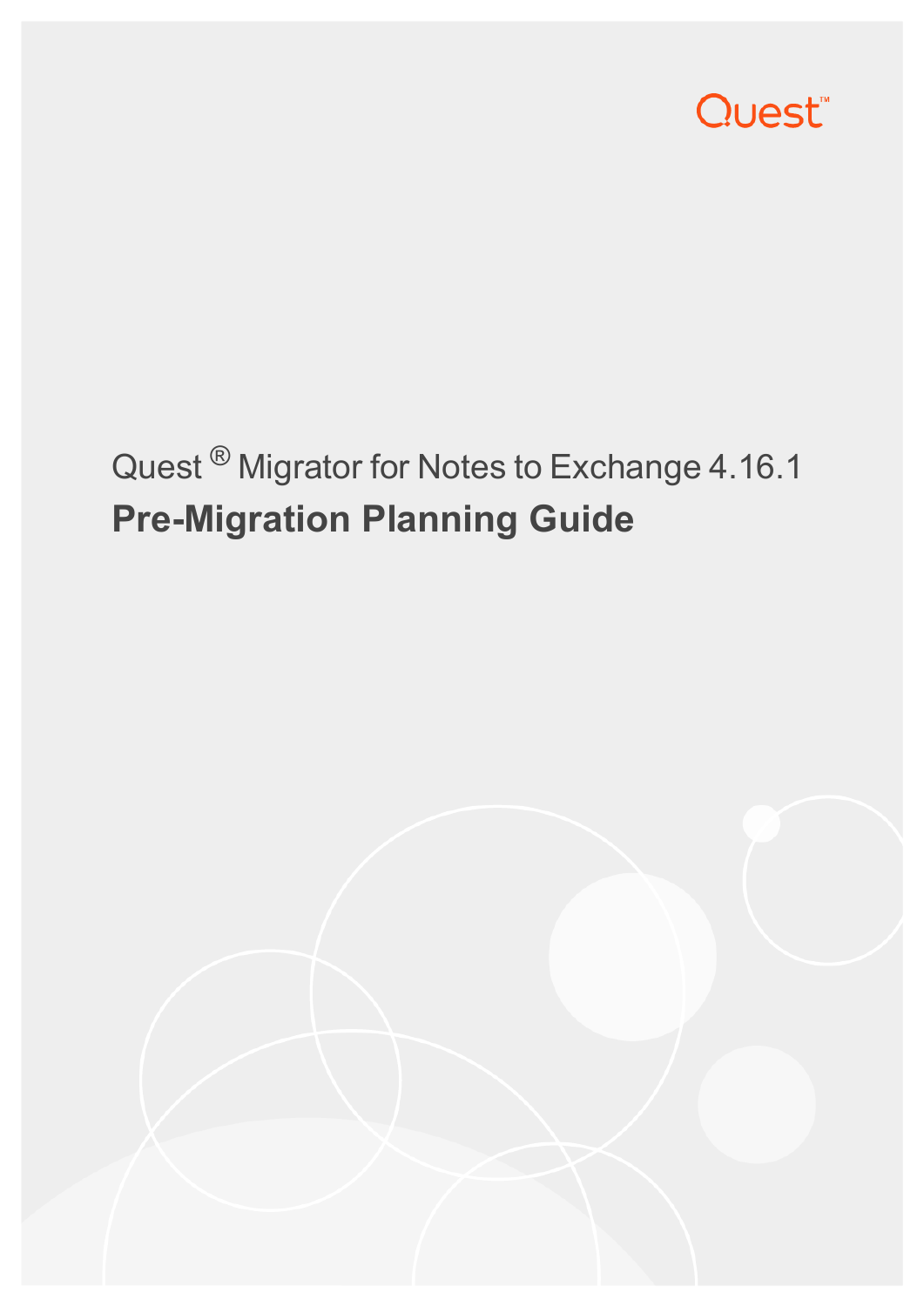#### **© 2020 Quest Software Inc.**

#### **ALL RIGHTS RESERVED.**

This guide contains proprietary information protected by copyright. The software described in this guide is furnished under a software license or nondisclosure agreement. This software may be used or copied only in accordance with the terms of the applicable agreement. No part of this guide may be reproduced or transmitted in any form or by any means, electronic or mechanical, including photocopying and recording for any purpose other than the purchaser personal use without the written permission of Quest Software Inc.

The information in this document is provided in connection with Quest Software products. No license, express or implied, by estoppel or otherwise, to any intellectual property right is granted by this document or in connection with the sale of Quest<br>Software products. EXCEPT AS SET FORTH IN THE TERMS AND CONDITIONS AS SPECIFIED IN THE LICENSE<br>A EXPRESS, IMPLIED OR STATUTORY WARRANTY RELATING TO ITS PRODUCTS INCLUDING, BUT NOT LIMITED TO, THE IMPLIED WARRANTY OF MERCHANTABILITY, FITNESS FOR A PARTICULAR PURPOSE, OR NON-INFRINGEMENT. IN NO EVENT SHALL QUEST SOFTWARE BE LIABLE FOR ANY DIRECT, INDIRECT, CONSEQUENTIAL, PUNITIVE, SPECIAL OR INCIDENTAL DAMAGES (INCLUDING, WITHOUT LIMITATION, DAMAGES FOR LOSS OF PROFITS, BUSINESS<br>INTERRUPTION OR LOSS OF INFORMATION) ARISING OUT OF THE USE OR INABILITY TO USE THIS DOCUMENT, EVEN IF QUEST SOFTWARE HAS BEEN ADVISED OF THE POSSIBILITY OF SUCH DAMAGES. Quest Software makes no representations or warranties with respect to the accuracy or completeness of the contents of this document and reserves the right to make changes to specifications and product descriptions at any time without notice. Quest Software does not make any commitment to update the information contained in this document.

If you have any questions regarding your potential use of this material, contact:

Quest Software Inc. Attn: LEGAL Dept. 4 Polaris Way Aliso Viejo, CA 92656

Refer to our website [\(www.quest.com](http://www.quest.com)) for regional and international office information.

#### **Patents**

Quest Software is proud of our advanced technology. Patents and pending patents may apply to this product. For the most current information about applicable patents for this product, please visit our website at www.quest.com/legal.

#### **Trademarks**

Quest and the Quest logo are trademarks and registered trademarks of Quest Software Inc. in the U.S.A. and other countries. For a complete list of Quest Software trademarks, please visit our website at [www.quest.com/legal](http://www.quest.com/legal). *Microsoft, Windows, Outlook* and<br>*Active Directory* are registered trademarks of Microsoft Corporation in the United States an trademark of Microsoft Corporation in the United States and other countries. *Domino* is a registered trademark of International Business Machines Corporation, registered in many jurisdictions worldwide. All other trademarks, servicemarks, registered trademarks, and registered servicemarks are the property of their respective owners.

#### **Legend**

**CAUTION: A CAUTION icon indicates potential damage to hardware or loss of data if instructions are not followed.**

**IMPORTANT NOTE**, **NOTE**, **TIP**, **MOBILE**, or **VIDEO:** An information icon indicates supporting information.÷

Migrator for Notes to Exchange Pre-Migration Planning Guide Updated - November 2020 Software Version - 4.16.1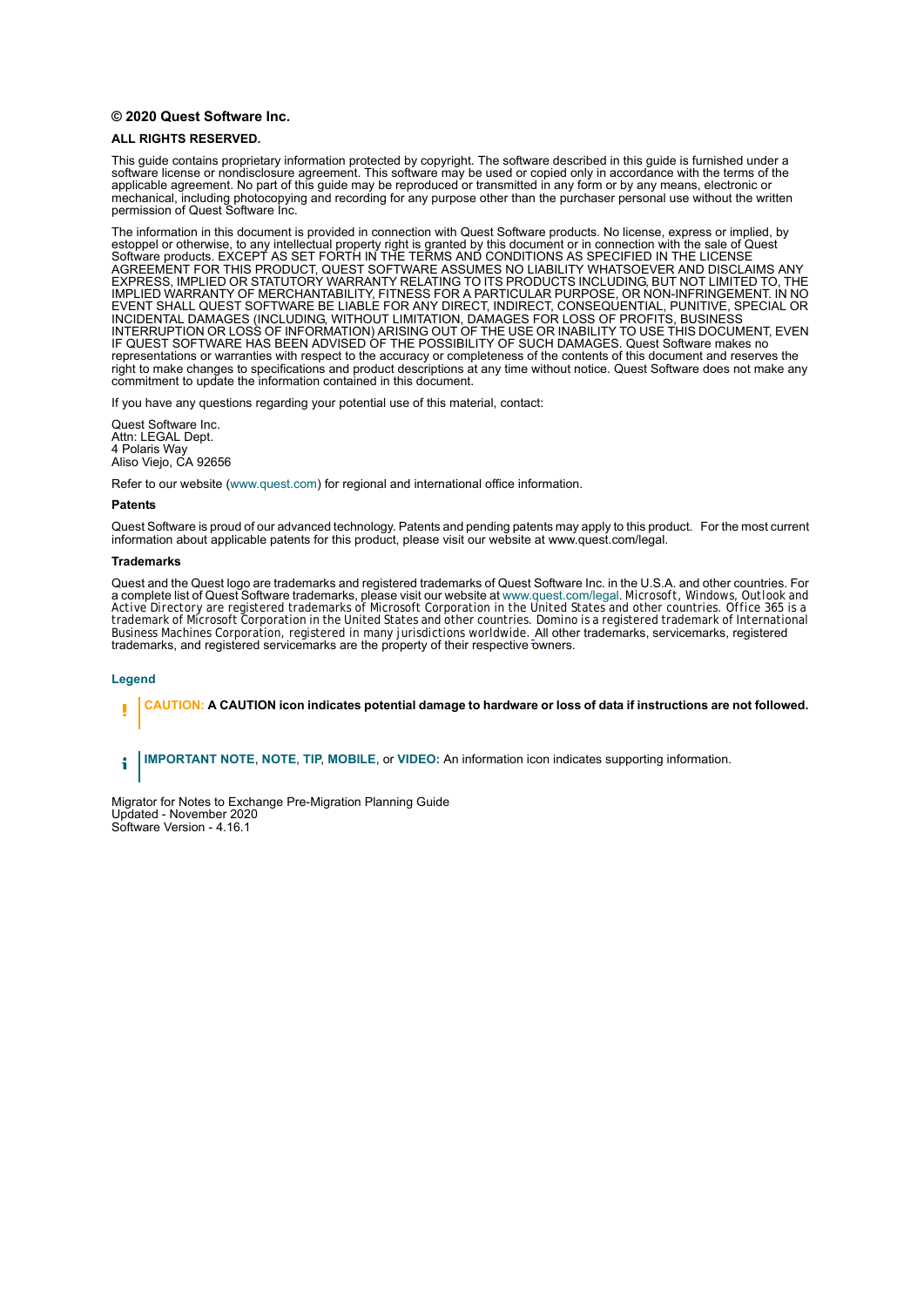## **Contents**

| About the Migrator for Notes to Exchange documentation suite 5<br>About Migrator for Notes to Exchange (and accommodation of the About Migrator for Notes to Exchange (and accommo<br>Understanding key differences between Notes/Domino and AD/Exchange  9<br>Microsoft Exchange/AD environment configuration (on-premises Exchange)  10<br>Migrator for Notes to Exchange admin migration server configuration  13<br>Server hosting the SSDM Scheduling Utility Web Service  15 |  |
|------------------------------------------------------------------------------------------------------------------------------------------------------------------------------------------------------------------------------------------------------------------------------------------------------------------------------------------------------------------------------------------------------------------------------------------------------------------------------------|--|
|                                                                                                                                                                                                                                                                                                                                                                                                                                                                                    |  |
|                                                                                                                                                                                                                                                                                                                                                                                                                                                                                    |  |
|                                                                                                                                                                                                                                                                                                                                                                                                                                                                                    |  |
|                                                                                                                                                                                                                                                                                                                                                                                                                                                                                    |  |
|                                                                                                                                                                                                                                                                                                                                                                                                                                                                                    |  |
|                                                                                                                                                                                                                                                                                                                                                                                                                                                                                    |  |
|                                                                                                                                                                                                                                                                                                                                                                                                                                                                                    |  |
|                                                                                                                                                                                                                                                                                                                                                                                                                                                                                    |  |
|                                                                                                                                                                                                                                                                                                                                                                                                                                                                                    |  |
|                                                                                                                                                                                                                                                                                                                                                                                                                                                                                    |  |
|                                                                                                                                                                                                                                                                                                                                                                                                                                                                                    |  |
|                                                                                                                                                                                                                                                                                                                                                                                                                                                                                    |  |
|                                                                                                                                                                                                                                                                                                                                                                                                                                                                                    |  |
|                                                                                                                                                                                                                                                                                                                                                                                                                                                                                    |  |
|                                                                                                                                                                                                                                                                                                                                                                                                                                                                                    |  |
|                                                                                                                                                                                                                                                                                                                                                                                                                                                                                    |  |
|                                                                                                                                                                                                                                                                                                                                                                                                                                                                                    |  |
|                                                                                                                                                                                                                                                                                                                                                                                                                                                                                    |  |
|                                                                                                                                                                                                                                                                                                                                                                                                                                                                                    |  |
|                                                                                                                                                                                                                                                                                                                                                                                                                                                                                    |  |
|                                                                                                                                                                                                                                                                                                                                                                                                                                                                                    |  |
|                                                                                                                                                                                                                                                                                                                                                                                                                                                                                    |  |
|                                                                                                                                                                                                                                                                                                                                                                                                                                                                                    |  |
|                                                                                                                                                                                                                                                                                                                                                                                                                                                                                    |  |
|                                                                                                                                                                                                                                                                                                                                                                                                                                                                                    |  |
|                                                                                                                                                                                                                                                                                                                                                                                                                                                                                    |  |
|                                                                                                                                                                                                                                                                                                                                                                                                                                                                                    |  |
|                                                                                                                                                                                                                                                                                                                                                                                                                                                                                    |  |
|                                                                                                                                                                                                                                                                                                                                                                                                                                                                                    |  |
|                                                                                                                                                                                                                                                                                                                                                                                                                                                                                    |  |
|                                                                                                                                                                                                                                                                                                                                                                                                                                                                                    |  |
|                                                                                                                                                                                                                                                                                                                                                                                                                                                                                    |  |
|                                                                                                                                                                                                                                                                                                                                                                                                                                                                                    |  |
|                                                                                                                                                                                                                                                                                                                                                                                                                                                                                    |  |
|                                                                                                                                                                                                                                                                                                                                                                                                                                                                                    |  |
|                                                                                                                                                                                                                                                                                                                                                                                                                                                                                    |  |
|                                                                                                                                                                                                                                                                                                                                                                                                                                                                                    |  |
|                                                                                                                                                                                                                                                                                                                                                                                                                                                                                    |  |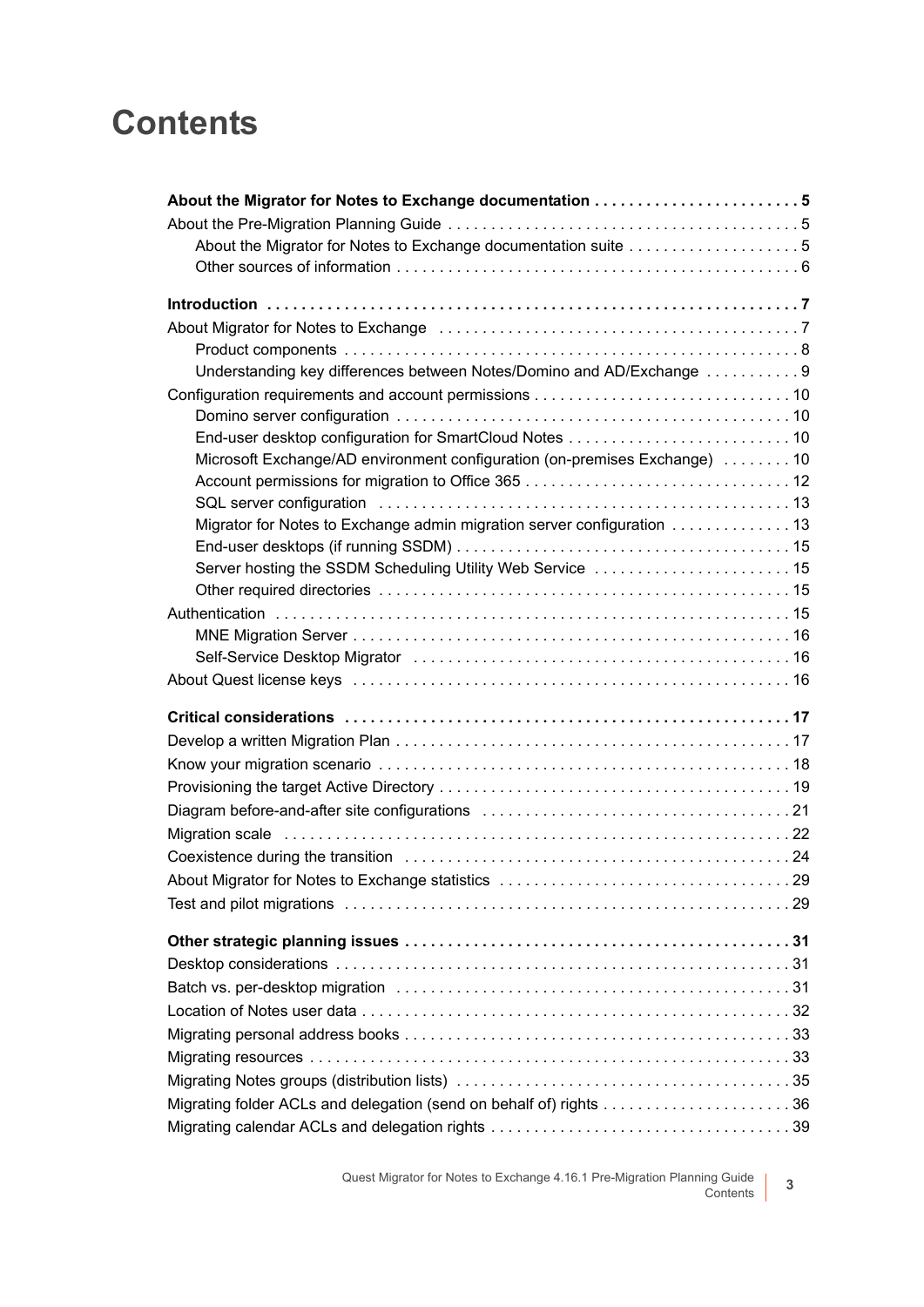| Migrating to Exchange configured with a CAS array  44               |
|---------------------------------------------------------------------|
|                                                                     |
| Accommodating known limitations and other special circumstances  45 |
|                                                                     |
|                                                                     |
| Appendix A: Known limitations of the migration process  47          |
|                                                                     |
|                                                                     |
|                                                                     |
|                                                                     |
|                                                                     |
|                                                                     |
|                                                                     |
|                                                                     |
|                                                                     |
|                                                                     |
|                                                                     |
|                                                                     |
|                                                                     |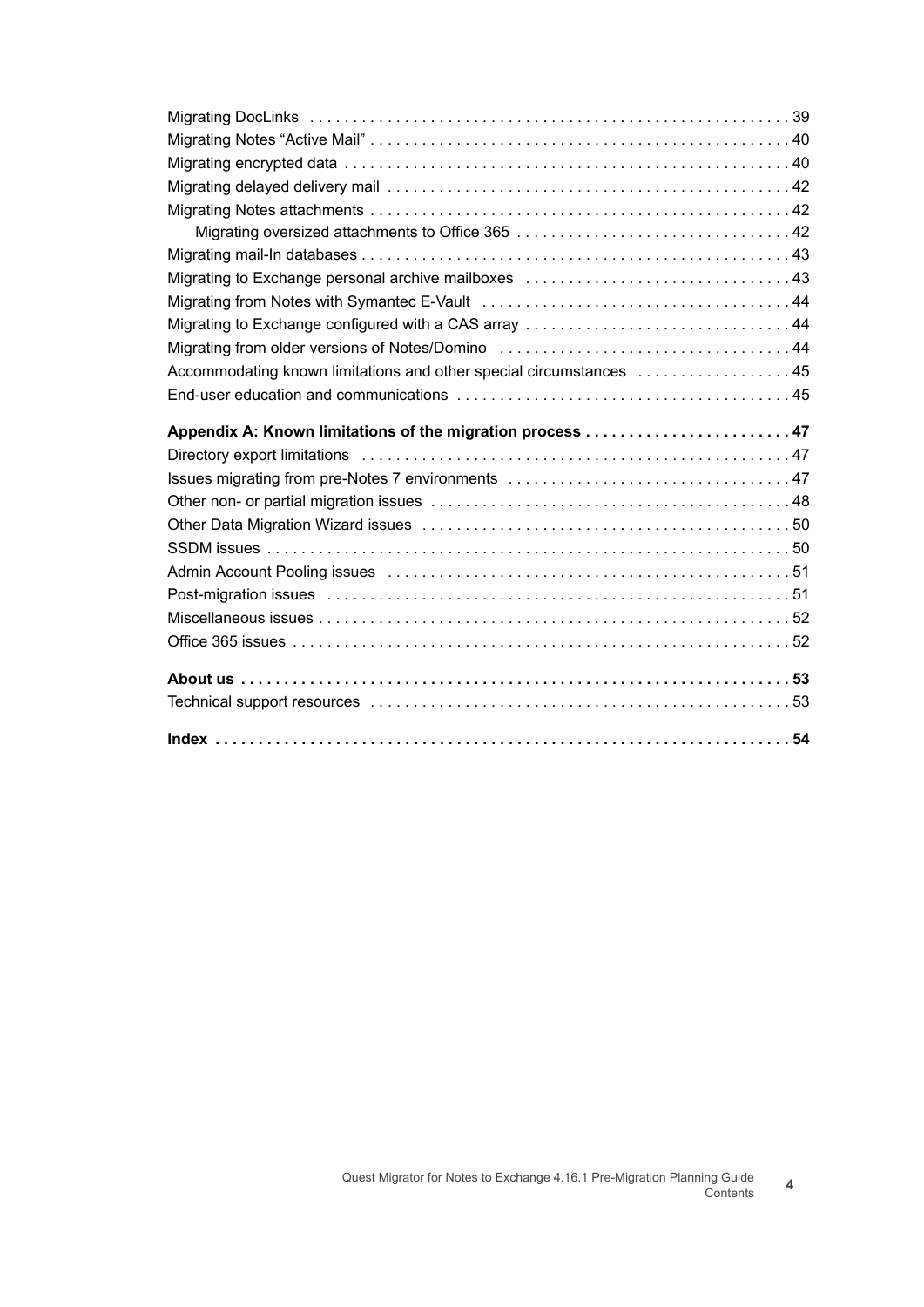# <span id="page-4-0"></span>**About the Migrator for Notes to Exchange documentation**

- **•** [About the Pre-Migration Planning Guide](#page-4-1)
- **•** [About the Migrator for Notes to Exchange documentation suite](#page-4-2)
- **•** [Other sources of information](#page-5-0)

# <span id="page-4-1"></span>**About the Pre-Migration Planning Guide**

This *Pre-Migration Planning Guide* was developed to help network administrators, consultants, analysts, and other IT professionals plan and prepare for migration projects using the Quest Migrator for Notes to Exchange (MNE) tools. The information in this document can serve as a checklist of the strategic and tactical issues that an organization must consider and accommodate before beginning a migration project.

## <span id="page-4-2"></span>**About the Migrator for Notes to Exchange documentation suite**

This *Pre-Migration Planning Guide* is one of several documents that explain various aspects of the Migrator for Notes to Exchange product. The complete documentation suite includes:

- **•** *Quick-Start Guide:* An orientation to the Migrator for Notes to Exchange basic purposes, components and features, with a case study to illustrate typical usage. Also includes instructions for downloading and installing the software.
- **•** *Pre-Migration Planning Guide:* A checklist of strategic and tactical issues that an organization must consider and accommodate before beginning a migration project. An appendix also documents known limitations of the migration process.
- **•** *Scenarios Guide:* Descriptions of the most common migration scenarios—migrating to different target environments and for an array of other variables and preferences—with process instructions and flow charts that explain how to use Migrator for Notes to Exchange tools and features in each scenario.
- **•** *Administration Guide:* Operational details, application notes and screen-by-screen field notes for the administrator components of Migrator for Notes to Exchange.
- **•** *Self-Service Desktop Migrator User Guide:* Operating instructions, application notes and screen-byscreen field notes for the Self-Service Desktop Migrator (SSDM) component of Migrator for Notes to Exchange. The *SSDM User Guide* is provided as a separate PDF document so that an administrator can distribute it to any end users who run the per-desktop program.
- **•** *Program Parameters Reference:* A listing of all Migrator for Notes to Exchange program parameters (and their valid values) in the Task Parameters and Global Defaults, and how to use them to control various program behaviors.
- **•** *Online Help:* Context-sensitive field definitions and application notes for all of the MNE wizards and other component applications.

All these documents, except the *SSDM User Guide* are intended for network administrators, consultants, analysts, and any other IT professionals who install the product, use its tools, or contribute to migration project planning.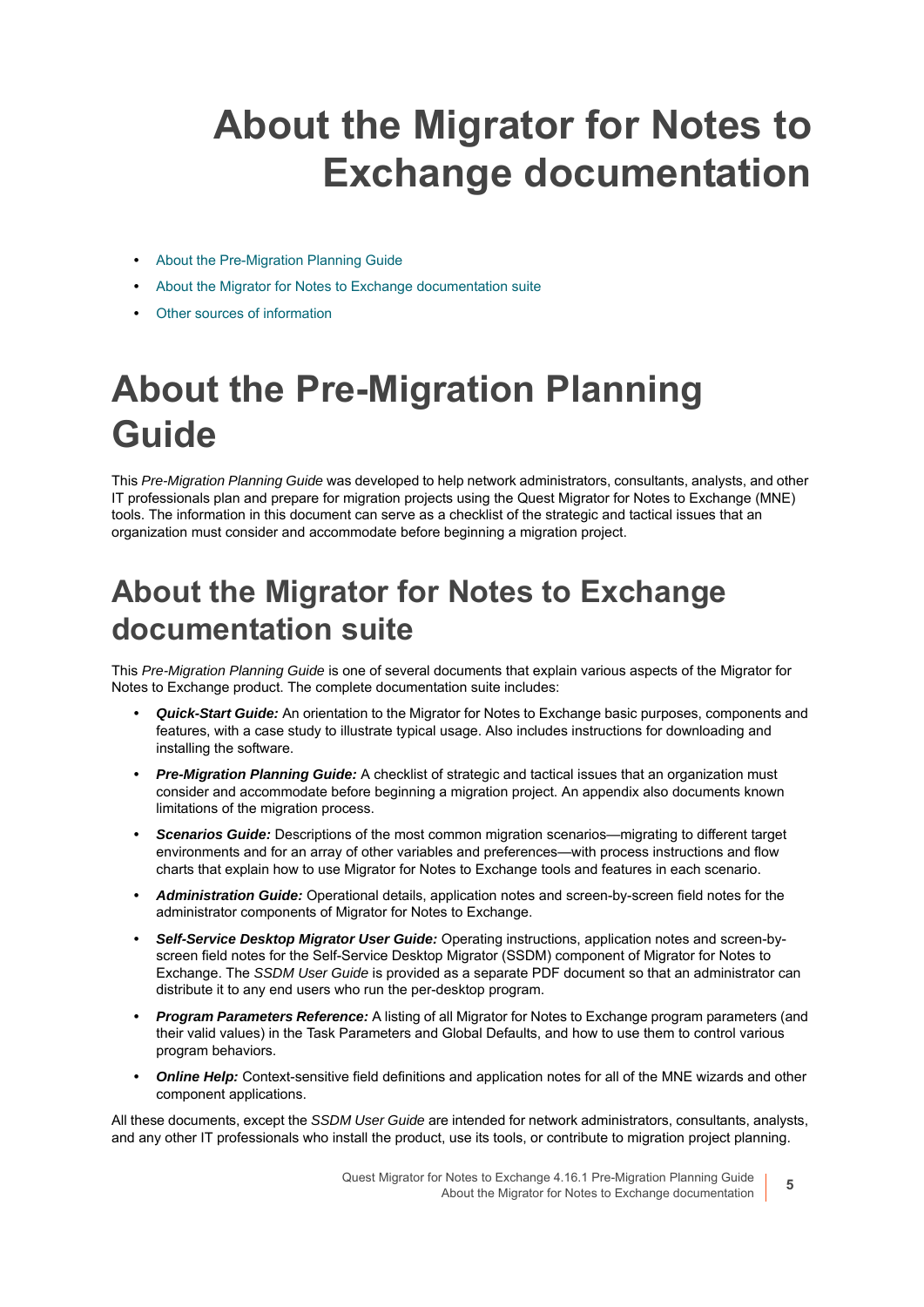The *Pre-Migration Planning Guide* and *Scenarios Guide* proved a more conceptual view of the product, while the *Administration Guide* provides hands-on, screen-by-screen descriptions and field notes. The SSDM User Guide is intended for end users or administrators who use the Self-Service Desktop Migrator component.

**NOTE: Quest recommends** that administrators read the *Quick-Start Guide* and *Pre-Migration Planning*  f *Guide* (in that order), and the first chapter of the *Scenarios Guide*. You can use that information to prepare a detailed written Migration Plan before attempting the migration process. When you are ready to begin the migration process, refer to the process instructions and notes in the *Scenarios Guide*, and the operational details in the *Administration Guide*.

### <span id="page-5-0"></span>**Other sources of information**

### **Visit our online community**

The *Quest Migrator for Notes to Exchange & Coexistence Manager for Notes* community is an interactive online community dedicated to issues relating to:

- **•** Migration of email, identity and applications to the Windows Exchange platform, either on-premises or hosted Exchange platforms like Office 365—including migrations from Exchange, GroupWise, and Notes.
- **•** Active Directory migrations.
- **•** Migrations from Notes application and Exchange public folders to Sharepoint.
- **•** Coexistence strategies and tools.

The community is designed to foster collaboration between Quest experts and users. It' is a place where you can:

- **•** Learn about product releases and betas before anyone else.
- **•** Get access to Quest product leaders and subject matter experts on migration and coexistence.
- **•** Participate in discussion forums, share insights and ideas, and get common questions answered.

You can browse around the forums and the library at the [Quest Migrator for Notes to Exchange & Coexistence](https://www.quest.com/community/quest/notes-to-exchange-migration)  [Manager for Notes Community.](https://www.quest.com/community/quest/notes-to-exchange-migration)

However, to take full advantage of the community, post new threads, respond to messages from others, and rate our documents and downloads, you can *Register Now*. If you already have a Quest account or are a member of another Quest community, *Sign in*. The *Sign in* and *Register Now* features are available from links on the Quest Communities home page at the [Quest Communities home page](https://www.quest.com/community/quest/).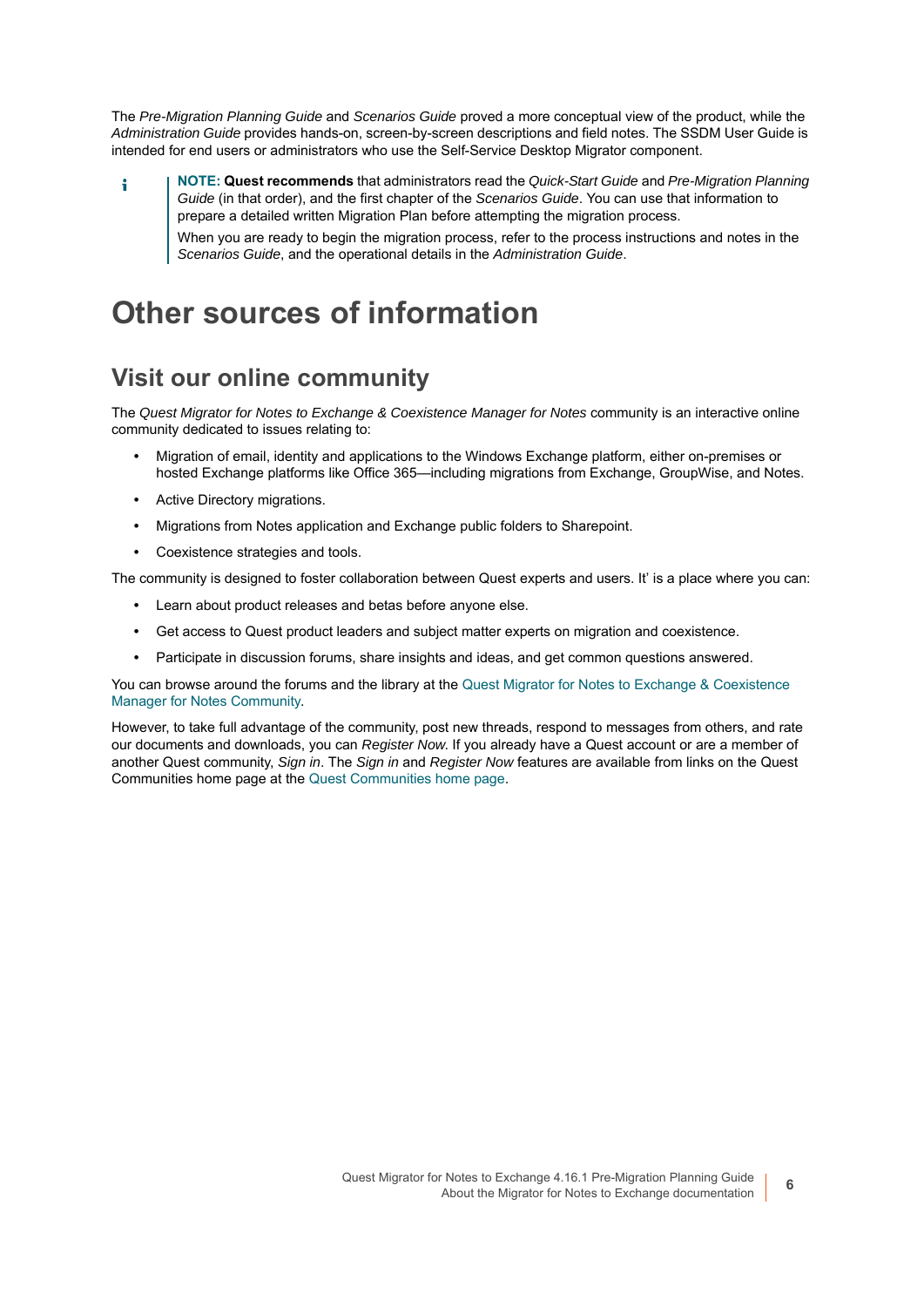**Introduction**

- <span id="page-6-0"></span>**•** [About Migrator for Notes to Exchange](#page-6-1)
- **•** [Configuration requirements and account permissions](#page-9-0)
- **•** [About Quest license keys](#page-15-2)

# <span id="page-6-1"></span>**About Migrator for Notes to Exchange**

Quest Migrator for Notes to Exchange (MNE) is a set of related software applications that facilitate a variety of migration strategies for organizations moving from a Domino server with Notes clients to an Exchange environment with Outlook clients or to hosted Exchange such as Microsoft Office 365 (Exchange Online).

Migrator for Notes to Exchange can:

- **•** Extract user data from the Domino server to mailbox-enabled user accounts in Active Directory.
- **•** Migrate mail, appointments, tasks, personal address books, personal distribution lists, and archives from the Notes environment to the Exchange environment and to Outlook Personal Folders (.pst) files.
- **•** Set and remove mail-forwarding rules between Notes and Exchange to assure correct mail routing throughout the transition period.

MNE supports options that allow flexibility in devising and implementing suitable migration strategies for a variety of network configurations, circumstances, and preferences. For example, MNE supports common migration scenarios such as:

- **•** Migration to a local (on-premises) Exchange server.
- <span id="page-6-6"></span>**•** Migration from Notes to Microsoft Office 365 (the *cloud*)
	- with provisioning to Office 365 from existing local Active Directory (already synchronized to the local Domino directory).
	- with provisioning directly from the Domino directory to Office 365.
- <span id="page-6-8"></span><span id="page-6-7"></span><span id="page-6-2"></span>**•** Offline migration in which Notes source data, previously extracted from Notes to NSF or PST files, is migrated directly to the Exchange target.

An administrator can migrate user data in batches of 100 or so users at a time in a series of migration runs, including user archives, if user archives reside in (or are moved to) a centralized location. Migration is most efficient if you can migrate the data for your entire user population in batches.

You can run the MNE Data Migration Wizard on multiple migration servers in parallel for different user groups simultaneously. This way, you can employ multiple migration servers to migrate a particular data volume in a single weekend, whereas you would need multiple weekends to migrate the same volume using a single workstation.

<span id="page-6-4"></span><span id="page-6-3"></span>MNE also includes a per-desktop migration program, the Self-Service Desktop Migrator (SSDM), so individual users (or administrators acting on their behalf) can migrate their own mail, calendar data, personal address books (PABs), and archives. If user archives are not centrally accessible, or if some local circumstance makes batch migration impractical, the per-desktop program is simple enough that most end users can run it themselves.

<span id="page-6-5"></span>For example, encrypted mail can be migrated only by the SSDM since messages must be decrypted before migration and that requires per-user access credentials that are unavailable to the batch migrator. Some administrators might prefer to visit desktops individually to ensure a smooth transition for executives or for users who are uncomfortable attempting the tasks themselves.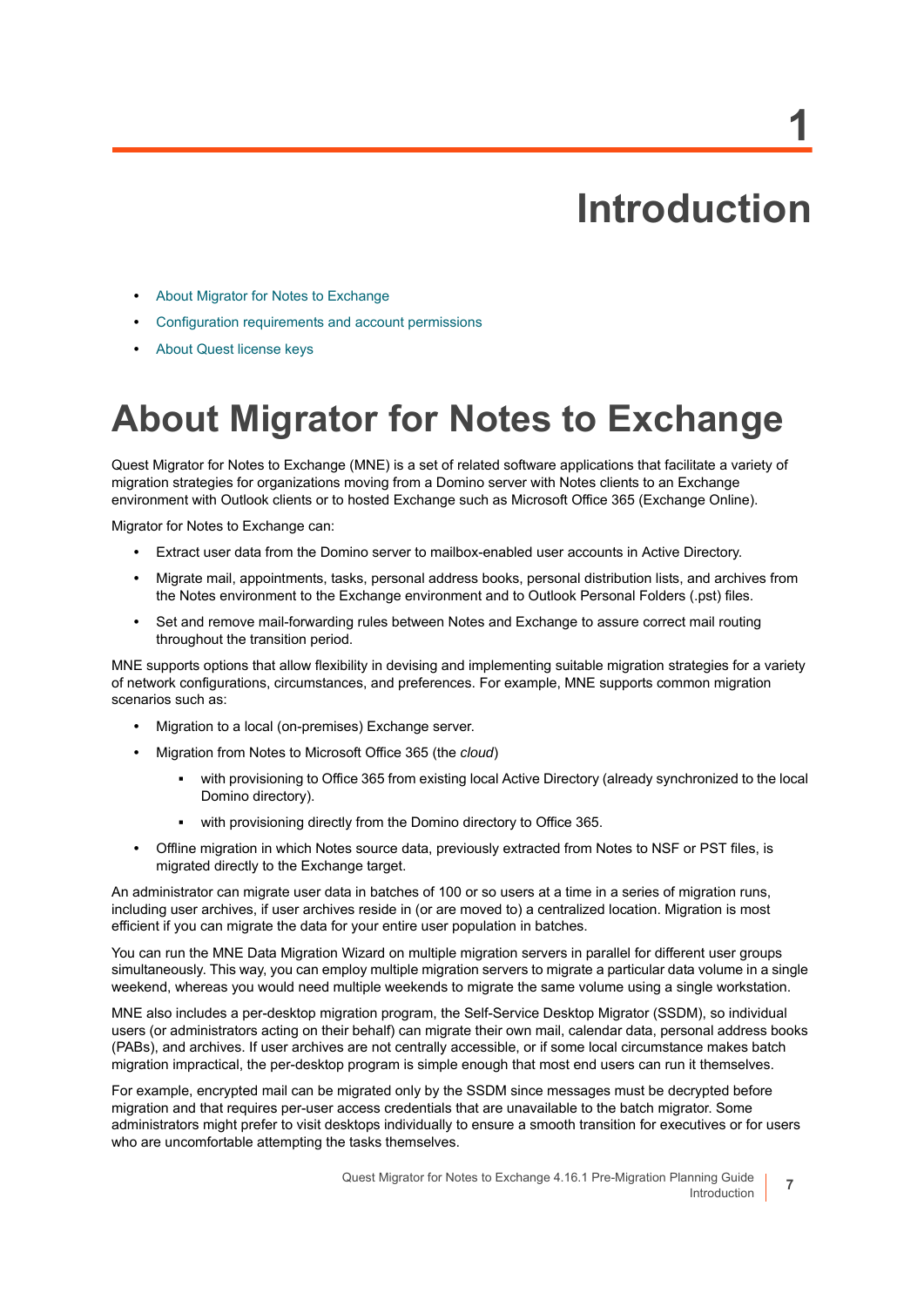An administrator can mix-and-match these strategies: migrating some users in batches, but migrating others individually at their desktops, while still other users can run the per-desktop tool themselves.

This chapter explains the purpose and capabilities of Migrator for Notes to Exchange and explains the requirements for its operating environment.

### <span id="page-7-0"></span>**Product components**

<span id="page-7-3"></span>Migrator for Notes to Exchange contains these primary components:

- <span id="page-7-11"></span><span id="page-7-9"></span>**• Notes Migration Manager:** A central console application that coordinates most administrator-driven tasks and features. The Notes Migration Manager contains an assortment of specialized component applications, called wizards, that facilitate particular program features. In addition to wizards, the Notes Migration Manager helps you monitor and manage most of the information pertaining to a migration project such as program defaults and server access credentials, locations of Notes/Domino source data, exported data from the Domino directory, and migration statistics.
- **Notes Migration Scheduling Application:** A separate command-line application that runs scheduled tasks. The program checks the SQL Server database to see whether any tasks have been scheduled to run since the last check and runs any tasks it finds.
- **Office 365 Account Pooling Utility:** A utility that helps you manage a pooled collection of Office 365 administrative accounts to handle the Microsoft-imposed throttling limits that can slow data transmission to Office 365. Since the Microsoft throttling limitations are applied per administrative account, this utility coordinates multiple accounts to run simultaneously to multiply the throttled throughput rate by the number of accounts in the pool.
- **Self-Service Desktop Migrator (SSDM):** A separate application that end users can run (one user at a time) to migrate their own mail, PABs, and archives. An administrator can also run the Desktop Migrator on behalf of an end user, running under the user credentials.

The SSDM user interface is available in English and French. The *SSDM User Guide* is available in English, and French. By default, the SSDM interface and help are displayed in the language specified in the operating system settings (language and locale). You can use the DisplayLanguage parameter to specify a language.

- <span id="page-7-10"></span>**• SSDM Scheduling Administration Utility:** A utility that lets an administrator regulate end-user execution of the Self-Service Desktop Migrator (SSDM) to avoid processing bottlenecks that might occur if too many users tried to use the SSDM simultaneously.
- <span id="page-7-6"></span>**• Log File Viewer:** Simplifies the viewing and interpretation of Quest program log files which are generated by most Quest applications to document process errors and warnings.

The wizards that can be launched from Notes Migration Manager are:

- <span id="page-7-8"></span><span id="page-7-7"></span>**• NABs Discovery Wizard:** Searches the Notes/Domino server to locate all Notes NABs (Name and Address Books). The Directory Export Wizard and the Internet Domains Discovery Wizard extract critical directory data from the NABs which is read by the provisioning and migration wizards to perform their tasks.
- <span id="page-7-5"></span>**• Internet Domains Discovery Wizard:** Extracts all Internet domains it can find in the Notes NABs (Name and Address Books) found by the NABs Discovery Wizard. The domains are used to generate address aliases for all users so that Exchange can recognize and route the mail sent to old user addresses.
- <span id="page-7-4"></span>**• Directory Export Wizard:** Gathers user information from the Domino servers to create SQL data tables that is critical input for the MNE provisioning and migration wizards. You can perform the export task immediately following configuration or schedule the task to run at a later time.
- <span id="page-7-2"></span><span id="page-7-1"></span>**• Collection Wizard:** Lets you define the member contents of user and group collections. A *collection* is a batch of users or groups—a defined subset of users—to be migrated or groups to be provisioned. Provisioning, migration, and other functions are applied to collections of users and groups. The Collection Wizard defines the collections. You can add members to a collection by selecting objects from the SQL Server database, by importing the contents of a .tsv (tab-separated-values format) file, or both.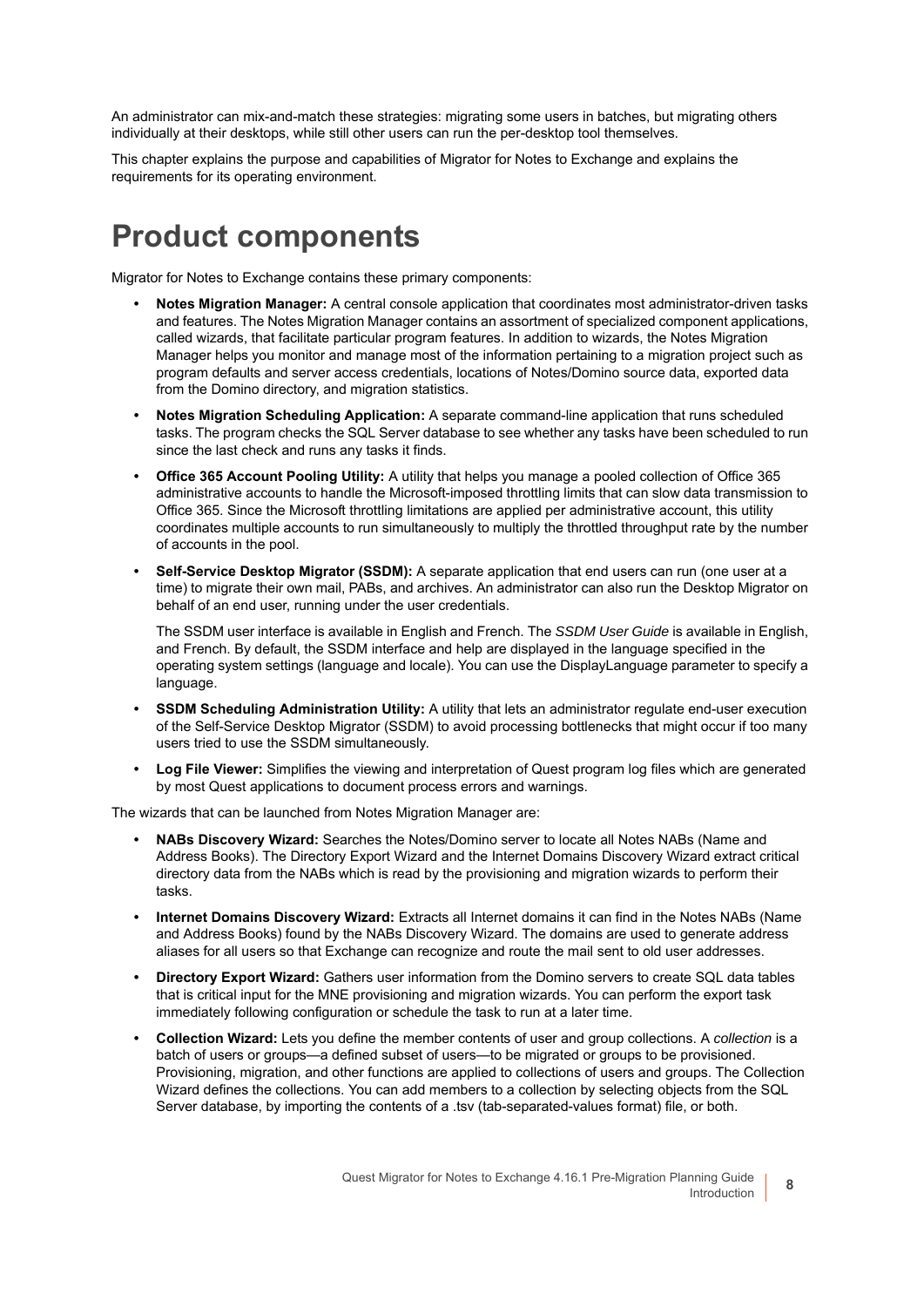- <span id="page-8-1"></span>**• Groups Provisioning Wizard:** Defines a task that provisions the distribution groups (creates group objects) in local Active Directory, or in Office 365, from a designated group collection and schedules the task to run at a specific time, or at a series of recurring times.
- <span id="page-8-3"></span>**• Notes Data Locator Wizard:** Defines a task that locates data files in the Notes source for a user collection, or gathers statistics from previously located data stores, and schedules the task to run at a specific time or at a series of recurring times.
- <span id="page-8-12"></span><span id="page-8-8"></span><span id="page-8-6"></span>**• Provisioning Wizard:** Provisions Notes users into Active Directory as mail-enabled objects. The wizard consolidates duplicate entities in AD by merging information from Exchange contacts into corresponding AD user accounts, and deletes the contacts to leave a single mail-enabled security object per user in AD. (Quest CMN Directory Connector generates the contacts during a directory update when corresponding objects already exist in AD.)
- <span id="page-8-11"></span><span id="page-8-10"></span><span id="page-8-2"></span>**• Send PAB Replicator Wizard:** Sends a special email form to users within a user collection that lets the users copy all their PABs (personal address books) to a centralized Notes server directory where the Data Migration Wizard can find and migrate them.
- <span id="page-8-4"></span>**• Data Migration Wizard:** Defines a task for all users within a user collection that can do the following:
	- **▪** Mailbox-enable Exchange accounts.
	- **▪** Migrate user data.
	- Update mail-forwarding rules.
	- **▪** Perform related Notes and Exchange administrative functions.

<span id="page-8-14"></span><span id="page-8-9"></span>Migrator for Notes to Exchange copies data from Notes as Unicode and inserts data into Exchange as Unicode. Any data that has a specific character set (MIME data) in the Notes source retains that character set after migration. The migration features do not convert MIME data into Unicode.

<span id="page-8-13"></span><span id="page-8-5"></span>**• Self-Service Desktop Migration Statistics Collection Wizard:** Gathers migration statistics written by the Self-Service Desktop Migrator (SSDM) and loads the data into the SQL Server database to help you track migration project progress. The wizard can perform the data-gathering task immediately following its configuration or you can schedule the task to run at a later time.

## <span id="page-8-0"></span>**Understanding key differences between Notes/Domino and AD/Exchange**

The architecture and functionality are different between Notes/Domino and Active Directory/Exchange. Migration planners should understand the significant differences between the two environments:

- **•** Exchange is more oriented to email and calendaring functions whereas Notes supports broader collaboration including mail-enabled work-flow applications and an internal scripting language that can be used for various functions including customized application development. Some of the functionality of Notes applications can be mimicked using SharePoint.
- **•** Exchange relies on Active Directory for its members (the Global Address List) whereas Notes is its own directory.
- **•** Notes uses individual files per user for different types of data, while Exchange uses a central mail database and address book. Only personal archives are separate files in Exchange.
- <span id="page-8-7"></span>**•** Notes lets you make data-file replicas, both locally and on the server.

In any migration, some features or data elements in the source environment will not have comparable counterparts in the target environment, and Notes-to-Exchange migrations are no exception. Appendix A of this guide provides a list of these [Appendix A: Known limitations of the migration process.](#page-46-3)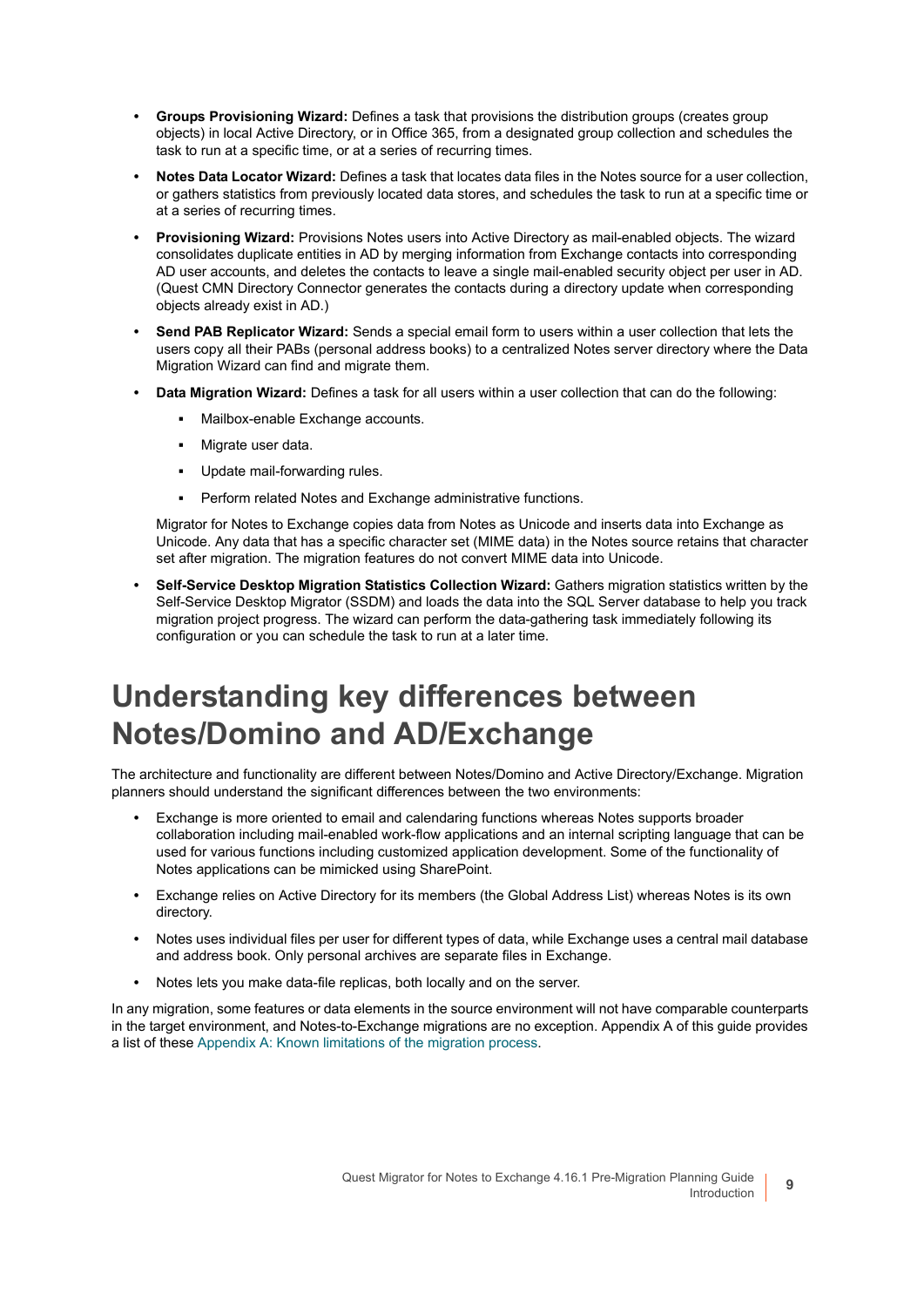# <span id="page-9-0"></span>**Configuration requirements and account permissions**

**IMPORTANT:** Hardware and software requirements for Migrator for Notes to Exchange (MNE) are î. documented in the *Release Notes* that accompany every release. Ensure that your environment meets the requirements before you install the product. MNE also requires certain configuration and account permissions *in addition to* the requirements documented in the *Release Notes*.

All computers must have network access.

Ensure that your environment meets the configuration requirements before you install the product.

- **•** [Domino server configuration](#page-9-1)
- **•** [End-user desktop configuration for SmartCloud Notes](#page-9-2)
- **•** [Microsoft Exchange/AD environment configuration \(on-premises Exchange\)](#page-9-3)
- **•** [Account permissions for migration to Office 365](#page-11-0)
- **•** [SQL server configuration](#page-12-0)
- **•** [Migrator for Notes to Exchange admin migration server configuration](#page-12-1)
- **•** [Server hosting the SSDM Scheduling Utility Web Service](#page-14-1)
- **[Other required directories](#page-14-2)**
- **•** [Figure](#page-14-3)

### <span id="page-9-1"></span>**Domino server configuration**

An account must be defined with administrative rights to the Domino server. You can use the administrative account created by Notes/Domino upon installation or create a new account and add it to the *LocalDomainAdmins* group.

## <span id="page-9-2"></span>**End-user desktop configuration for SmartCloud Notes**

Migrator for Notes to Exchange provides partial support for migrations from SmartCloud Notes via the per-desktop migrator (SSDM). This feature requires that the Notes client be 8.5.3 or later.

Also, you must configure your local Notes client for SmartCloud Notes. Refer to your service provider documentation for more information.

## <span id="page-9-3"></span>**Microsoft Exchange/AD environment configuration (on-premises Exchange)**

<span id="page-9-4"></span>This section applies only if you are migrating to a proprietary (on-premises) Exchange target. If you are migrating to hosted Exchange Online, skip to [Account permissions for migration to Office 365.](#page-11-0)

**IMPORTANT:** You must use different user accounts for the Exchange Account and the Active Directory ÷ Account. Do not use one account for both purposes. Using one account for both purposes results in conflicting mailbox permissions that prevents MNE from being able to access the Exchange mailboxes when migrating mailbox data.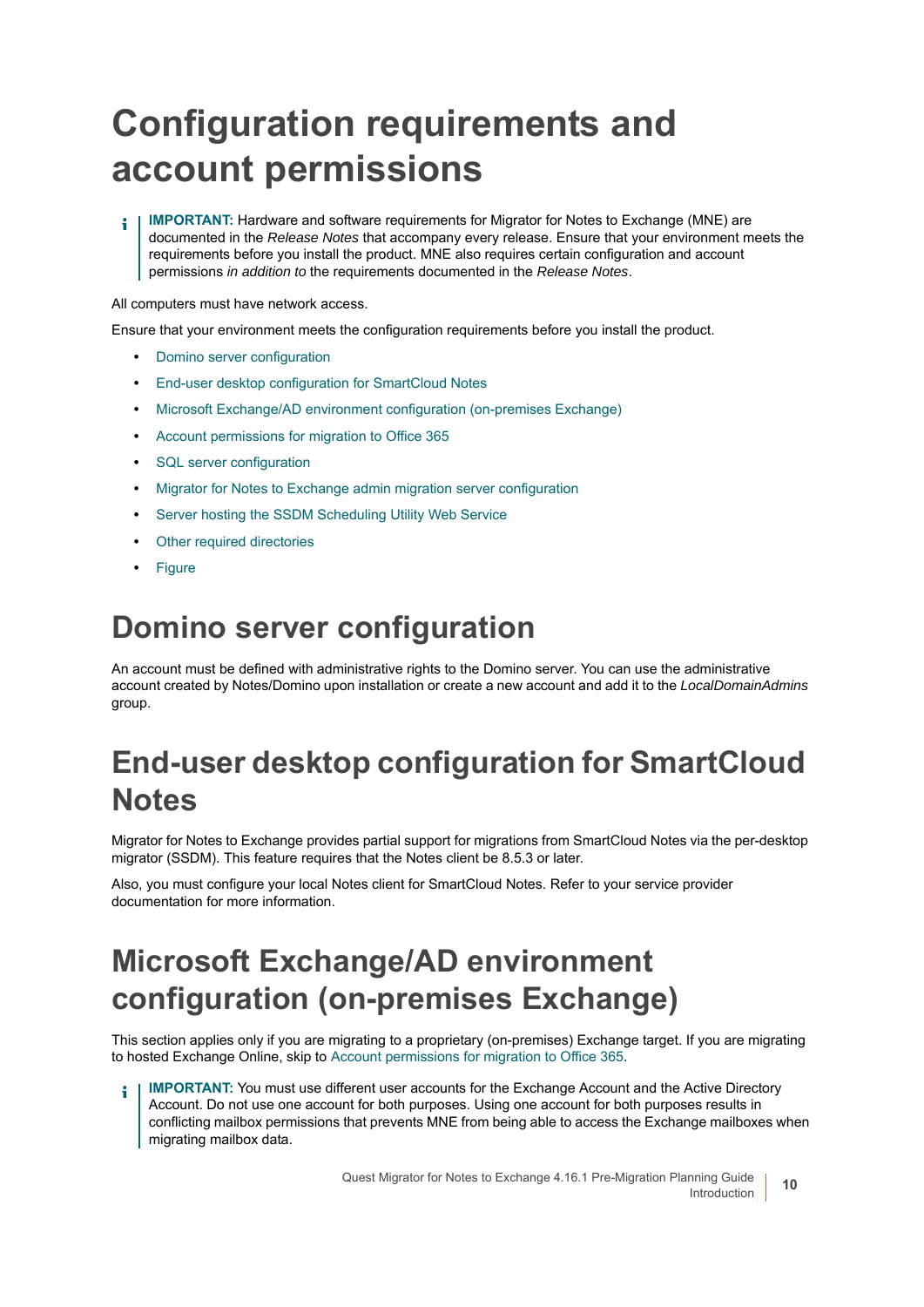### **Active Directory account**

For an on-premises target, an Active Directory administrative account that is a member of the Exchange Organization Management role group must be configured with remote PowerShell enabled.

In the Notes Migrator Manager, you can automatically grant the required permissions to the specified Active Directory account. If you use the **Automatically grant permissions** option, MNE delegates Full Control permissions to the root of the target OUs and the permissions are inherited by all OUs, even the OUs that are added after initial configuration.

For either an on-premises or Office 365 target with using the Microsoft AD synchronization tool, the account must be a domain user account with full access to the target Organizational Unit (OU). If contacts are to be merged with existing Active Directory user objects, the account must have full control of the OUs/containers in which the AD user objects and contacts currently reside. This ensures that MNE has sufficient access to properly join to the merged user objects and prevents the creation of duplicate contacts.

Alternately, you could manually grant the permissions. To manually set AD container permissions in Exchange:

**•** Use PowerShell to assign the necessary permissions to the AD account using the following cmdlet (where <UserAcct> is the administrator SecurityPrincipalIdParameter):

Add-RoleGroupMember 'Organization Management' -member <UserAcct>

The account must be configured with remote PowerShell enabled using the following Exchange Shell command:

Set-User <alias> -remotepowershellenabled \$true

... where <alias> is the AD account to which you are granting access.

#### **Other Active Directory configuration considerations**

**Table 1. Active Directory scenarios**

| To configure more than 1000<br>Organizational Units (OUs) in AD | An LDAP policy can be configured to accommodate more than 1000 OUs<br>in Active Directory by adjusting the maximum items returned by the ADSI<br>interface. See these Microsoft links for LDAP Policies.                                                                             |
|-----------------------------------------------------------------|--------------------------------------------------------------------------------------------------------------------------------------------------------------------------------------------------------------------------------------------------------------------------------------|
| If AD is configured for a resource<br>forest and a user forest  | In a resource forest, Migrator for Notes to Exchange (MNE) requires the<br>standard permissions as described. In a user forest, MNE requires an<br>account with read permissions to AD such as a domain user. MNE makes<br>no changes to the user forest; it only performs searches. |

### **Exchange account**

An Exchange account must be configured to provide Exchange credentials from MNE that correspond to the MNE Exchange Information screens and must have Receive-As rights for each mailbox store.

To automatically grant Receive-As rights, you can select the **Automatically grant permissions** check box in the *Exchange Server* configuration screen. MNE grants permissions on the database container and the permissions are inherited by all databases, even the databases that are added after initial configuration.

To manually set Receive-As rights in on-premises Exchange for all mail stores, use the following PowerShell command (in one continuous line):

get-mailboxdatabase | add-adpermission -user <username> -extendedrights receive-as

**IMPORTANT:** Ensure that the Exchange account is **not** added to any administrative groups that have been ÷ explicitly denied access to the mail stores. These groups include Enterprise Admins, Domain Admins, and the Organization Management role.

If the Exchange account is added to any of these groups, MNE is prevented from connecting to the target mailboxes during the migration.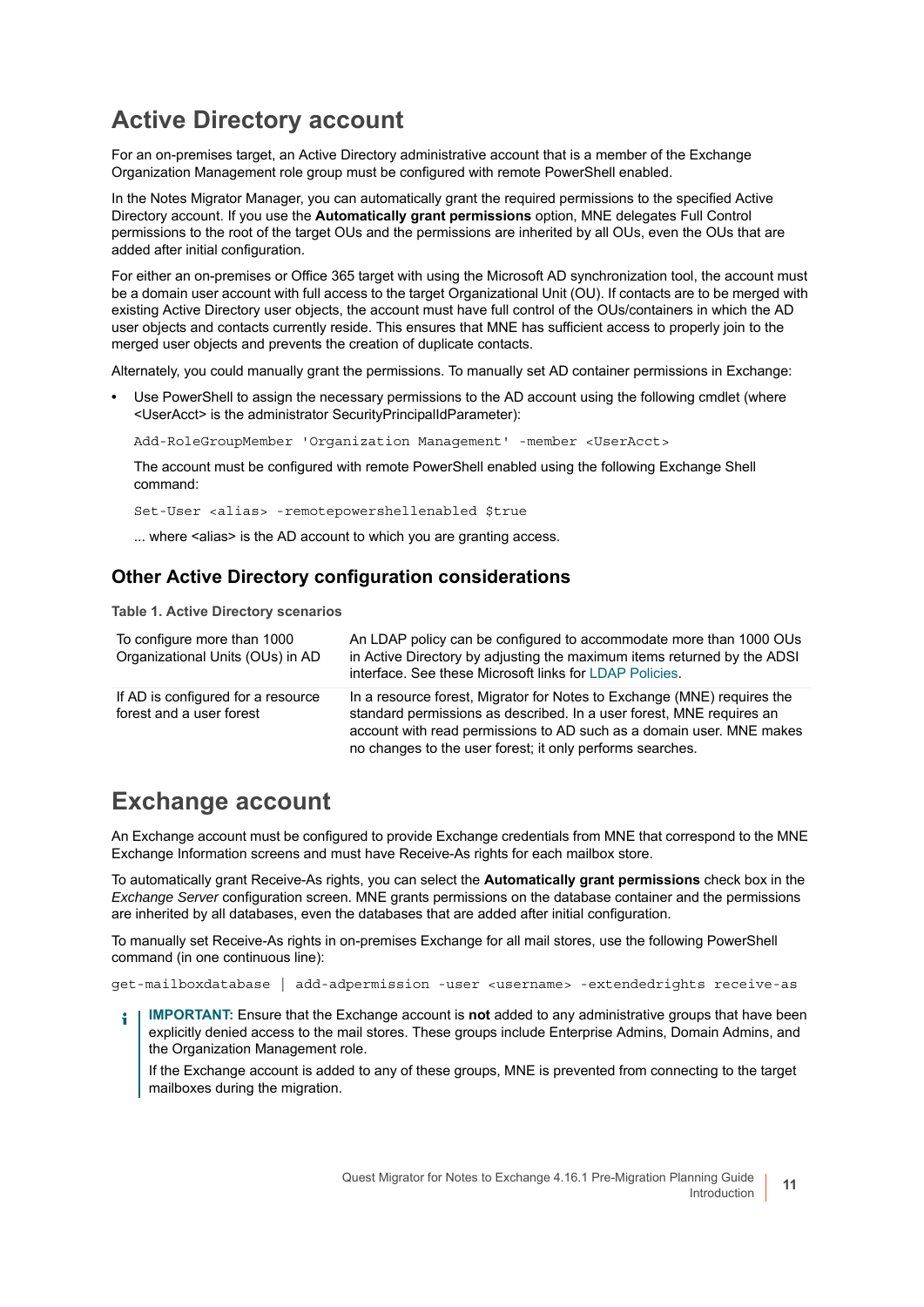## <span id="page-11-0"></span>**Account permissions for migration to Office 365**

This section applies if you are migrating to Microsoft Office 365. If you are migrating to on-premises Exchange, see the preceding sections for configuration requirements.

The Migration Administration account must have Full Access permission on the target mailbox during migration.

- **•** To automatically grant Full Access rights to the MNE Admin User (or to the assigned Admin Pool Account) to access the target mailboxes during migration, you can select the **Automatically grant permissions** check box in the Exchange Server Configuration screen. However, the recommended method is to manually grant permissions before migration as described in the following bullet.
- **•** To manually set Full Access rights in Office 365 for the MNE Admin User to access the target mailboxes before migration, use the following MNE PowerShell command:

Add-MNEMailboxAdminPermission

You might also need to revoke the Full Access rights manually after migration by using the following MNE PowerShell command:

Remove-MNEMailboxAdminPermission

**IMPORTANT:** When migrating to Microsoft Office 365, it is important to involve your IT security specialists ÷ early in the project planning to accommodate all the account permissions and configuration requirements that are unique to the hosted system.

| <b>Administrator Role</b>                        | Migrator for Notes to Exchange performs many administrative tasks including<br>creating new user accounts, resetting passwords, granting and revoking<br>permissions, etc. To ensure that the Migration Administration account has the<br>required access rights, assign the Migration Administration account to the Office 365<br>Global Administrator role. |
|--------------------------------------------------|---------------------------------------------------------------------------------------------------------------------------------------------------------------------------------------------------------------------------------------------------------------------------------------------------------------------------------------------------------------|
| Migration to Office 365<br>via Microsoft AD sync | The local AD server must have Exchange 2019 (RTM), Exchange 2016 (RTM),<br>Exchange 2013 (RTM or SP1), or Exchange 2010 (SP1) schema extensions.                                                                                                                                                                                                              |
| Migration from an                                | The Managed Service Provider must provide the Notes ID file, manager access to all<br>MSP-hosted Notes source mailboxes in scope for the migration, and reader access to the NAB.                                                                                                                                                                             |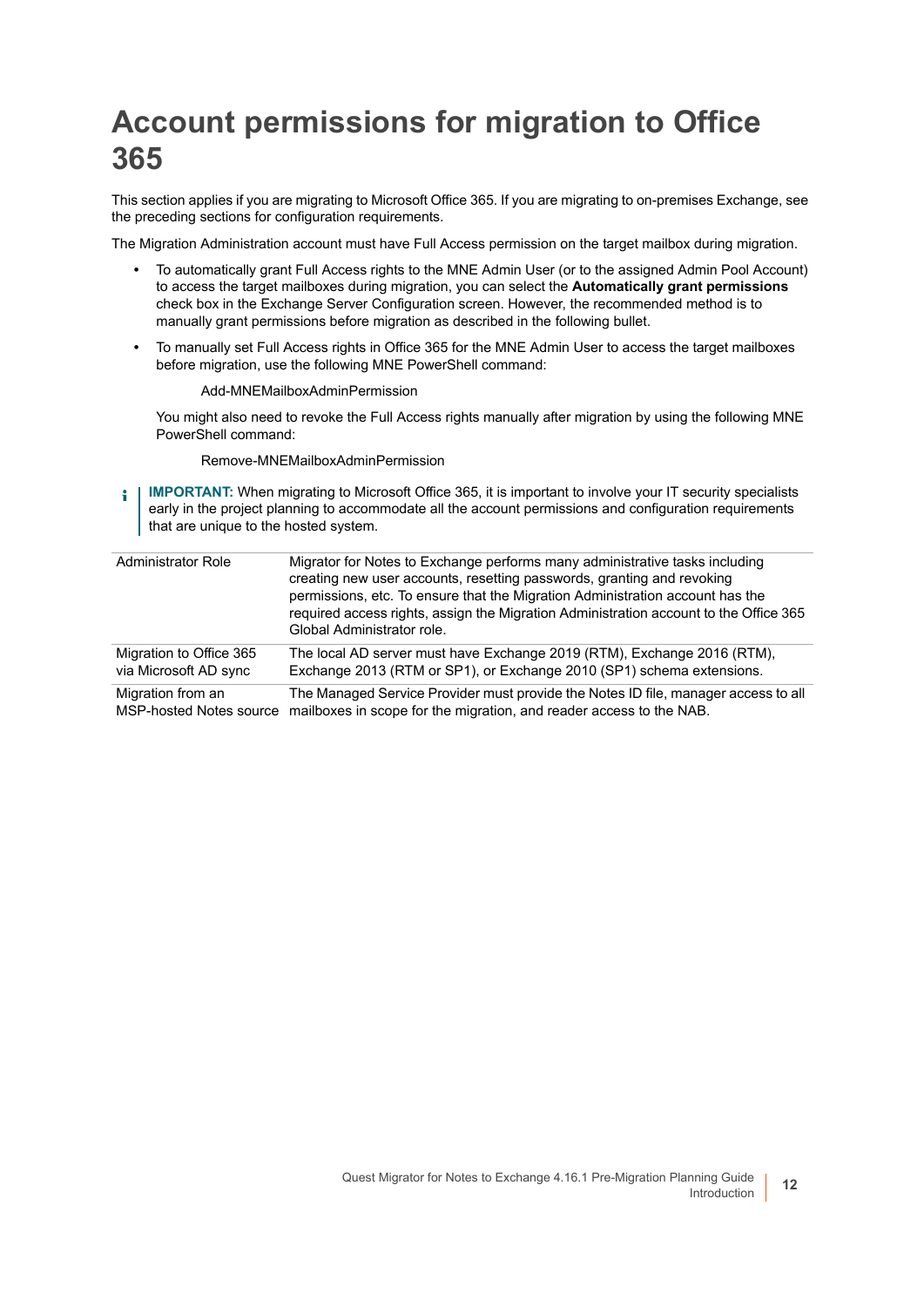## <span id="page-12-0"></span>**SQL server configuration**

| SQL bulk import directory | The SQL bulk import directory (specified in the SQL Server Configuration screen of<br>Notes Migration Manager) must be accessible to all migration servers and to the<br>user that the SQL Server will "run as".                                                                                                              |
|---------------------------|-------------------------------------------------------------------------------------------------------------------------------------------------------------------------------------------------------------------------------------------------------------------------------------------------------------------------------|
| Account permissions       | Both Windows Authentication and SQL Authentication are supported.                                                                                                                                                                                                                                                             |
|                           | When using Windows Authentication, the Windows user logged in to the<br>$\bullet$<br>migration server must be assigned the <b>dbcreator</b> server role to create the<br>database and tables. The <b>bulkadmin</b> server role is also required to perform<br>database bulk import using the specified bulk import directory. |
|                           | When using SQL Authentication, the SQL user must be granted the server<br>$\bullet$<br>roles dbcreator and bulkadmin to perform required database operations<br>using the specified bulk import directory.                                                                                                                    |
|                           | MNE uses the bulk import directory to improve program performance when<br>importing data from the Domino directory. Permissions must be set so that the SQL<br>Server can read and write to this directory.                                                                                                                   |
|                           | When using Windows Authentication, the Windows user logged in to the<br>$\bullet$<br>migration server must be granted full read/write access to the bulk import<br>directory.                                                                                                                                                 |
|                           | When using SQL Authentication, the SQL user cannot be authenticated<br>$\bullet$<br>outside of the Database Engine. For MNE to perform a bulk import, the<br>account used by the SQL server Database Engine must be granted<br>permission to access the bulk import directory.                                                |
|                           | NOTE: Once the NME40DB database is created and the tables are populated, the<br>dbcreator server role assigned to either the Windows user or SQL user is no<br>longer required. The <b>db_owner</b> role is sufficient and is automatically granted to the<br>Windows or SQL user when <b>NME40DB</b> is created.             |

## <span id="page-12-2"></span><span id="page-12-1"></span>**Migrator for Notes to Exchange admin migration server configuration**

| User account<br>permissions          | When you install Migrator for Notes to Exchange on the migration server, you have<br>the option to run the Prerequisite Checker. To run this utility, the account used to log in<br>to the migration server must be a member of the Microsoft Organization Management<br>role group. |
|--------------------------------------|--------------------------------------------------------------------------------------------------------------------------------------------------------------------------------------------------------------------------------------------------------------------------------------|
|                                      | NOTE: The user account used to run the MNE console must belong to the Local<br>Administrators group. You can add the user account to Domain Admins group as the<br>Domain Admins group belongs to the Local Administrators group by default.                                         |
| Language                             | Migrator for Notes to Exchange requires the English-language edition OS/PowerShell<br>on the admin workstation.                                                                                                                                                                      |
| For all supported<br>Windows servers | Data Execution Prevention (DEP) must be disabled in Windows system settings.                                                                                                                                                                                                         |
| Locale                               | Upon migration, standard mail folders assume the names of their corresponding<br>Outlook folders in the language associated with the Windows Locale setting of the<br>admin migration server.                                                                                        |
| Parallel workstations                | To accelerate large-scale migrations, Migrator for Notes to Exchange can be run on<br>multiple migration servers running in parallel.                                                                                                                                                |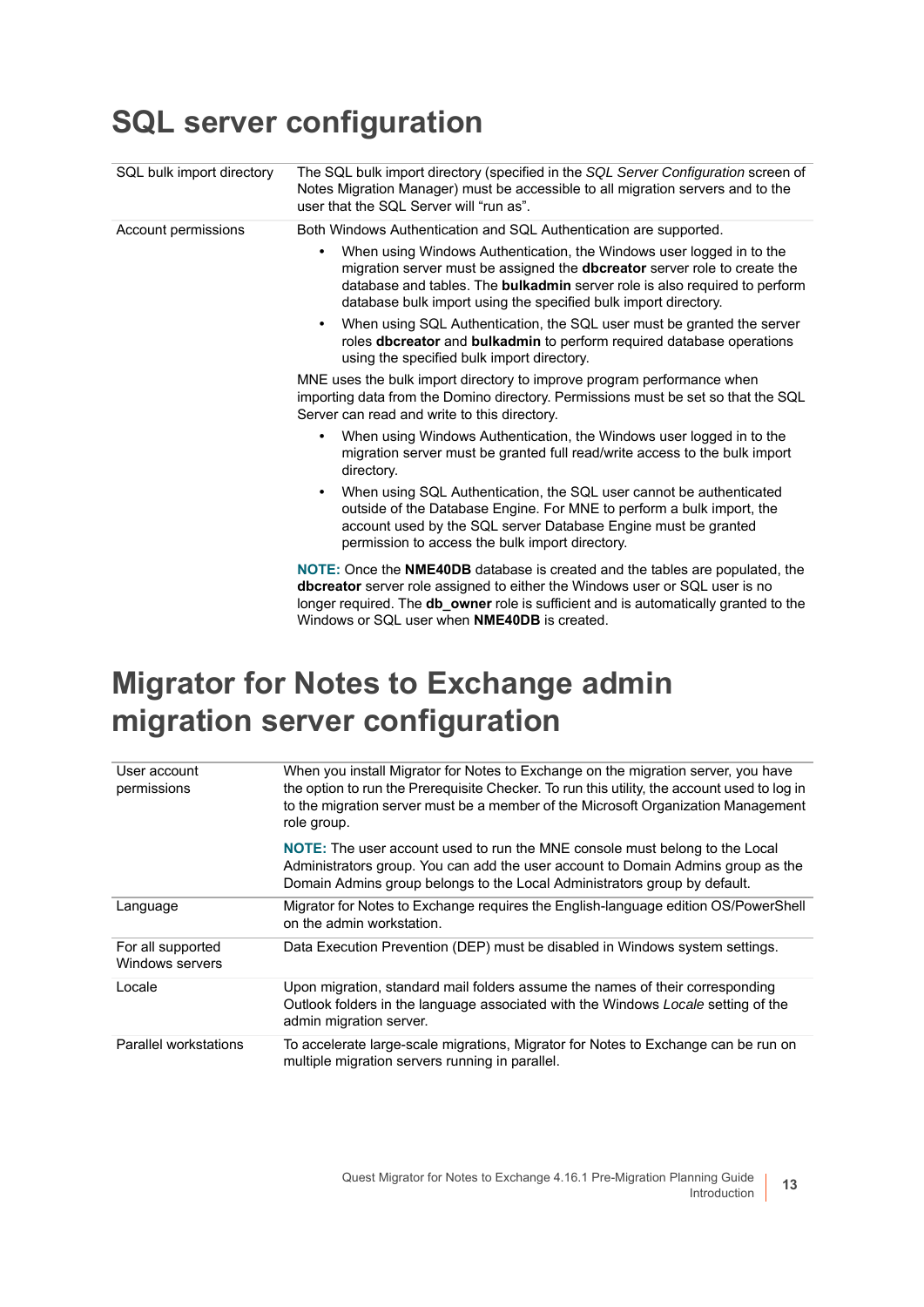| Order of installation                                                            | A migration requires a combination of tools developed by different vendors, all<br>installed on a single admin workstation. The combination can cause compatibility<br>problems on some computers. To minimize these conflicts, Quest recommends you<br>install the applications (per specifications noted) in the following order:                                                                                             |  |  |  |  |
|----------------------------------------------------------------------------------|---------------------------------------------------------------------------------------------------------------------------------------------------------------------------------------------------------------------------------------------------------------------------------------------------------------------------------------------------------------------------------------------------------------------------------|--|--|--|--|
|                                                                                  | 1. Notes client                                                                                                                                                                                                                                                                                                                                                                                                                 |  |  |  |  |
|                                                                                  | 2. Outlook client                                                                                                                                                                                                                                                                                                                                                                                                               |  |  |  |  |
|                                                                                  | 3. Windows Management Framework or MS PowerShell                                                                                                                                                                                                                                                                                                                                                                                |  |  |  |  |
| Workstation hardware                                                             | Must be a separate machine from the Exchange server but a member of the same<br>domain as AD and Exchange.                                                                                                                                                                                                                                                                                                                      |  |  |  |  |
|                                                                                  | Can be a virtual machine, but a dedicated physical machine will likely yield better<br>migration performance.                                                                                                                                                                                                                                                                                                                   |  |  |  |  |
| Required for all<br>destination Exchange<br>target types including<br>Office 365 | Must have a directory with write/run permissions for the Administrator components of<br>the MNE software and must have a directory with read/run permissions for the user<br>components of the software.                                                                                                                                                                                                                        |  |  |  |  |
|                                                                                  | The 32-bit edition (only) of Outlook 2019, 2016, 2013 or 2010. The Outlook client<br>must also conform to the Microsoft version requirements for the applicable Exchange<br>target version. Outlook 2010 is not supported by Office 365 or Exchange 2019. See<br>the Exchange Server supportability matrix for details.                                                                                                         |  |  |  |  |
|                                                                                  | The MAPI DLLs required to perform a migration must be those that are part of<br>Outlook, not the downloadable Exchange "server" MAPI.                                                                                                                                                                                                                                                                                           |  |  |  |  |
|                                                                                  | Before running any MNE admin application: Antivirus software must be configured to<br>not scan the MNE program files directory or %temp% directory, or can be temporarily<br>turned off and restarted after the program runs. If an antivirus scan misinterprets an<br>Migrator for Notes to Exchange temporary file as a threat, it will try to "clean" the file,<br>which generates an error when the MNE program call fails. |  |  |  |  |
|                                                                                  | On the MNE server as the Administrator, launch Windows PowerShell (x86) on 64-<br>bit OS or <b>Windows PowerShell</b> on 32-bit OS and run this command:                                                                                                                                                                                                                                                                        |  |  |  |  |
|                                                                                  | Set-ExecutionPolicy -ExecutionPolicy RemoteSigned -Scope CurrentUser                                                                                                                                                                                                                                                                                                                                                            |  |  |  |  |
| Required for all on-<br>premises target types                                    | For MAPI access: Use PowerShell to set the RCAMaxConcurrency throttle policy<br>value high enough to handle the number of migration threads (across all MNE<br>servers) that will be connecting to any Exchange server at any point. If you are<br>migrating to Exchange 2010, ensure that the following throttle policy values are set to<br>100:                                                                              |  |  |  |  |
|                                                                                  | <b>RCAPercentTimeInAD</b><br>$\bullet$                                                                                                                                                                                                                                                                                                                                                                                          |  |  |  |  |
|                                                                                  | <b>RCAPercentTimeInCAS</b><br>$\bullet$                                                                                                                                                                                                                                                                                                                                                                                         |  |  |  |  |
|                                                                                  | <b>RCAPercentTimeInMailboxRPC</b><br>$\bullet$                                                                                                                                                                                                                                                                                                                                                                                  |  |  |  |  |
|                                                                                  | For EWS access: Use PowerShell to set the EWSMaxConcurrency throttle policy<br>value high enough to handle the number of migration threads (across all MNE<br>Servers) that will be connecting to any Exchange server at any point in time.                                                                                                                                                                                     |  |  |  |  |

### **Port assignments on Migrator for Notes to Exchange admin servers**

| For Office 365 target, inbound<br>(Office 365 to Migrator for Notes to<br>Exchange)  | No inbound ports are required.                                                                                |
|--------------------------------------------------------------------------------------|---------------------------------------------------------------------------------------------------------------|
| For Office 365 target, outbound<br>(Migrator for Notes to Exchange to<br>Office 365) | 443 - PowerShell<br>443 – Outlook (RPC over HTTP/Outlook Anywhere)<br>80 - Autodiscover<br>443 - Autodiscover |
|                                                                                      | The ports should be open from source to * since Microsoft often changes<br>the IPs of their servers.          |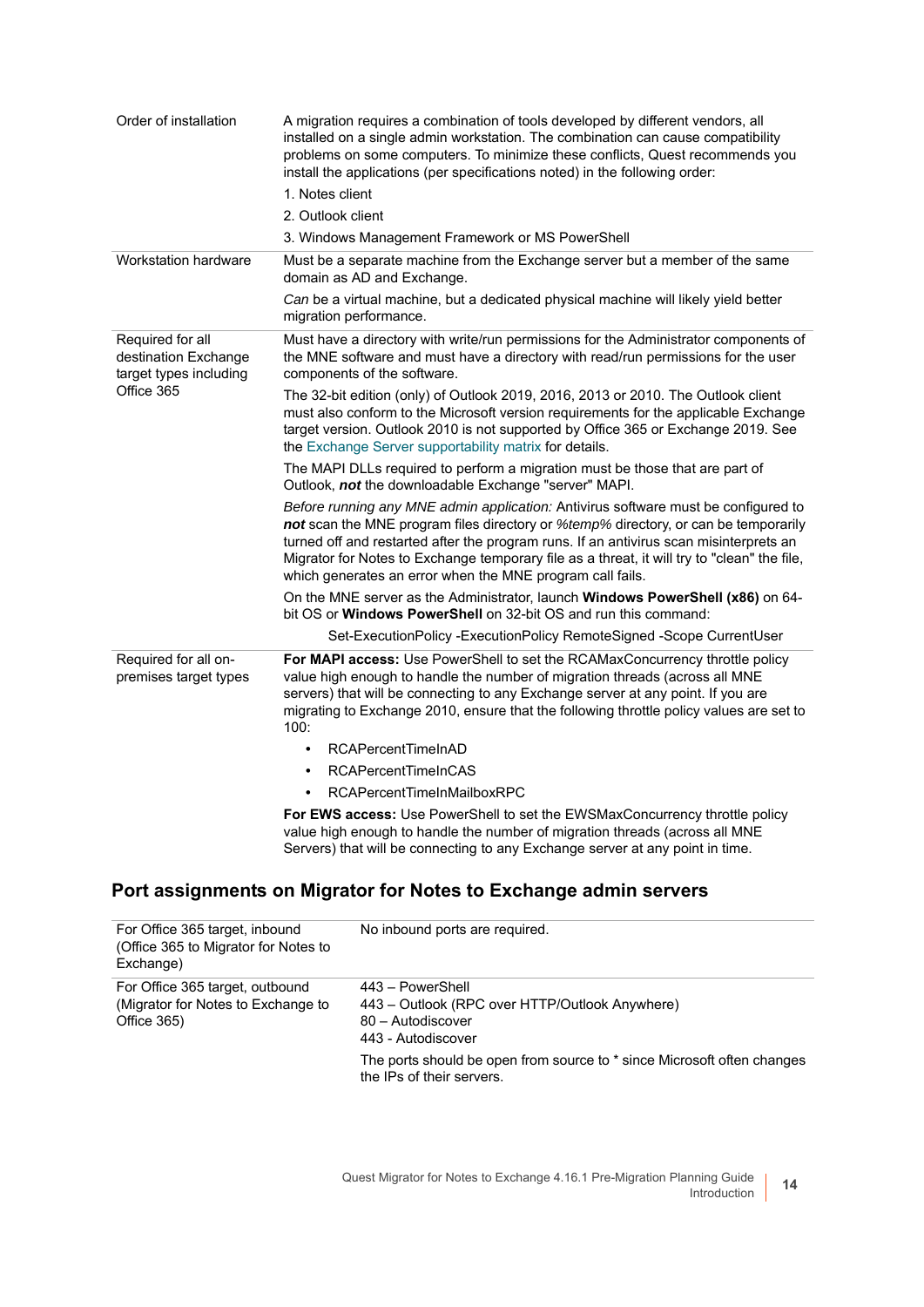| For Exchange 2019, Exchange 2016,<br>or Exchange 2013 target: | 443 to MBX server - mail migration<br>80 & 443 to CAS server - autodiscover<br>3268 to GC - AD searches<br>389 to DC - AD writes<br>443 to CAS server - powershell<br>1352 to Domino - mail migration, directory extraction                                                             |
|---------------------------------------------------------------|-----------------------------------------------------------------------------------------------------------------------------------------------------------------------------------------------------------------------------------------------------------------------------------------|
| For Exchange 2010 target:                                     | 80 & 443 & MAPI* to CAS server - autodiscover<br>3268 to GC - AD searches<br>389 to DC - AD writes<br>80 & 443 to CAS server - powershell<br>1352 to Domino - mail migration, directory extraction<br>1433 to SQL - SQL<br>*MAPI uses RPC, which is covered in this Microsoft technote. |

## <span id="page-14-0"></span>**End-user desktops (if running SSDM)**

Any antivirus software must be configured to *not* scan the Migrator for Notes to Exchange program files directory or *%temp%* directory, or be temporarily turned off and restarted after the program runs. If an antivirus scan misinterprets an Migrator for Notes to Exchange temporary file as a threat, it will try to "clean" the file, and the SSDM program call would fail.

## <span id="page-14-1"></span>**Server hosting the SSDM Scheduling Utility Web Service**

ASP.net version 4.5 must be installed. If the SSDM Scheduling Web Service is running, you must change the .NET Framework version of the Application Pool used by the SSDM Scheduling Web Service to .NET 4.5.

## <span id="page-14-2"></span>**Other required directories**

| Common application directory | The MNE applications and wizards need a directory that is accessible (read and<br>write) to the administrative accounts that run the admin components and access<br>source and target data and accounts, and that is shared (read only) to all users<br>who will run the SSDM. |
|------------------------------|--------------------------------------------------------------------------------------------------------------------------------------------------------------------------------------------------------------------------------------------------------------------------------|
| Shared log directory         | The admin components need a shared log directory that is accessible (read and<br>write) to the admin applications and wizards.                                                                                                                                                 |
| Shared desktop log directory | Optionally, a shared log directory for the log files generated by the SSDM is<br>required with write access for all users who will run the SSDM.                                                                                                                               |

# <span id="page-14-3"></span>**Authentication**

To migrate Notes data to Exchange, MNE must log on to the target mailbox and provide authentication credentials to Exchange. MNE supports multiple authentication mechanisms.

MNE selects the appropriate authentication mechanism automatically using information from the Exchange Autodiscover service. If MNE detects that Modern Authentication is enabled on the migration target, it uses Modern Authentication as the preferred mechanism. If Modern Authentication is not supported, MNE reverts to legacy mechanisms such as Windows Integrated or Basic authentication. Additional authentication details for the MNE Migration server are provided for each of the migration components in the following sections: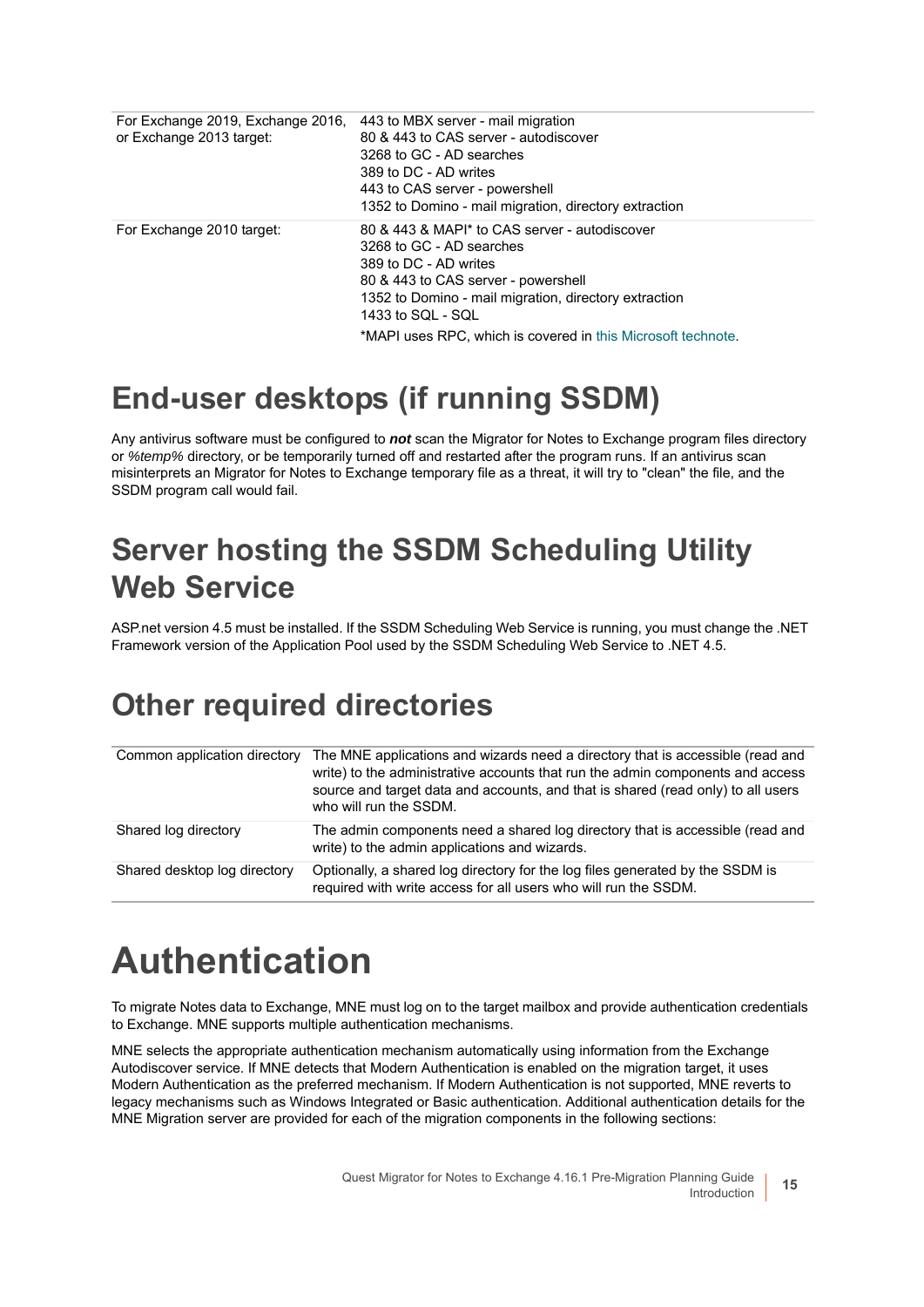## <span id="page-15-0"></span>**MNE Migration Server**

The credentials provided when logging on to the mailbox are retrieved from the MNE configuration. The credentials consist of a user name and a password. These credentials are configured prior to the migration and are supplied programmatically to Exchange without any interactive logon during the migration.

- **•** For on-premises Exchange migrations, the credentials are the Exchange account that was configured on the *Exchange Server page* of the MNE console.
- **•** For Office 365 migrations, the credentials may be from the Exchange Server page or they may be the credentials for an accounts from an Admin Account Pool.

The MNE server supports Modern Authentication but only user name/password authentication flows are supported. Since the MNE server logon is a non-interactive user name/password logon, do not enable multi-factor authentication on the Exchange Admin Account or on any of the Admin Pool accounts. Enabling multi-factor authentication causes the migration to fail.

### <span id="page-15-1"></span>**Self-Service Desktop Migrator**

The Self-Service Desktop Migrator (SSDM) is an interactive tool that allows end users to migrate their own data. Since this tool is interactive, the mailbox login can be interactive.

If Modern Authentication is selected as the authentication mechanism, a standard Modern Authentication logon window opens. The SSDM supports all Modern Authentication flows, including multi-factor authentication.

**IMPORTANT:** MNE only supports Modern Authentication when the end-user desktop has .Net runtime 4.5 or later installed. If this requirement is not met, MNE may be unable to log onto the target mailbox and the migration may fail.

If the SSDM selects Windows Integrated as the preferred authentication mechanism, the SSDM first attempts to log on to the target mailbox using the credentials of the logged on user. If this fails, or if Windows Integrated authentication is not enabled on the server, the SSDM prompts for the credentials to use for the logon using a standard credential dialog.

# <span id="page-15-2"></span>**About Quest license keys**

Migrator for Notes to Exchange is a metered-use product that runs only with the application of a valid license key. Quest Software sells license keys for specific numbers of users to be migrated, and a license key becomes invalid after the software has been used for the user limit. The same license is used for all functions of a particular user (provisioning, forwarding, migration, etc.) and the user license count increments the first time any program function is applied to each user. For example, when a user is issued a license, all components of the product can be run using that license. Also, users can re-migrate their accounts using the original licenses that they were issued. Remigration does not require an additional license.

You can obtain your first or a subsequent license key by contacting your Quest sales representative.

The product will install without a license key, but will prompt you to apply a license key the first time you try to run the software. You are prompted to find and specify the license key file that Quest provided. Use the **Browse** feature to locate the file which will have a .dlv extension.

You can view your current license-key status by selecting **Help | About** in Notes Migration Manager, and you can also apply a new license key to extend your valid use of the product.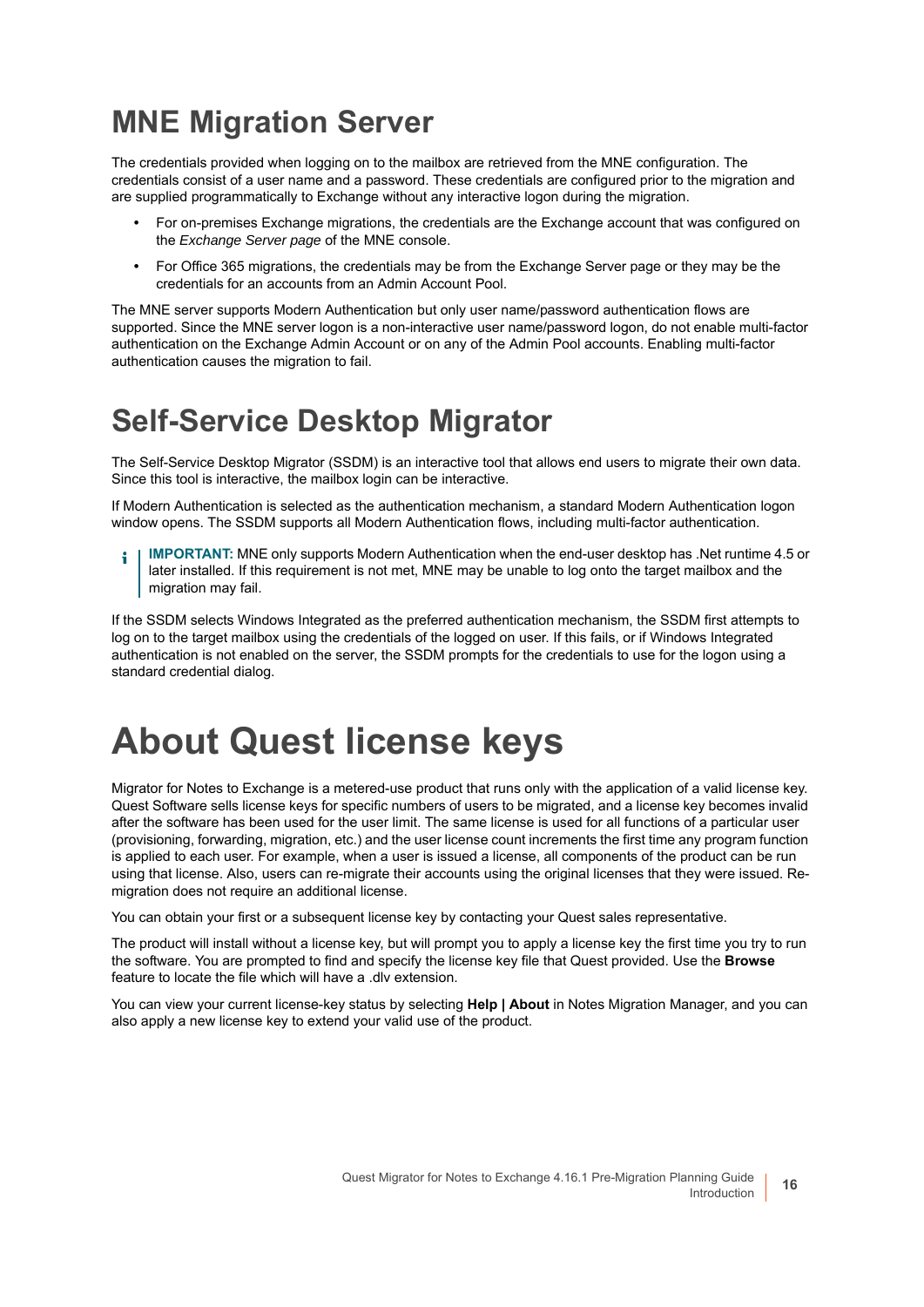# **Critical considerations**

- <span id="page-16-0"></span>**•** [Develop a written Migration Plan](#page-16-1)
- **•** [Know your migration scenario](#page-17-0)
- **•** [Provisioning the target Active Directory](#page-18-0)
- **•** [Diagram before-and-after site configurations](#page-20-0)
- **•** [Migration scale](#page-21-0)
- **•** [Coexistence during the transition](#page-23-0)
- **•** [About Migrator for Notes to Exchange statistics](#page-28-0)
- **•** [Test and pilot migrations](#page-28-1)

# <span id="page-16-1"></span>**Develop a written Migration Plan**

<span id="page-16-2"></span>An enterprise migration is a complex process that requires careful planning and project management. Even a highlevel summary checklist of necessary tasks can be long and can expose many details to be addressed for a successful migration. The logistics of the sequence, timing, and coordination of tasks is also important.

The complexity of most migration projects makes planning, foresight, and communications critical to a smooth migration. Halfway through the migration process is no time to discover that a neglected detail or invalid assumption will cost hundreds of hours of user productivity, or cause unnecessary aggravation for end users. Quest recommends that you develop a comprehensive written Migration Plan before you start the migration process.

Developing a Migration Plan is a valuable exercise that leads you to consider and accommodate all the factors that affect an organization's migration. The first six sections of your Migration Plan should characterize your primary needs, environment, and strategies as explained in this chapter:

- 1 Migration Scenario
- 2 Provisioning Method
- 3 Before-and-After Site Configurations
- 4 Migration Scale
- 5 Coexistence During the Transition
- 6 Test and Pilot Migrations

After the first six sections, your Migration Plan should contain sections and subsections that describe suitable choices for all relevant topics in chapter 3 of this guide: [Other strategic planning issues](#page-30-3).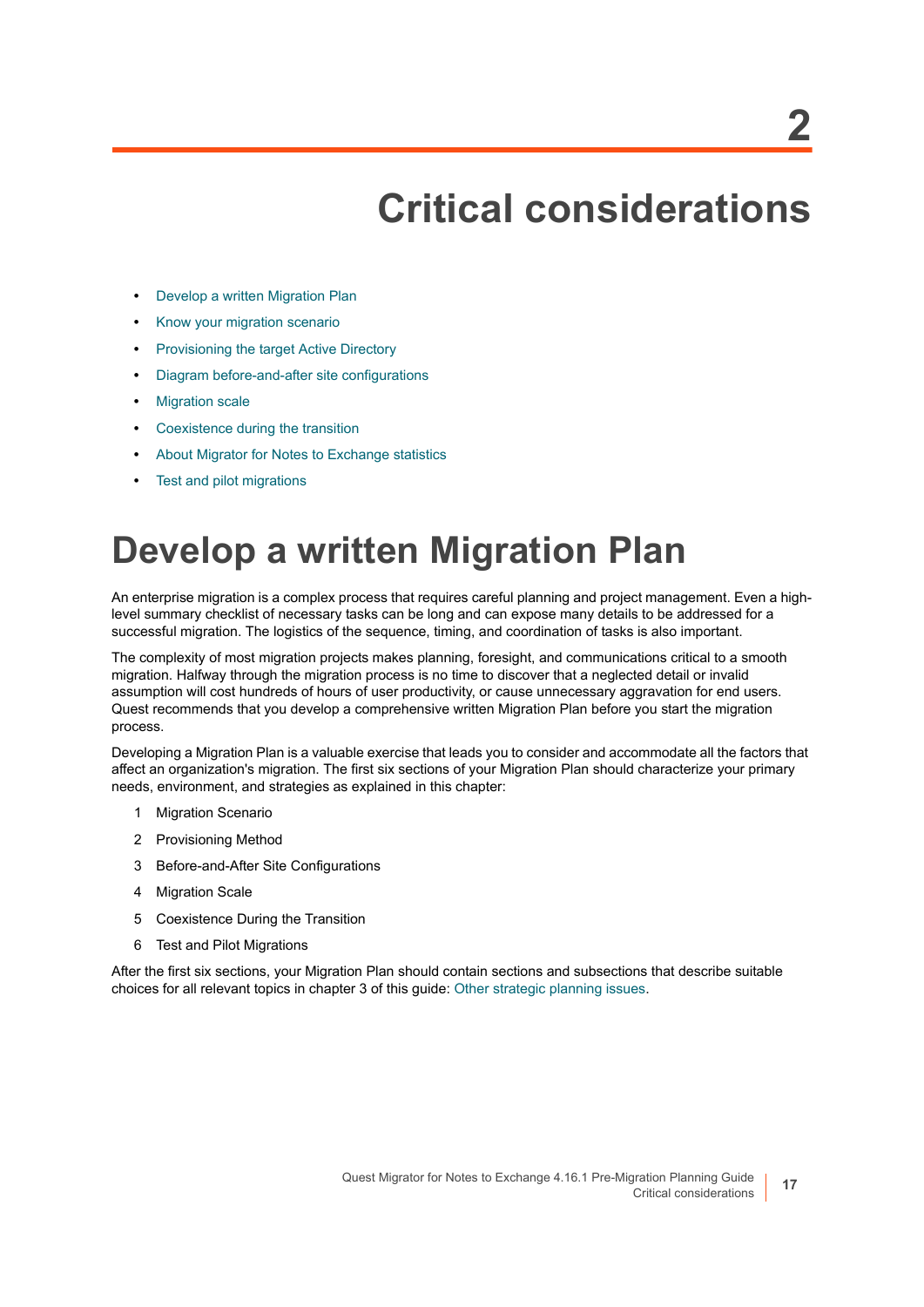# <span id="page-17-0"></span>**Know your migration scenario**

Most migrations follow a similar *basic* process with variations to accommodate circumstances and needs—a migration *scenario*. It is critical that you understand and characterize your scenario before you begin migration planning because your scenario will influence the decisions about the processes and methods you use to accomplish the migration. Most variations to the basic process result from:

- **Migration Destination (Exchange target type)**:
	- **Proprietary (on-premises) Exchange network**

<span id="page-17-2"></span>A proprietary Exchange environment is one in which the hardware and software are under the control of the migrating organization. Ordinarily this is a local Exchange network—on the same premises as the Notes source, or near enough to use high-performance network cables. However, a proprietary Exchange target can also reside in a different location from the Notes source.

#### **Hosted Exchange platform (***the cloud***)**

A hosted Exchange platform is one in which the hardware and software are owned and controlled by a third party. The hosting entity sells, as a service, access to disk space and the Exchange software features. This service model is also known as *cloud* computing. Most migrations to a hosted Exchange are to Microsoft Office 365 (Exchange Online).

- **Pre-Migration State of Existing Local Active Directory:** Part of the migration process depends on whether your organization already has local Active Directory running for login and security purposes and, if so, the state of any objects provisioned there.
	- **▪** *If migrating to proprietary Exchange:* Do you already have Active Directory up and running? If AD is already provisioned, are its objects already mail-enabled, mailbox-enabled, or neither?
	- **▪** *If migrating to Office 365:* Will you use a proprietary local Active Directory to provision the hosted environment and, if so, will you keep the local AD active after the migration? This method of provisioning permits *single sign-on*, also called *identity federation*, so users can access Office 365 services with the same credentials they use for local Active Directory. Alternatively, you could provision Office 365 without local AD, by using Migrator for Notes to Exchange to provision Office 365 directly from the Notes/Domino source.

<span id="page-17-1"></span>Your scenario and circumstances might point to a particular method of provisioning the target AD, or you may have a choice. See [Provisioning the target Active Directory](#page-18-0) for information to help you determine how to provision the target AD.

Different combinations of target types and existing local AD can produce an array of migration scenarios. The *Migrator for Notes to Exchange Scenarios Guide* describes the combinations and explains the migration procedures for each:

- **Migration to Proprietary Exchange**
	- No existing Active Directory (or no AD objects yet exist).
	- **▪** AD objects in existing Active Directory.
- **Migration to Office 365**
	- **▪** Provisioning Office 365 from local Active Directory.
	- **▪** Provisioning Office 365 directly from Notes/Domino source.

The *MNE Scenarios Guide* also describes three special scenarios that can occur in combination with one of the previously listed scenarios:

- **Offline Migration:** A strategy in which Notes source data, previously extracted from Notes, is migrated directly to the Exchange target. An offline strategy can be valuable if
	- **▪** Problematic bandwidth makes direct connection impractical (e.g., if the source and target servers are far apart—geographically and/or from a network perspective).

 $-$  OR  $-$ 

The Domino environment is managed by a third party that does not allow admin access.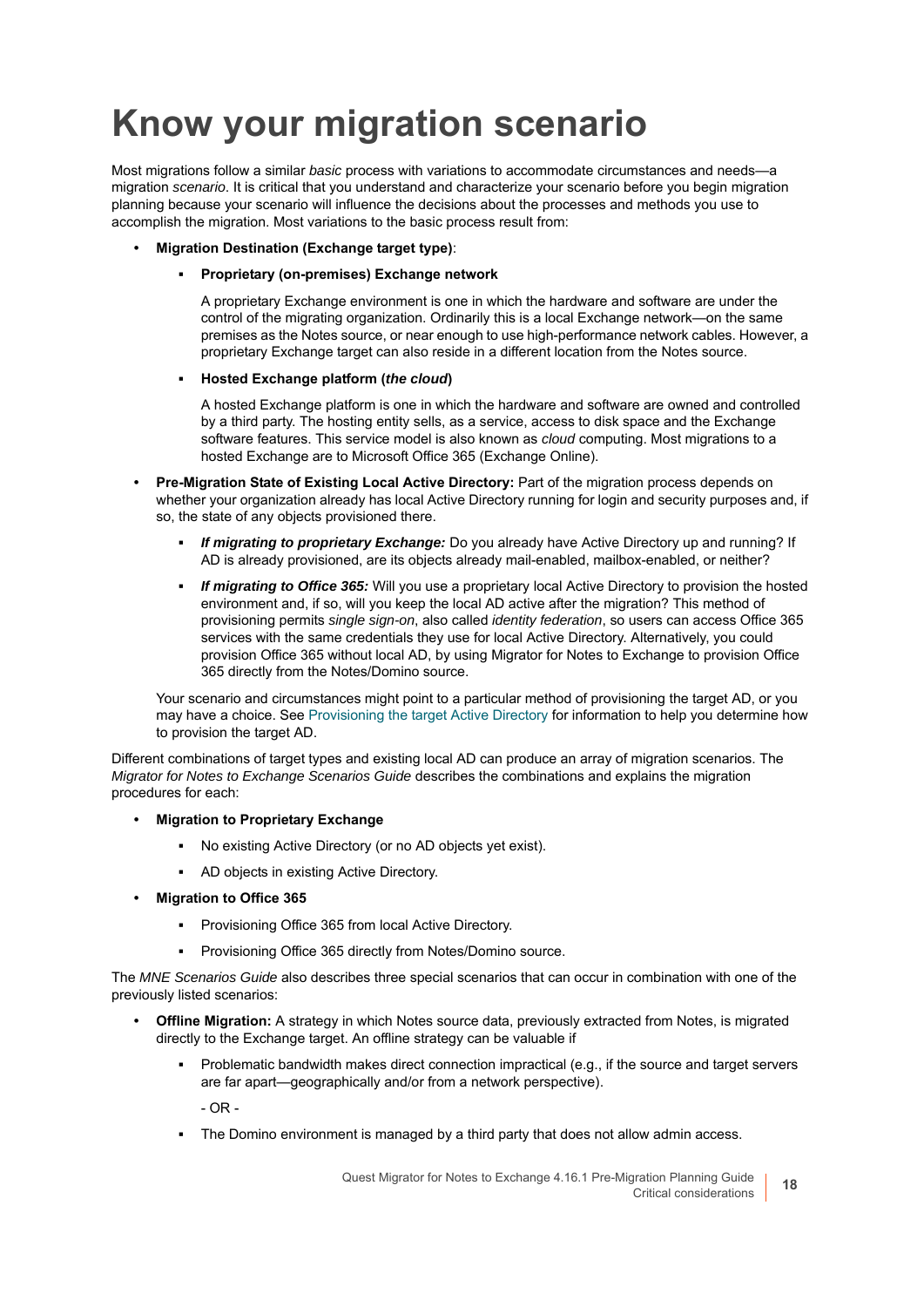$-$  OR  $-$ 

**▪** A disaster scenario occurred in which the Domino server is destroyed but backup NSF files survive.

An offline migration can be accomplished by either of two approaches:

- **▪** Notes source data is saved to replica or otherwise-disconnected NSFs and the MNE Data Migration Wizard migrates from the NSF files directly to Exchange.
- **The MNE Data Migration Wizard migrates Notes source data to PST files (rather than directly to an** online Exchange target) and the PST files are imported into the Exchange target by another application. The MNE Migration Manager for PSTs would be a good choice for this purpose.
- **Phased (Staged) Migration Options:** A phased migration strategy is one in which all but the most recent source data is "pre-migrated" to Exchange while users remain active in Notes. The remaining Notes data (a much smaller volume) can be migrated much faster—often all users can be migrated together in a final "cutover" migration. Users continue to receive and send mail and manage their calendars in Notes throughout the transition period while their older data is migrated to Exchange. If the final cutover can be accomplished in a single day or weekend, this strategy can eliminate the need for email, calendar, and free/busy coexistence.
- **Silent Mode Options:** A strategy to configure the MNE Self-Service Desktop Migrator (SSDM), the perdesktop migration application, to hide some or all of its screens and retrieve its required values from a configured .ini file, eliminating or minimizing any need for interaction with the end user.

Characterize your migration scenario in the first section of your Migration Plan.

# <span id="page-18-0"></span>**Provisioning the target Active Directory**

Different target types (a local Active Directory vs. Office 365) require different provisioning methods. A local Active Directory can be provisioned directly from the Domino source using Migrator for Notes to Exchange tools in combination with Quest CMN Directory Connector (or some other directory synchronizing method). For Office 365 you can use Microsoft AD sync tool to copy objects into the hosted AD from a local, proprietary AD (previously provisioned locally), or Migrator for Notes to Exchange tools can provision directly from Domino.

- <span id="page-18-1"></span>**IMPORTANT:** If you intend to configure free/busy coexistence between Domino and either a local proprietary ÷ Exchange or Office 365, the timing of your provisioning task (within the overall migration process) will be affected by this known Exchange behavior:
	- **•** Exchange cannot send a free/busy query to Domino for any user who has an Exchange mailbox. Exchange can direct such queries only to its own mailboxes.
	- **•** The significance and implications of this limitation depend on whether you are migrating to a proprietary AD or to Office 365, as explained separately below.

Provisioning includes mail-enabling and/or mailbox-enabling the objects in the target AD. An Active Directory object is said to be *mail-enabled* when the AD object record contains a forwarding address to which mail can be routed (i.e., to the user Notes address). An object is said to be mail*box*-enabled when an Exchange mailbox is created for it.

Review the information that follows to determine your provisioning method, and note it in your Migration Plan.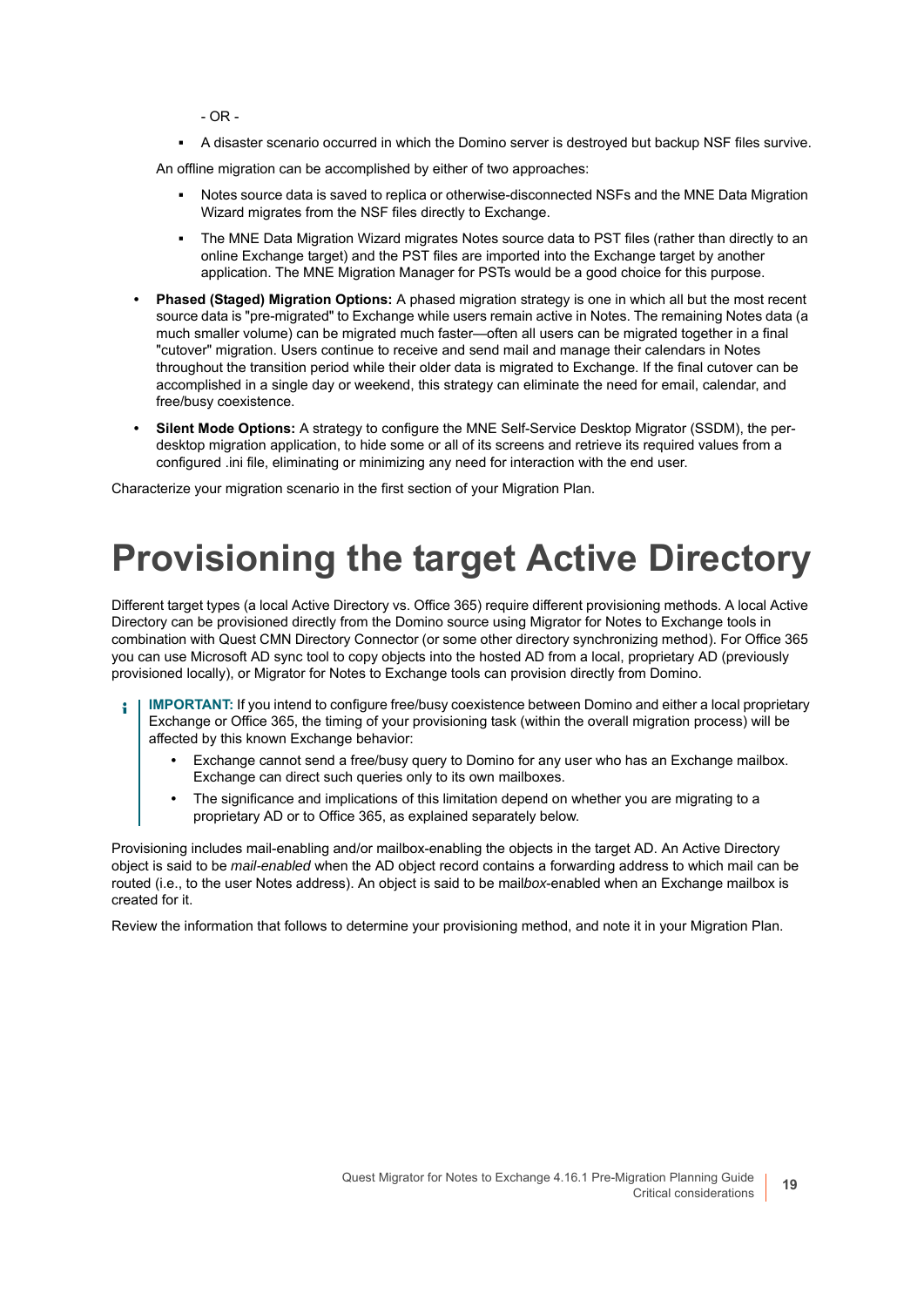### <span id="page-19-0"></span>**Provisioning a local proprietary Active Directory**

<span id="page-19-2"></span>The MNE tools can provision Active Directory from the Domino source. The typical and most direct method to provision a local AD begins with an MNE directory export, followed by a directory update by the CMN Directory Connector, as illustrated.



Your organization may already have an Active Directory running for login and security purposes and, if so, Migrator for Notes to Exchange can synchronize the existing AD objects with the Domino objects and mail-enable the AD objects. In either case, this provisioning step is necessary before any users are migrated.

<span id="page-19-7"></span><span id="page-19-6"></span><span id="page-19-5"></span>In many organizations the migrating users are already using AD security objects for network authentication prior to the migration project.Where Notes users already exist as user objects in Active Directory, the CMN Directory Connector (and other directory-update tools) will produce duplicate entities in AD. But MNE includes a Provisioning Wizard that can merge the contact information into the original AD object record and delete the contact, leaving a single mail-enabled object in Active Directory.

Other MNE wizards can mailbox-enable the AD accounts and provision groups in AD.

When provisioning a local Active Directory, be sure to provision all Notes users into AD as mail-enabled objects, with*out* Exchange mailboxes before you migrate the first user. Provisioning mail-enabled objects into AD will facilitate Exchange-to-Notes mail forwarding, to correctly route mail that arrives (or originates) in Exchange for notyet-migrated Notes recipients. But Exchange mailboxes would disable Exchange-to-Notes free/busy queries: *Exchange cannot send free/busy queries to an external server for a user who already has an Exchange mailbox.*

This Exchange free/busy restriction becomes irrelevant if you defer creating user mailboxes until before their migration, several steps later. The standard scenario procedures (in chapter 2 of the *Migrator for Notes to Exchange Scenarios Guide*) follow this approach for provisioning local proprietary Active Directory.

### <span id="page-19-4"></span><span id="page-19-1"></span>**Provisioning Office 365**

<span id="page-19-3"></span>Your organization may already have a local Active Directory running for login and security purposes and, if so, the Microsoft AD sync tool can copy objects from local Active Directory to Office 365. But even where no local AD is already in place, many administrators find it easiest to first configure and provision local "staging" AD, so they can provision Office 365 from the local AD with the Microsoft AD sync tool.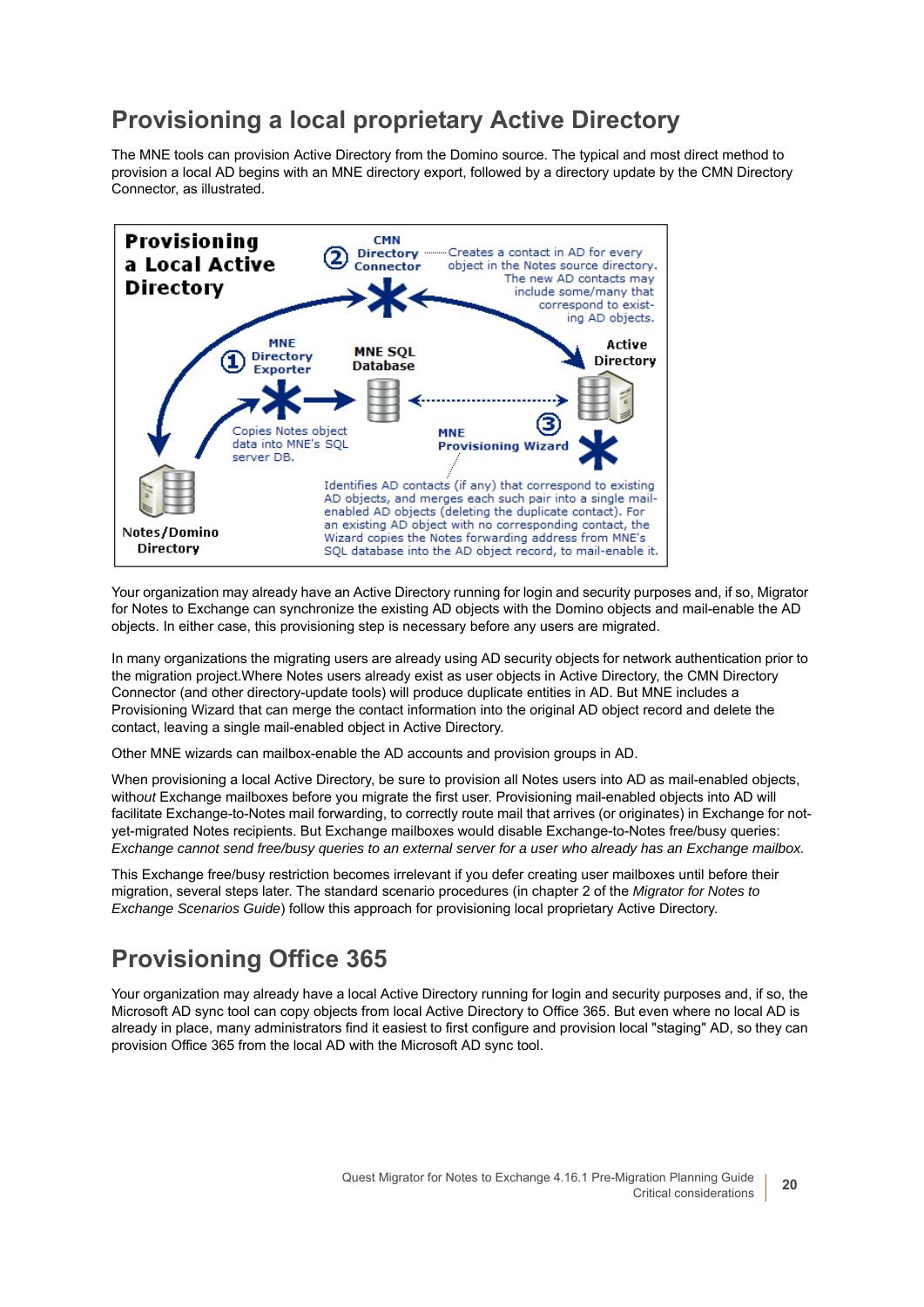#### <span id="page-20-2"></span><span id="page-20-1"></span>**Provisioning Office 365**



Provisioning Office 365 from local Active Directory makes *single sign-on*, and *identity federation* possible so your users can access Office 365 services with the same corporate credentials (user name and password) they use for local Active Directory.

The local AD is provisioned the same way whether your ultimate destination is the local AD (see [Provisioning a](#page-19-0)  [local proprietary Active Directory](#page-19-0)), or Office 365 to be provisioned from the local AD.

If you prefer, you could use Migrator for Notes to Exchange tools to provision Office 365 directly from the Domino source, or you could use Microsoft Office 365 online admin tools to provision manually—usually with some scripting to automate portions of the work.

However, Exchange-to-Notes mail forwarding requires mail-enabled objects in Office 365. But an Exchange-to-Notes free/busy query (an Office 365 user seeking free/busy info for a Notes user) requires that the Notes user *not* have an Exchange mailbox. (Exchange cannot send a free/busy query to an external server for a user who already has an Exchange mailbox. Exchange can send such queries only to its own mailboxes.)

To have both Exchange-to-Notes mail routing and Exchange-to-Notes free/busy queries during the transition period, you must:

**•** Provision *all* Notes users into Office 365 as mail-enabled objects, but with*out* mailboxes, before the first users are migrated.

 $-$  AND  $-$ 

**•** Do *not* create user mailboxes until immediately before their migration (per user collection).

The Microsoft AD sync tool can provision mail-enabled objects from local Active Directory to Office 365 with*out* simultaneously creating mailboxes, but other provisioning methods create Office 365 mailboxes at the same time they create the mail-enabled user objects.

The Exchange free/busy restriction is irrelevant if you do not intend to configure free/busy coexistence. In that case, you can provision all users in all collections to the hosted AD in the *Pre-Migration Preparations*, to preserve Exchange-to-Notes mail-forwarding.

Consider these options before you begin the pre-migration preparations, and note your choices and methods in your Migration Plan.

# <span id="page-20-0"></span>**Diagram before-and-after site configurations**

Characterize the configuration of the organization servers, as they are now and as they will be after migration.

Draw a network map of the pre-migration Notes/Domino environment that shows the following information: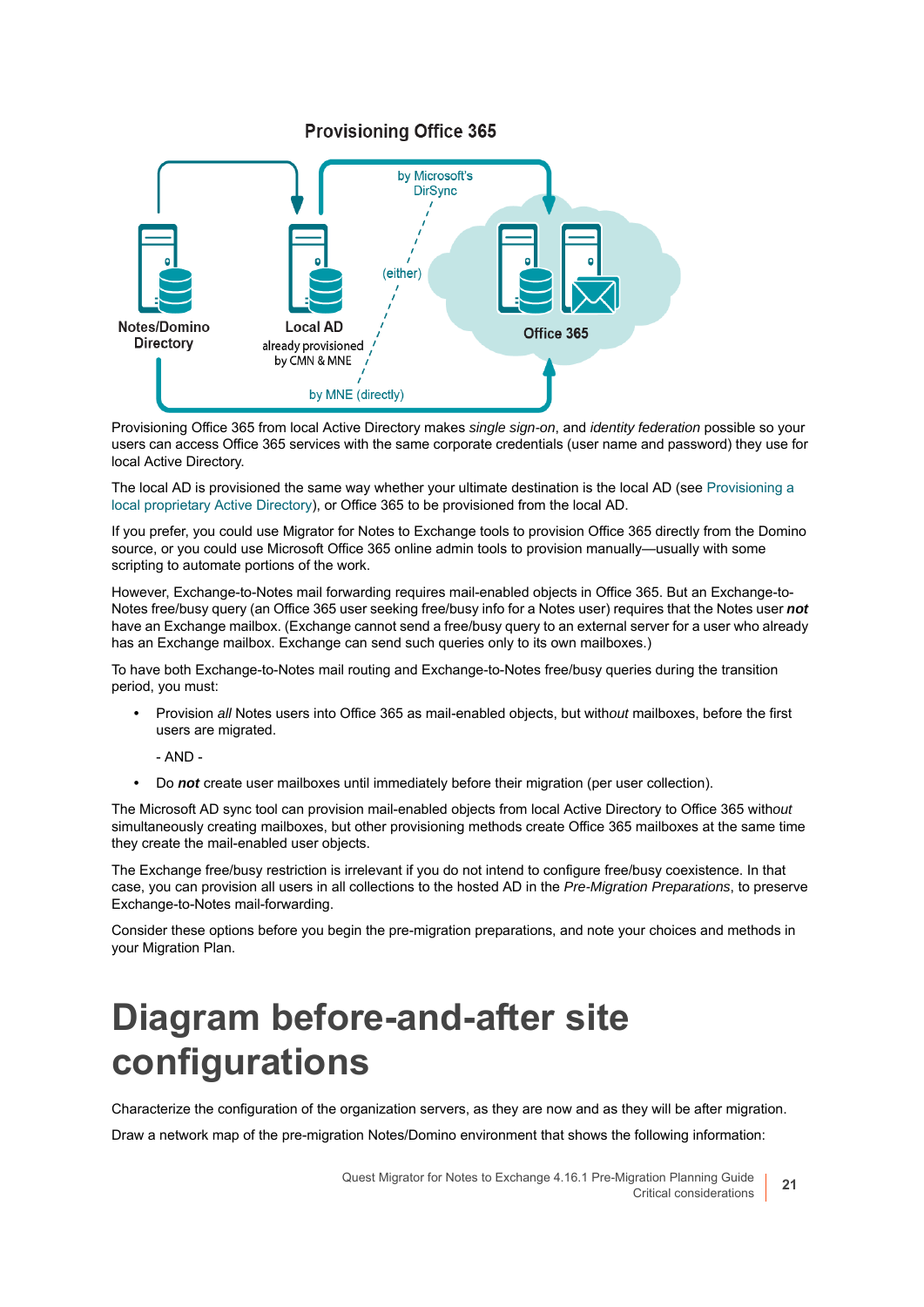- **•** Locations, domain names, and operating systems of all servers.
- <span id="page-21-7"></span><span id="page-21-1"></span>**•** Number of users and total data volume on each server.
- **•** Bandwidths among the various nodes.

The network map is a graphic illustration to help migration planners visualize the relationships between the data volumes of the various servers and the inter-node bandwidths that connect them.

For each server show also (but not necessarily on the same network map):

- **•** How users are assigned to each server—by geographic location, administrative entity, or some other scheme.
- <span id="page-21-5"></span>**•** The volume and locations of the various types of source data at each server—the volume (mega/gigabytes) of user mail, user archives and address books, and whether each type is located in a centrally accessible (server) location, or will be moved to a centrally accessible location, or is located on user desktops.

<span id="page-21-9"></span>**i** | NOTE: The MNE Notes Migration Manager includes a *View Summaries* feature that can report most of this information to help you assess the size and geography of your source environment.

**•** Which servers you expect to retain for ongoing post-migration coexistence—for example, to support Notes legacy applications.

Draw another network map to show your post-migration Exchange environment: the locations and domain names of all servers, and the data capacity of each server.

View the pre-migration and post-migration configurations side-by-side and determine which users from which Notes servers will migrate to which Exchange servers. Make a table to document these before-and-after server assignments for each group of users to be migrated.

## <span id="page-21-0"></span>**Migration scale**

<span id="page-21-4"></span><span id="page-21-3"></span><span id="page-21-2"></span>The scale of a migration project is a critical planning factor because it determines whether an organization will require email, directory and calendar coexistence during the transition period. (Coexistence is explained in detail in a later section of this chapter.) The scale of a migration is determined primarily by the processing time required to move all of the data from Notes to Exchange. If the scale of your migration lets you move all of your users and their data from one environment to the other in a single weekend, you can probably get along without accommodations for coexistence. How do you assess your migration scale to determine whether you need coexistence?

<span id="page-21-8"></span>The two most important factors that affect migration processing time are data volume, and the number of migration servers that will be used to migrate the data. Remember the Data Migration Wizard can be run on multiple migration servers running in parallel, applied to different user groups simultaneously. In this way, you might employ a half dozen migration servers to migrate a particular data volume in a single weekend, whereas you would need a half dozen weekends to migrate the same volume via a single workstation.

<span id="page-21-6"></span>Data "geography" and bandwidth are the most significant factors affecting the *rate* of data migration, and migration server hardware (memory, number and speed of CPUs, and disk speed) is also important. Throughput rates for the Data Migration Wizard vary widely with the interplay of all relevant factors, but administrators typically report migration rates of 1 to 5 gigabytes per hour.

If the data to be migrated is distributed among servers in dispersed geographic locations and if the bandwidth among these servers is problematic, the throughput rate is likely to be at the lower end of the range. On the other hand, a migration rate of 5 GB per hour or faster is likely if the source data is centralized and the bandwidth is good. Much higher rates have been reported under optimal conditions with high-performance workstation hardware.

The chart that follows can help you estimate the throughput rate for your migration project. Remember that rates vary widely and you should not rely on these values as definitive. The chart does not account for hardware factors and your assessment of your own bandwidth is subjective and arbitrary. *You cannot reliably predict your throughput rate without experimenting in your environment with your data.*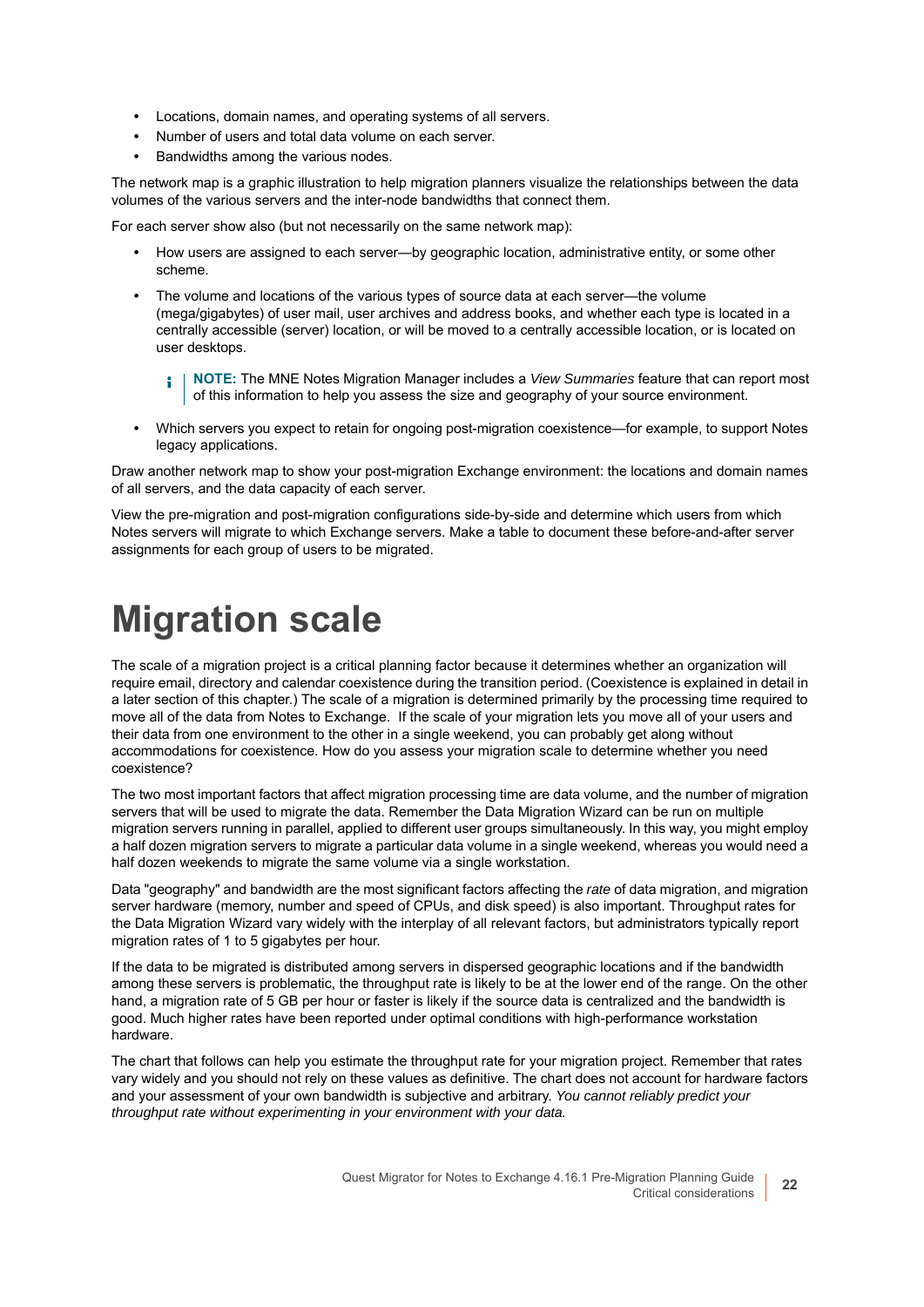**NOTE: If migrating to Office 365,** the estimation method described is suitable for migration to a proprietary ÷ on-premises Exchange server, but migration to Microsoft Office 365 entails additional factors that warrant special consideration, as explained in [Throughput to Microsoft Office 365](#page-22-0) below.

To estimate the total processing hours of a migration project, first determine the estimated throughput rate. The estimated throughput rates cited here assume that you are operating at an optimum number of migration threads (simultaneous processes), typically 8–12:

Estimated Throughput Rates (GB/hr)

|              | Data Distribution<br>(percent of total data volume that is centralized) |               |        |         |  |
|--------------|-------------------------------------------------------------------------|---------------|--------|---------|--|
| Bandwidth is | $0 - 25%$                                                               | 25-50%        | 50-75% | 75-100% |  |
| Very Good    | 3.3                                                                     | 4.2           | 5.1    | 6.0     |  |
| Good         | 2.4                                                                     | 3.3           | 4.2    | 5.1     |  |
| Fair         | 1.5                                                                     | 2.4           | 3.3    | 4.2     |  |
| Poor         | 0.6                                                                     | $1.5^{\circ}$ | 24     | 3.3     |  |

... and enter that value into this formula:

| <b>Est Total</b>        |   | <b>Total Data</b><br>Volume (GB)                   |  | Estimated<br><b>Throughput Rate</b> |  |  |
|-------------------------|---|----------------------------------------------------|--|-------------------------------------|--|--|
| <b>Processing Hours</b> | - | Number of Migration Servers<br>Running in Parallel |  |                                     |  |  |

<span id="page-22-2"></span>This formula will help you estimate the number of *processing* hours required for Quest Data Migration Wizard to migrate a particular volume of data under particular conditions, but remember there is much more to a migration project than processing time. An administrator must also export directory data from Notes sources, provision users and distribution groups into Active Directory, define collections of users and groups, and so forth. You should also allow time to review the Quest wizards' log files, to verify that the wizards' run parameters are appropriate and efficient, and to catch and correct any minor problems before they become major problems.

<span id="page-22-6"></span><span id="page-22-5"></span><span id="page-22-3"></span><span id="page-22-1"></span>Per-desktop tasks such as installation of the Outlook client, and sometimes the migration of archives (separately, per-user) also must be figured into the plan, and you should also expect an increased demand on the organization Help desk. You may find that a couple dozen instances of the Data Migration Wizard running on parallel workstations can migrate thousands of users over a weekend, but you'll face a support nightmare on Monday morning if you haven't ramped up your Help desk staff to accommodate all of the likely calls from freshly migrated users.

For a longer-term migration that will span more than a couple of weeks, you can expect that the other associated admin tasks will get easier and take less time as the project progresses. But these collateral admin tasks make it unwise to attempt a single-weekend migration if the estimated migration processing time exceeds 20 to 30 hours.

### <span id="page-22-0"></span>**Throughput to Microsoft Office 365**

<span id="page-22-4"></span>Migration to Office 365 uses the Internet to transport data which can result in less consistent and unreliable migration throughput. Also, Microsoft imposes data throttling in Office 365, which take effect when any account (including migration admin accounts) initiates more than two concurrent data streams.

Each migration thread in Migrator for Notes to Exchange counts as one data stream, so Microsoft's throttling dramatically impacts performance when using more than 2 or 3 parallel migration threads in a single account. Quest migration apps ordinarily use 8 to 12 concurrent threads for migration to local targets, and even more threads for higher-end hardware.

Internet bandwidth and Microsoft throttling are independent of Quest migration software and, to some extent, are inherent to a migration to Office 365. But since Microsoft throttling is applied per admin account, you can run multiple admin accounts simultaneously, on separate machines, to mitigate the throttling limitations.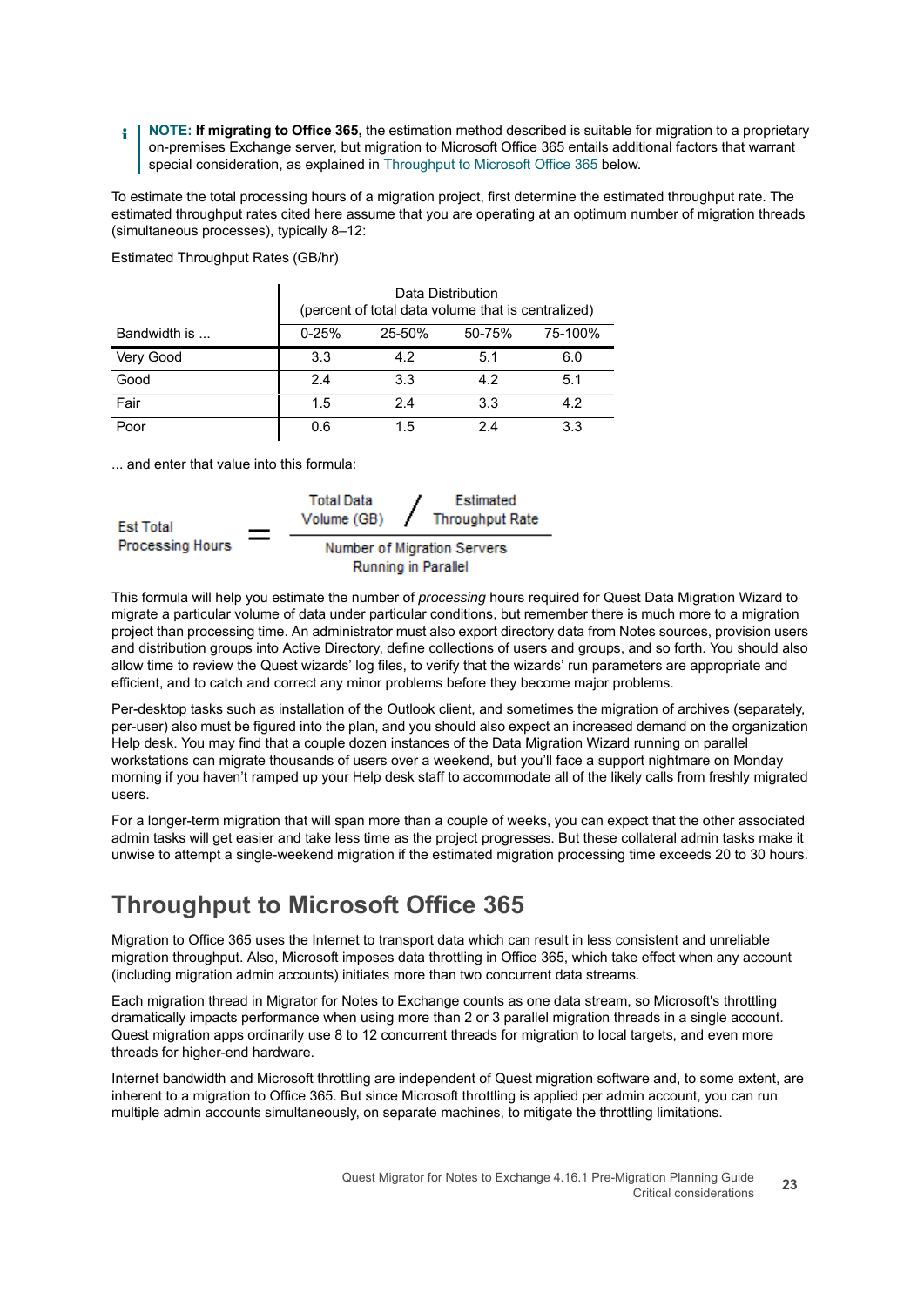Migrator for Notes to Exchange includes an Account Pooling Utility that helps a migration administrator manage a pooled collection of Office 365 admin accounts, to sidestep Microsoft throttling limits. This utility makes it much easier to coordinate multiple admin accounts to run simultaneously, to multiply the throttled throughput rate by the number of accounts in the pool. The Office 365 Account Pooling Utility is documented in chapter 15 of Migrator for Notes to Exchange *Administration Guide*.

Note in particular that optimum throughput is achieved with only 2–4 migration threads per Migrator for Notes to Exchange workstation (per Office 365 admin account), whereas the *Estimated Throughput Rates* table above assumes 8–12 threads per machine to a local Exchange target. Migrator for Notes to Exchange Account Pooling Utility will likely help you recover much of the throughput lost to throttling, but a more accurate prediction of net throughput in your own scenario will require local testing.

Migrator for Notes to Exchange also offers several features to help you minimize timeouts when data transmission delays are encountered during a migration, which is more common when migrating to a remote, hosted target.

Keep these factors in mind as you estimate the scale and timing of an Office 365 migration.

### **Multi-workstation considerations**

As noted above, the wizards of Migrator for Notes to Exchange can be run on multiple migration servers running in parallel. This approach opens several strategic options that you should consider and document in your Migration Plan. One simple option for the Data Migration Wizard is to assign different user collections to different migration servers, and define each task to include all necessary admin and migration functions for a collection.

<span id="page-23-1"></span>The tasks defined by different wizards require access privileges for different servers—Domino and Active Directory and Exchange—depending on the scope of their functions. Likewise, different admin operations in the Data Migration Wizard require different access privileges—for example, admin access to Exchange and AD would not be necessary to set mail-forwarding rules in Notes, but of course admin access rights in Notes would be required for that function. You might therefore consider setting up multiple workstations with different access privileges to different environments, and define tasks and assign them to various workstations accordingly.

<span id="page-23-5"></span>The Set Task Schedule screen in some wizards lets you schedule a task to run on a particular workstation, or to run on *any* workstation. This workstation affinity option is offered for tasks created by:

<span id="page-23-6"></span>Directory Export Wizard Notes Data Locator Wizard Groups Provisioning Wizard <span id="page-23-3"></span>Data Migration Wizard SSDM Statistics Collection Wizard

Consider how you might define and distribute various tasks to an array of differently configured migration servers to maximize the efficiency of your overall process, and document your strategy in your Migration Plan.

### **Phased migration strategy**

<span id="page-23-4"></span>Some administrators opt for a "phased" migration strategy, where users remain on the Domino server(s) throughout most of the transition period, while their oldest data (perhaps 90-95% or even more of the total) is migrated to the new Exchange environment. After the older data has been migrated, the proportionately smaller volumes of data remaining can be migrated relatively quickly, so that larger numbers of users can be migrated together within a shorter window. A phased-migration approach may save enough time in the final cutover phase to eliminate the need for coexistence (see next following section), where the migration scale would otherwise put a single-weekend migration out of reach.

A phased migration is a variation of the more typical scenario, requiring some extra considerations and a few extra steps, as explained in the *Phased Migration* topic in chapter 1 of the *Migrator for Notes to Exchange Scenarios Guide*.

# <span id="page-23-0"></span>**Coexistence during the transition**

<span id="page-23-2"></span>*Coexistence* is the state of two or more independent servers when both are serving the same organization at the same time—for example, when some users have already been migrated to a new server while others remain on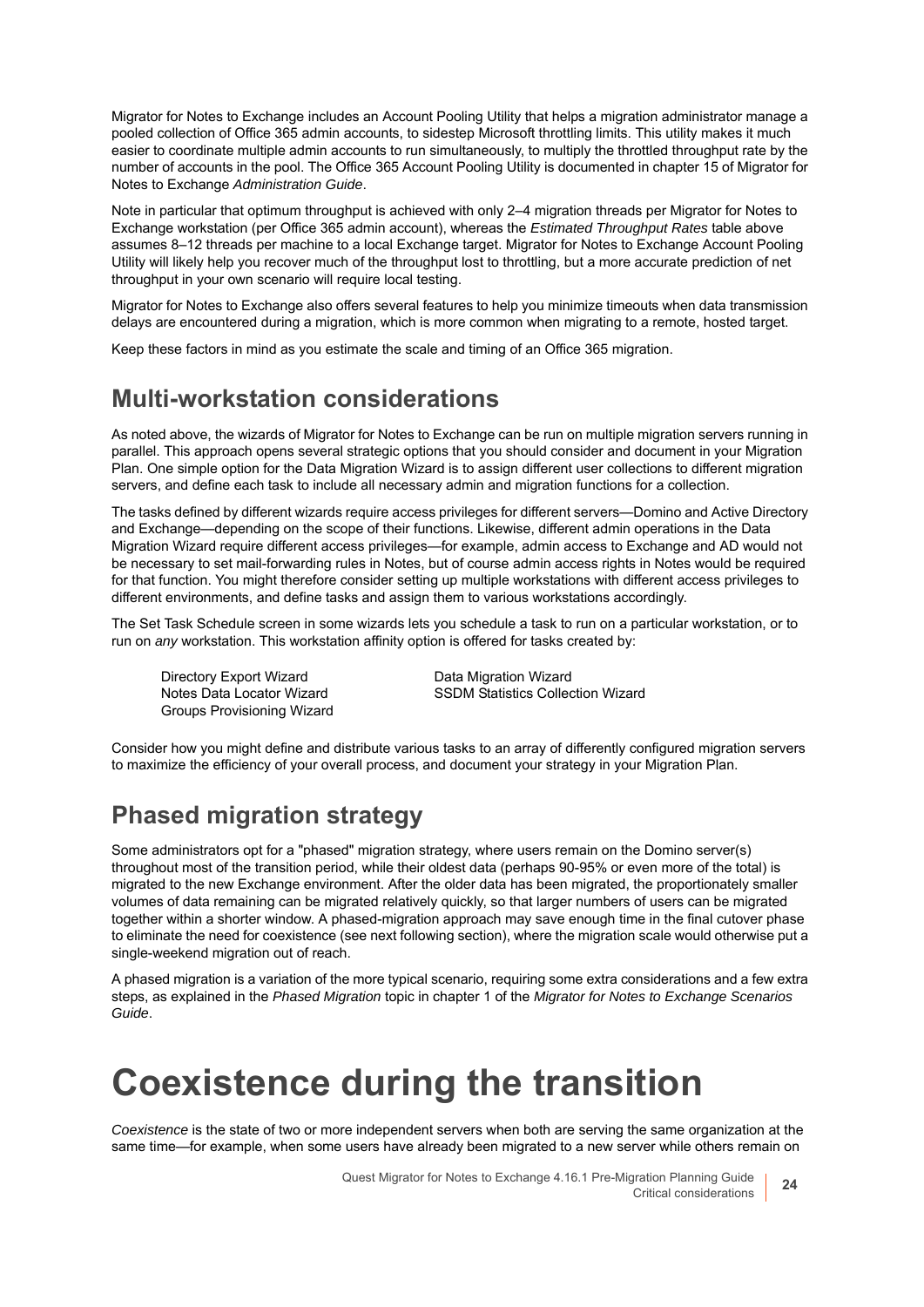the old server, awaiting migration. Coexistence introduces more complexity to a migration, and additional steps to the process. But for many organizations, some level of coexistence is essential for the continuity of critical business operations through the transition period of a migration.

An organization should therefore determine at the outset whether the scale of its migration project will permit a single-weekend or "phased" approach (as described above), or will require coexistence. Where coexistence is required, your written Migration Plan should specify the coexistence methods that best suit your needs.

For a Notes–Exchange coexistence, you likely will want to accommodate some combination (or all) of these primary issues:

- <span id="page-24-3"></span>**•** *Directory Updates:* Most migrating organizations experience staff additions, departures, transfers, and so forth during a transition period of at least several days, often weeks or even months. Any staff changes that occur while the migration is in process will introduce data inconsistencies between the source and destination servers, which you may need to reconcile during the transition. A directory update synchronizes the contents of one directory to match the contents of another. With Migrator for Notes to Exchange, a directory update is also used to help provision Active Directory with the objects in the Domino directory.
- <span id="page-24-2"></span>**•** *Email Routing and Remediation:* Email coexistence requires mail routing throughout the transition period, when users will be distributed across multiple mail systems. Inbound Internet mail must be directed to the correct server mailbox, and all users must be able to send mail to one another across all active servers without having to know the migration status of other users. Forwarding rules must therefore be updated upon the migration of each user collection.
	- **NOTE:** Quest Migrator for Notes to Exchange does not physically route email between Notes and ÷. Exchange. Migrator for Notes to Exchange can update mail-forwarding rules in Notes/Domino and AD/Exchange as users migrate from one environment to the other, to ensure proper routing throughout the migration. But the flow of mail is facilitated by some other mechanism, not by Migrator for Notes to Exchange.

In addition to email routing, most organizations want some level of email remediation to compensate for cross-platform losses in the fidelity of message contents: attributes, attachments, calendar data, and so forth. Notes and Exchange environments offer similar email and calendar capabilities, but implement many features differently. Outlook therefore does not handle certain message types that originate in Notes, and vice versa.

<span id="page-24-0"></span>Meeting invitations, acceptances, declines, cancellations, and so forth are particularly vulnerable to losses in functionality, since calendar data is transmitted within email messages, but the data formats are different in Notes vs. Exchange. Often a recipient client can display pertinent calendar information correctly, but cannot perform the calendar updates that would have been automatic if the recipient and sender were using the same email system. Or sometimes the receiving client can perform automatic calendar updates, but introduces errors— incorrect dates or times, or missing or extraneous instances in recurring series, etc.

<span id="page-24-1"></span>**•** *Calendar Free/Busy Lookups:* Full use of calendar features requires free/busy lookups that will find current data regardless of the servers where the meeting attendees reside. This is accomplished by free/busy synchronizations and queries between the Notes and Exchange free/busy databases.

While it is possible to route mail via SMTP addressing alone, this method offers no remediation for calendar data, or Notes "active mail," or for other email attributes, attachments and so forth. Most organizations will therefore want some tool to facilitate good coexistence between the Notes and Exchange environments. Migrator for Notes to Exchange is designed to complement the coexistence features of other tools, especially Quest own Coexistence Manager for Notes (CMN).

Several coexistence topics appear over the next few pages, including an overview of Quest CMN. Your written Migration Plan should include a thorough description of your organization coexistence strategy: mail-routing method and configuration, planned accommodations for directory updates and email remediation and calendar free/busy lookups, and the software tool(s) you will use to implement your coexistence strategy.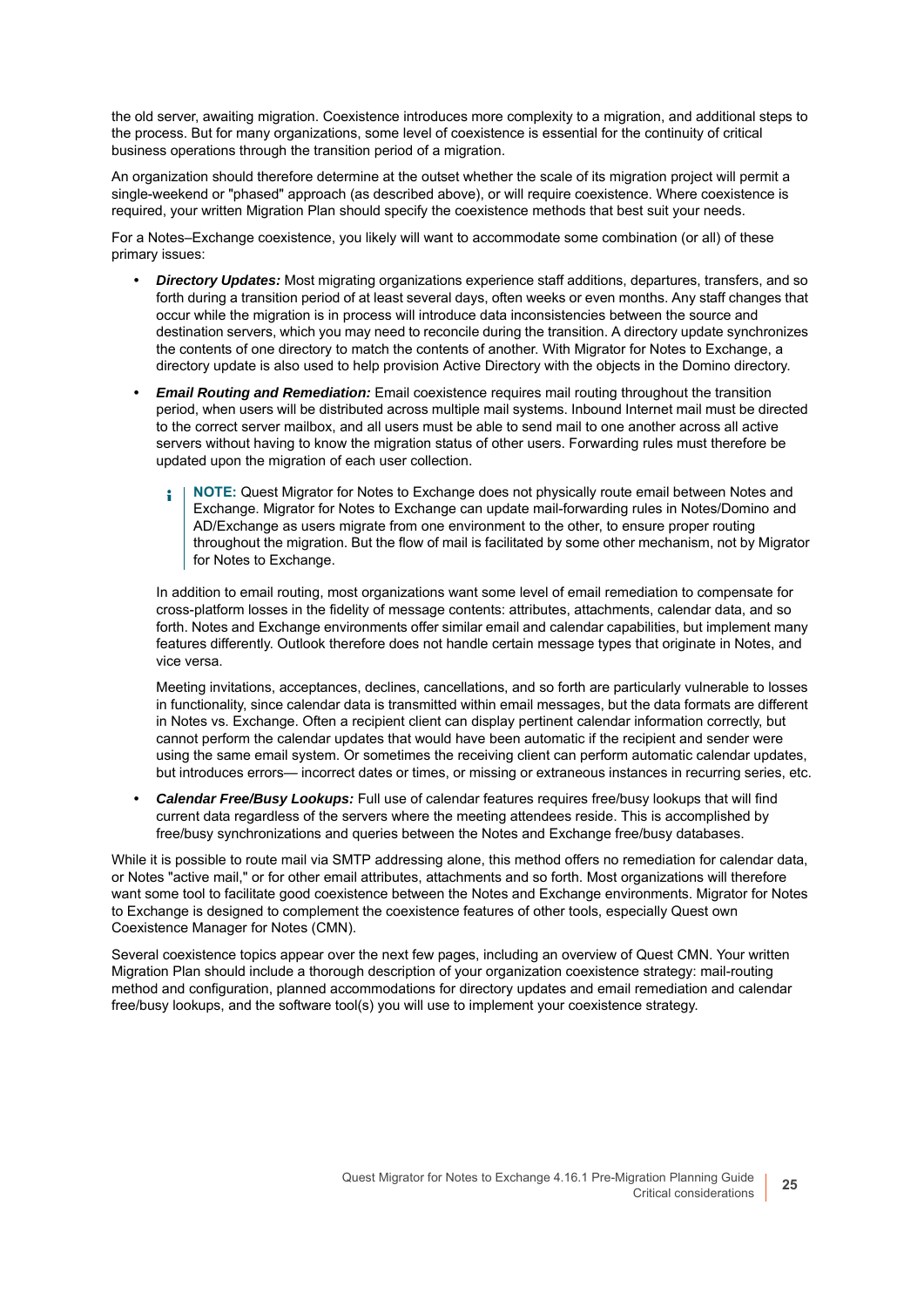**IMPORTANT:** If you will configure free/busy coexistence between Domino and either a local proprietary ÷ Exchange or Office 365, the timing of your target provisioning (within the overall migration process) will be affected by this known Exchange limitation:

<span id="page-25-1"></span>Exchange cannot send a free/busy query to Domino for any user who has an Exchange mailbox. Exchange can direct such queries only to its own mailboxes.

This is true with or without Quest CMN. The significance and implications of this limitation depend on whether you are migrating to a proprietary AD or to Office 365. For more information see [Provisioning Office](#page-19-1)  [365](#page-19-1) earlier in this chapter.

### **Quest Coexistence Manager for Notes (CMN)**

<span id="page-25-0"></span>Coexistence Manager for Notes (CMN) is a separate Quest product designed to provide rich directory, email and calendar coexistence features between Notes and Microsoft Exchange (including Office 365). To accommodate the three primary issues of a Notes–Exchange coexistence, CMN provides these three primary components:

- **•** *Directory Connector:* Updates directory data between the Domino Directory and Active Directory, configurable for any number of servers.
- **•** *Mail Connector:* Monitors SMTP traffic between Domino and Exchange to intercept and fix the incompatibilities inherent to certain message types and message contents and attachments. This email remediation service detects and converts in-transit messages as necessary, on the fly, to facilitate crossplatform functionality of most calendar functions, message attachments, and Notes rich-content mail features whereby messages can carry "live" or "active" functional content.
- **•** *Free/Busy Connector:* Facilitates the exchange of calendar free/busy data between users in the two different environments. This sharing of free/busy data between Notes and Exchange makes possible automatic calendar updates for accepted meeting invitations, or when a user proposes a different day/time, or cancels, etc.

CMN is not a part of Migrator for Notes to Exchange, but may be purchased separately from Quest. For more information contact your Quest Sales representative.

### **SMTP email routing**

<span id="page-25-2"></span>SMTP mail routing can be configured for either single-domain or multi-domain environments, as described separately below. In either case, Notes person documents and Active Directory object records are configured prior to migration to permit internal mail-routing during coexistence.

### **Single-namespace SMTP mail routing (within a single domain, by smart hosts)**

<span id="page-25-4"></span><span id="page-25-3"></span>Mail routing by SMTP addressing within a single domain is accomplished using smart hosts in both directions. Exchange can be configured to route mail to a smart host if Exchange determines the recipient is not in the local internet domain. Exchange routes such mail to the smart host, via the *targetAddress* attribute in the Active Directory object record. Meanwhile, Domino is configured to do the same thing in reverse for a recipient whose local internet domain address is not listed in any Domino person documents.

To configure smart-host SMTP routing with Quest's CMN, both smart hosts are configured to point to the CMN server. Within CMN, one set of SMTP IN and SMTP OUT queues is configured to accept mail from Domino and deliver it to the receiving Exchange server, while another set is configured to accept mail from Exchange and deliver it to Domino. Multiple CMN servers can be deployed for load balancing and redundancy. The CMN *User Guide* explains this scenario in more detail (see *Coexistence Mail Routing Basics* in chapter 3). And see also your Domino and Exchange documentation and online resources for more information about configuring smart hosts for those servers.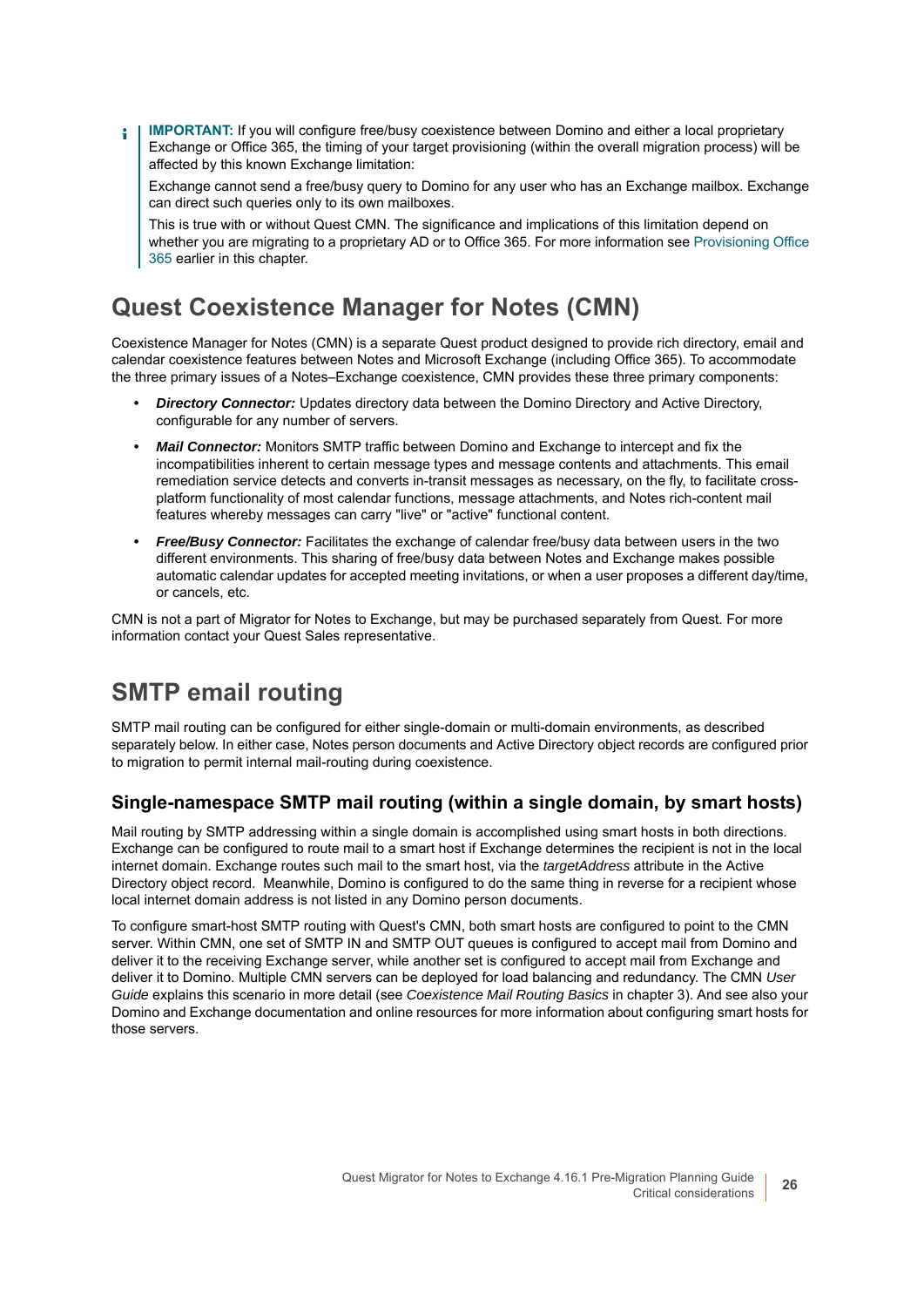

### **Multi-domain SMTP mail routing**

<span id="page-26-1"></span><span id="page-26-0"></span>Mail routing by multi-domain (subdomain) SMTP addressing is somewhat more complicated, but still straightforward to implement. By this method, Domino and Exchange are assigned different subdomains to differentiate the two internally (within your network) during the transition, so email can be routed between the two servers by SMTP addressing and your organization's DNS configuration.

For example, if your original domain is *domain.com*, assign a new *notes.domain.com* subdomain to the Domino server, and assign a new *exch.domain.com* subdomain to the Exchange server. When internal mail from other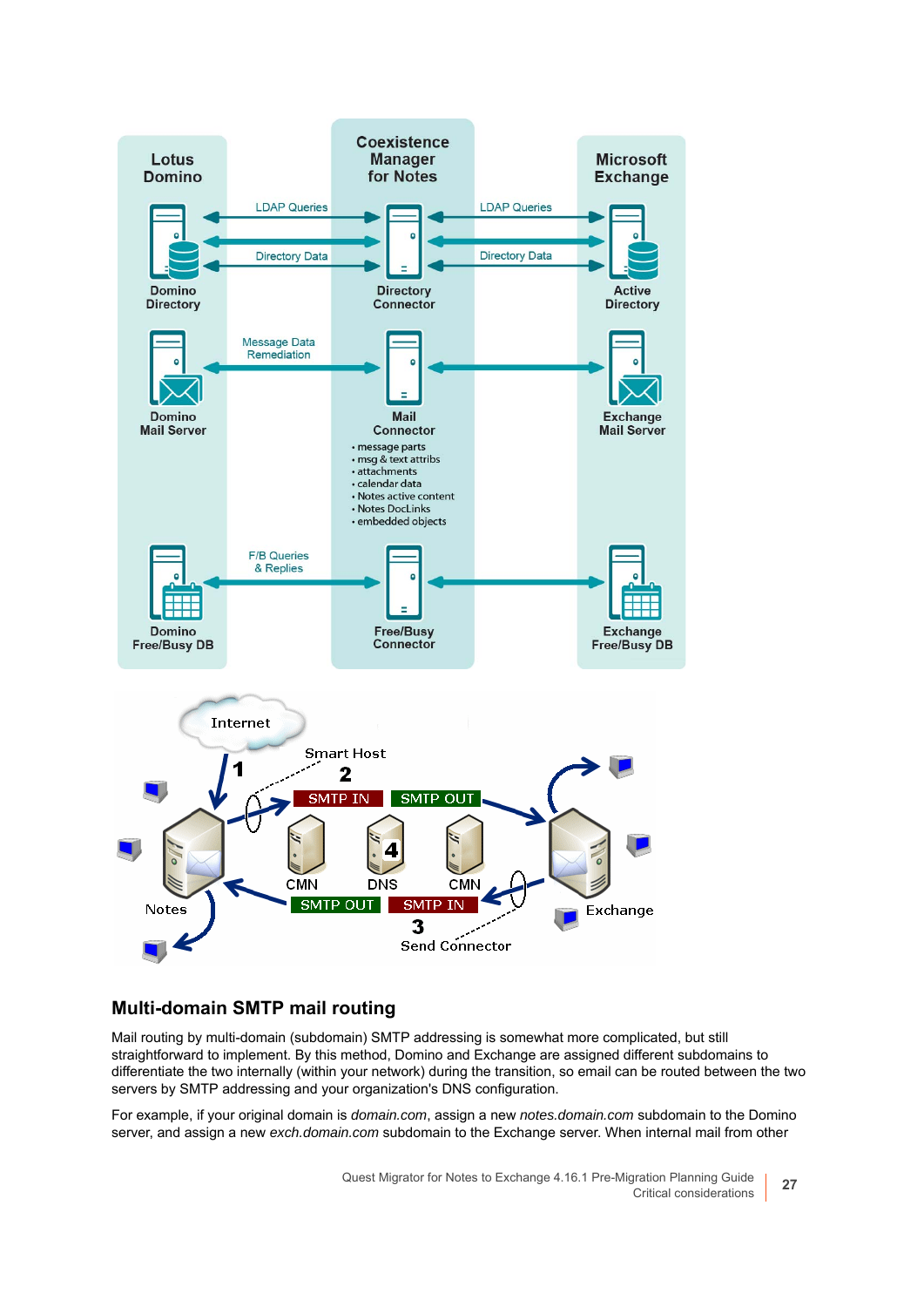Notes users arrives in the Notes accounts of already-migrated users, the mail can be forwarded to the appropriate Exchange mailboxes using the *exch.domain.co*m subdomain.

A subdomain routing method may introduce a risk that the assigned subdomain names will escape your organization internal communications, which in turn can cause bounce-backs on replies to those addresses. To prevent this, set the Notes forwarding address attribute to *user@subdomain@notesdomain*, which causes Domino to set the reply address for external email to the user's primary SMTP address (internet address field value).

### <span id="page-27-5"></span><span id="page-27-2"></span>**About Notes 8.5 Compatibility Mode**

Beginning with Notes version 8.5, a configuration called *Compatibility Mode* is offered to streamline iCalendar interoperability with other mail systems. This is accomplished by limiting the functionality within the Notes calendar to those functions that will be seamlessly supported by other mail systems. Some have wondered if Notes' Compatibility Mode might be a reasonable alternative to Quest CMN for calendar coexistence.

Quest acknowledges this configuration option may suffice for organizations that use only basic, simple calendar functions, but it will limit calendar functionality for all users. In the Notes documentation, it is conceded that, with Compatibility Mode, "you will not be able to update more than one repeating meeting instance at a time, use custom repeating meetings, or specify weekend rules for repeating meetings." A quick comparison shows Quest Coexistence Manager for Notes delivers a richer, higher-fidelity calendar coexistence without placing limitations on end users.

In addition to preserving a high level of calendar functionality, Quest CMN also processes Active Mail from Notes, converts DocLinks for use in Exchange, remediates other email incompatibilities, facilitates directory updates, and enables free/busy functionality between the two systems.

If you would like to see a more detailed comparison, please contact your Quest Sales representative.

### **Directory updates**

<span id="page-27-6"></span>If updates of coexisting directories is not a high priority, you can add and delete users and update user data in the Exchange environment (only), using Exchange administration software. Otherwise, if it is important to keep the two directories coordinated throughout the transition period, you can do that and also update the SQL Server database, as described in Appendix A of the Migrator for Notes to Exchange *Administration Guide* (see *How Do I Update Directory Data and Update the SQL Server Database?*).

### **Coexistence with multiple AD domains**

<span id="page-27-0"></span>Server access rights, email routing, and calendar coexistence will need some special attention in a coexistence when the destination environment contains multiple AD domains. In this case, your Migration Plan should note:

- <span id="page-27-4"></span><span id="page-27-3"></span><span id="page-27-1"></span>**•** Server rights must be set to allow the Notes Migration Manager and its wizards to access all of the various domain controllers.
- **•** The Provisioning Wizard and Groups Provisioning Wizard should be run against the primary AD domain controller, which is less likely to encounter latency errors (delays in directory updates among the various domain controllers and the Global Catalog).
- **•** Be sure to check the run logs for the AD Provisioning Wizard and Groups Provisioning Wizard. Errors in the log such as:

Unable to create group.... Unable to add group member....

... usually indicate latency problems, which can be resolved by waiting a few minutes and running the wizard again.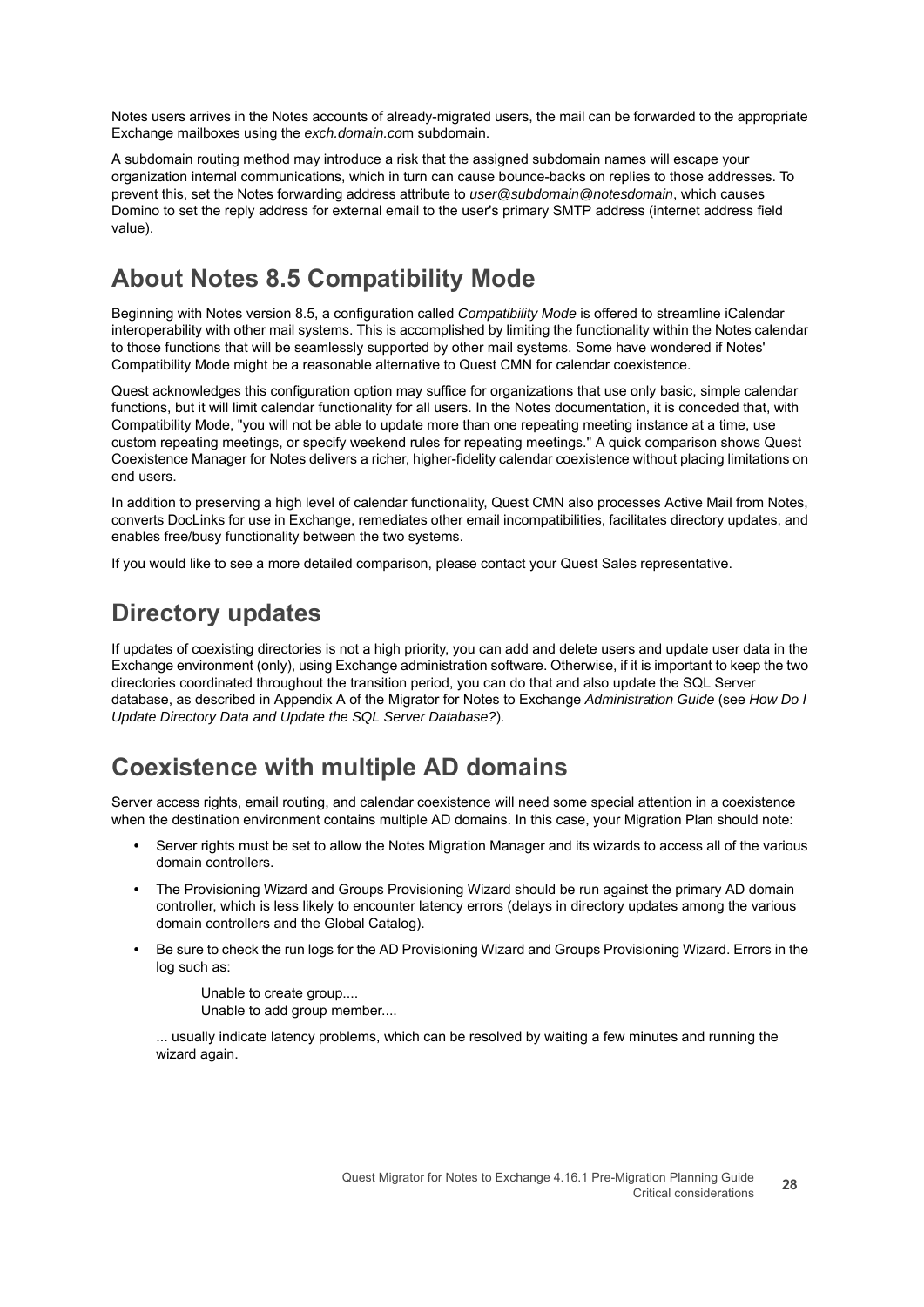# <span id="page-28-0"></span>**About Migrator for Notes to Exchange statistics**

The MNE Notes Migration Manager and several of the MNE wizards report data statistics: sizes of message stores, data volumes migrated, and so on. This data can be valuable to migration administrators in planning a migration, in monitoring migration progress, and in assessing the performance of particular migration strategies and methods.

When reporting data volumes at various stages of the migration process, MNE qualifies these numbers by specifying reported values as *Compressed* or *Uncompressed*. Notes, Exchange, and MNE measure data volumes in different ways, and compress data using different methods, which makes meaningful comparisons and analysis difficult when the numbers are unqualified. For example, a 283 MB NSF file may become 2.3 GB as migrated by Migrator for Notes to Exchange, and upon migration the target Exchange mailbox can be 439 MB. Some administrators suspect data losses when the differences are entirely due to different methods of measuring data volumes at different stages of the migration process.

To eliminate much of that confusion, Migrator for Notes to Exchange notes whether its various reported values are *Compressed* or *Uncompressed*:

- **•** *Compressed:* Size of the raw data that Migrator for Notes to Exchange reads from Notes, consisting of the size of the original message and headers, and the compressed size of file attachments. (Notes compresses file attachments, but not the messages themselves.)
- **•** *Uncompressed:* Size of the data after Migrator for Notes to Exchange converts it to RTF, plus its headers, and also the uncompressed size of file attachments.

Migrator for Notes to Exchange logs the sizes of objects as they are exported with the Notes API, and the sizes of uncompressed file attachments. These qualified values provide a more meaningful measure of how much raw data Migrator for Notes to Exchange is reading and processing, and should help with migration time estimates. These reporting methods support good estimates derived by comparing the *Compressed* data rate to the size of the source NSF files.

# <span id="page-28-1"></span>**Test and pilot migrations**

<span id="page-28-3"></span>Any full-scale production migration should be preceded by test and pilot migrations, to confirm that your Migration Plan and procedures can accommodate the organization's requirements. A *test migration* uses real users and real data in a segregated test environment, or dummy users and dummy data in your live production environment. A *pilot migration* uses a small portion of real users and real data in the live production environment.

<span id="page-28-2"></span>In either case—a test or pilot migration—the data to be migrated should be a representative sample of the production data, and the test or pilot migration should be run with the MNE applications set for the same configuration and process options that you intend to use for the production migration. Select test or pilot users whose usage and data types represent the total user population. Run the migration for those users as you have defined the process in your Migration Plan. When the migration is complete, review the program log files for errors or warnings. (The Quest Log File Viewer application helps you view and interpret the program log file. See the *Log File Viewer* chapter of the *Migrator for Notes to Exchange Administration Guide* for information.)

Quest recommends that you use both test and pilot migrations:

- 1 Perform one or more *test* migrations in a separate test environment, migrating test *copies* of real users and real data. The separate test environment ensures that no test process will "touch" the data or configurations in your production environment. If a test exposes problems with your Migration Plan, you can amend the plan and repeat the test by "dumping" the test environment and recreating it from scratch.
- 2 When you are confident that your test migrations have sufficiently refined your Migration Plan, perform a *pilot* migration for 20 to 30 users in your production environment to verify that your plan is satisfactory for your "real world."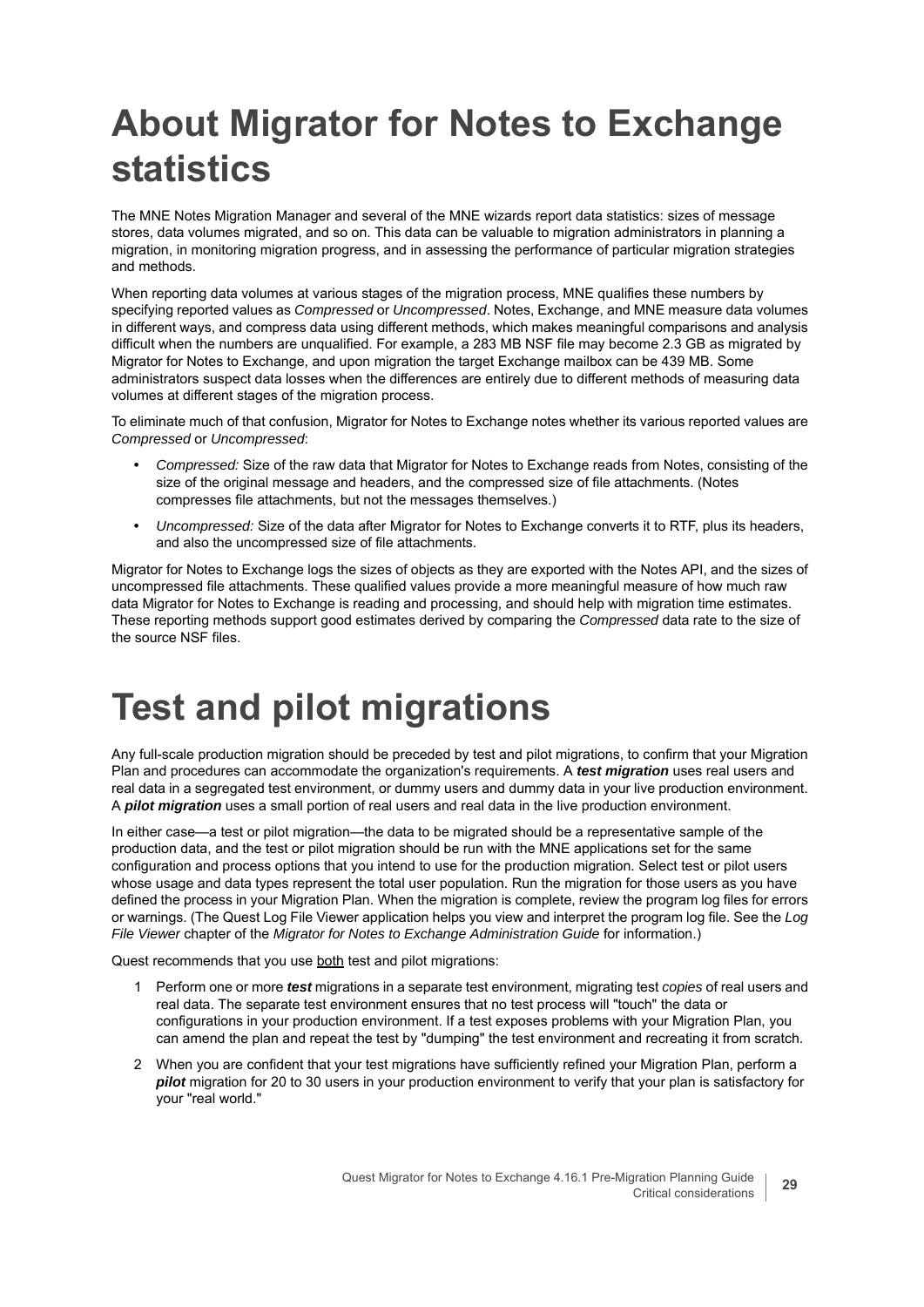### **Implications of test and pilot migrations on license counts**

Any test or pilot migration can be repeated as often as necessary at no cost to your production license key since remigrations do not count in the metered use of a production license. MNE applications recognize alreadymigrated users and do not count them toward your license limit so you can repeat a test or pilot multiple times to refine your Migration Plan, and each user in the test is counted only once.

### **Implications of test and pilot migrations on statistics**

MNE applications collect migration statistics through any test or pilot migration and save the statistics in the SQL Server database. These test statistics are included with the real production statistics if you let them remain in the database when the production migration runs begin.

In many cases the volume of the test statistics compared to the production statistics is so small as to be negligible. However, if you want to reset the statistics to zero, you can erase the migration server, including the SQL Server database (which contains the statistics), and reinstall the software from scratch. This approach will also erase all your MNE application configuration settings which you must recreate after reinstallation.

<span id="page-29-0"></span>**IMPORTANT:** Since your tests have determined your optimal configuration settings, print a copy of your configuration settings before you erase the migration server.

#### *To print a copy of your configuration settings:*

- 1 In Notes Migration Manager, select **File | Edit Global Default Settings**.
- 2 Print the Global Default Settings text from the Notepad application.
- 3 Close Notepad.

You can reenter the Global Default Settings when you reinstall the software.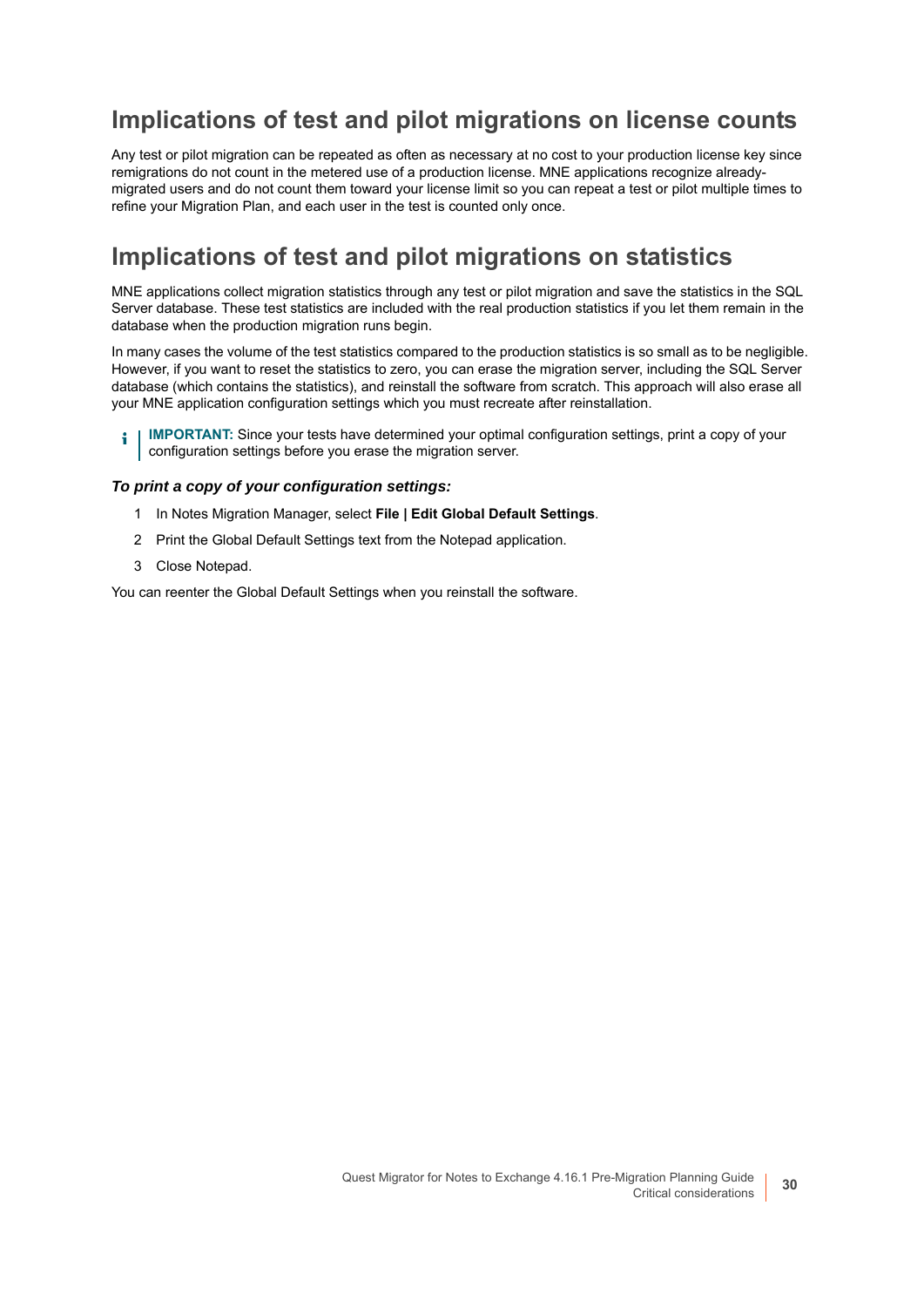- <span id="page-30-3"></span><span id="page-30-0"></span>**•** [Desktop considerations](#page-30-1)
- **•** [Batch vs. per-desktop migration](#page-30-2)
- **•** [Location of Notes user data](#page-31-0)
- **•** [Migrating personal address books](#page-32-0)
- **•** [Migrating resources](#page-32-1)
- **•** [Migrating Notes groups \(distribution lists\)](#page-34-0)
- **•** [Migrating folder ACLs and delegation \(send on behalf of\) rights](#page-35-0)
- **•** [Migrating DocLinks](#page-38-1)
- **•** [Migrating Notes "Active Mail"](#page-39-0)
- **•** [Migrating encrypted data](#page-39-1)
- **•** [Migrating delayed delivery mail](#page-41-0)
- **•** [Migrating Notes attachments](#page-41-1)
- **•** [Migrating mail-In databases](#page-42-0)
- **•** [Migrating to Exchange personal archive mailboxes](#page-42-1)
- **•** [Migrating from Notes with Symantec E-Vault](#page-43-0)
- **•** [Migrating to Exchange configured with a CAS array](#page-43-1)
- **•** [Migrating from older versions of Notes/Domino](#page-43-2)
- **•** [Accommodating known limitations and other special circumstances](#page-44-0)
- **•** [End-user education and communications](#page-44-1)

# <span id="page-30-1"></span>**Desktop considerations**

<span id="page-30-7"></span>If Outlook is to be installed or upgraded on user workstations, you must determine how to accomplish the installations or upgrades *before* the first users are migrated. In most organizations, users have the native Notes client and must have Outlook installed. However some organizations might have a MAPI service that permits Microsoft Outlook to access Domino.

<span id="page-30-4"></span>To install Outlook, you need administrator privileges on the end user computers. You could use a configuration management program to distribute and install Outlook at sites where necessary. New profiles can be defined during or after the Outlook installation.

# <span id="page-30-2"></span>**Batch vs. per-desktop migration**

<span id="page-30-6"></span><span id="page-30-5"></span>Both the MNE Data Migration Wizard and the Self-Service Desktop Migrator (SSDM) can migrate the same types of data. Migration is usually more efficient if an administrator can use the Data Migration Wizard to migrate all or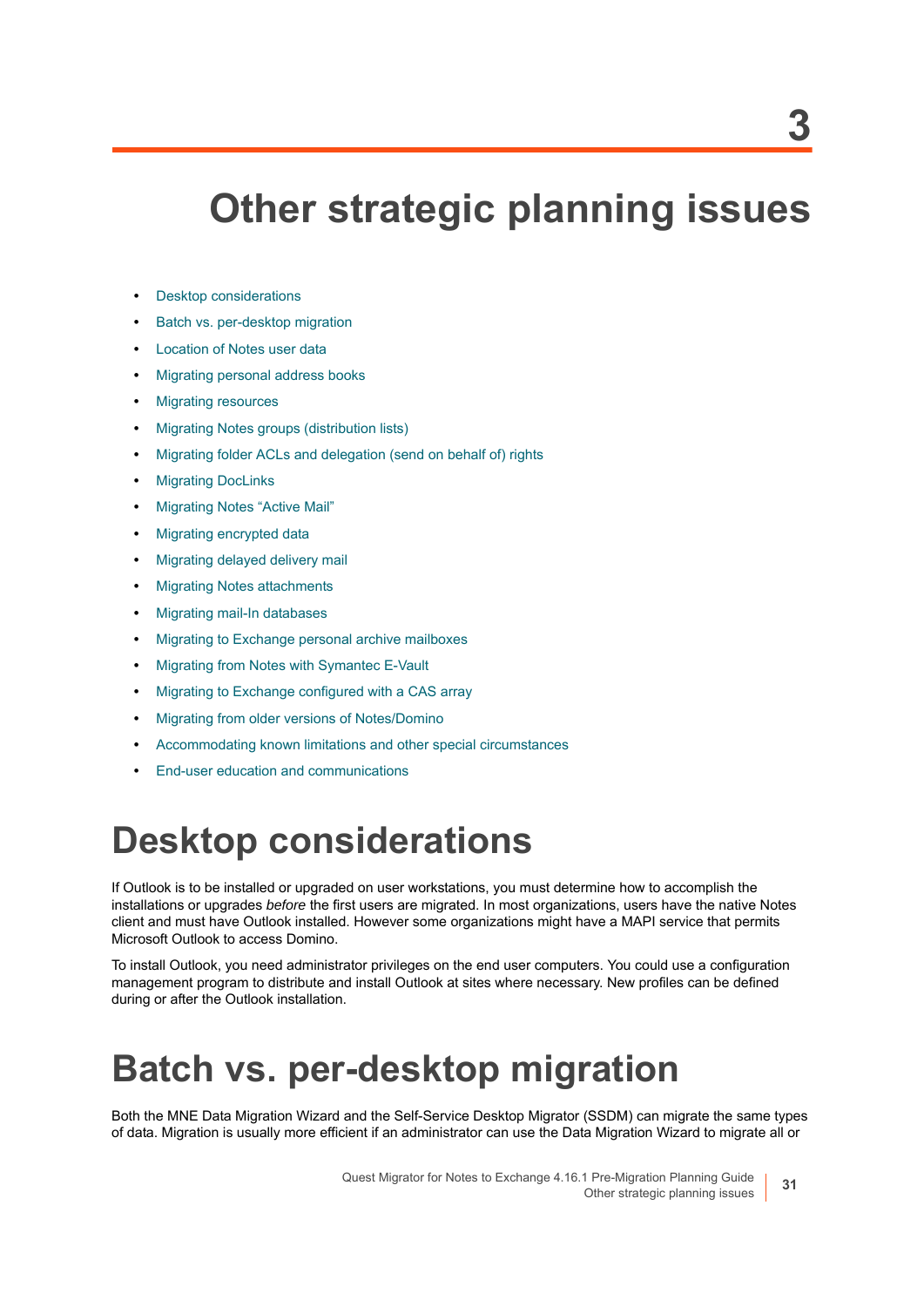most users in batches called *user collections*. A user collection typically contains a hundred or so users all migrated together in a single run. Your migration plan should specify whether you will migrate users in batches, one at a time, or using some combination of the two.

<span id="page-31-2"></span>The Data Migration Wizard can migrate the user archives only if they reside in a single centralized location, or if the archive locations are specified (per user) in the SQL Server database. Batch migration can require that users copy their archives to a central location if the archives are not currently stored on a network drive, or an administrator can manually add the per-user archive locations to the Migrator for Notes to Exchange SQL database before running the Data Migration Wizard.

Alternatively, the Self-Service Desktop Migrator (SSDM) can be used to migrate archives, one user at a time, after the Data Migration Wizard has migrated the server-based data for a user collection. If user archives are not centrally accessible, or if some other local circumstance makes batch migration impractical, the SSDM is simple enough that most end users can run it.

Some administrators prefer to visit select desktops personally, running the SSDM on behalf of end users to ensure a smooth transition for executives or for users who are uncomfortable running the tasks themselves.

If you intend to migrate any user data using user collections, your Migration Plan should list the requirements and preferences for the following aspects of user grouping:

- <span id="page-31-12"></span><span id="page-31-3"></span>**•** *Grouping Method:* Determine how to group your users for migration. It is helpful to migrate users in logical groups, grouped by business function or administrative entity, or by physical proximity, so users can support each other through the transition.
- <span id="page-31-5"></span>**•** *Optimum Number of Users Per Collection:* The optimum number of users for a migration collection depends on the per-user data volume on the source server, data geography (physical distribution), bandwidth, and capacities and configuration of the destination servers. The number of users per collection should also correlate to the capacity of your organization's Help desk since the transition will likely increase demand for Help resources. The log files generated by the wizards can bloat to unwieldy sizes for collections much greater than 100 users if you need to set logging to verbose mode.
	- **NOTE:** The first few collections should be smaller than your expected optimum size since the first i l groups will likely expose any problems before a larger collection might generate correspondingly larger consequences.
- <span id="page-31-4"></span>**•** *Migration Scheduling:* Determine how you will schedule collections for migration. Scheduling is often a matter of avoiding the critical dates for each user collection. For example, finance and accounting staff should not be disrupted at the beginning of the month when they are trying to close the books. Similarly, sales staff prefer no interruptions near the end of a quarter when they are attempting to meet their quotas. Many organizations migrate their IS or Help Desk staff first, since they are typically the most savvy users and can help to support other users as the migration proceeds.

## <span id="page-31-0"></span>**Location of Notes user data**

<span id="page-31-6"></span>The Notes Data Locator Wizard can locate data files in the Notes source for a particular user collection, and can be set to locate data by type (mail vs. PABs vs. archives) in any combination. The wizard can find data in a variety of locations in the Notes/Domino source environment, and prompts you to specify which locations to include in its search:

- <span id="page-31-11"></span><span id="page-31-9"></span><span id="page-31-8"></span><span id="page-31-1"></span>**•** *Access by replicas on server:* Looks for user data in replicas that have been uploaded to a specific location on a server. For this option the administrator account specified on the Notes Login Information screen must be listed as a manager on all NSF files to be migrated. When the MNE PAB Replicator is used, the administrator account is automatically added as a manager when users copy their PABs to the server.
- <span id="page-31-7"></span>**•** *Access by file system, in specified directories:* Looks for user data in a particular directory subtree. This option requires that all migrating users be logged off and their NSF files be closed at the time they are migrated.
- <span id="page-31-10"></span>**•** *Location specified by a column in the SQL Server database:* Determines the location of user data by looking in a column of the SQL Server database. The database table must be prepared with these values before the program is run.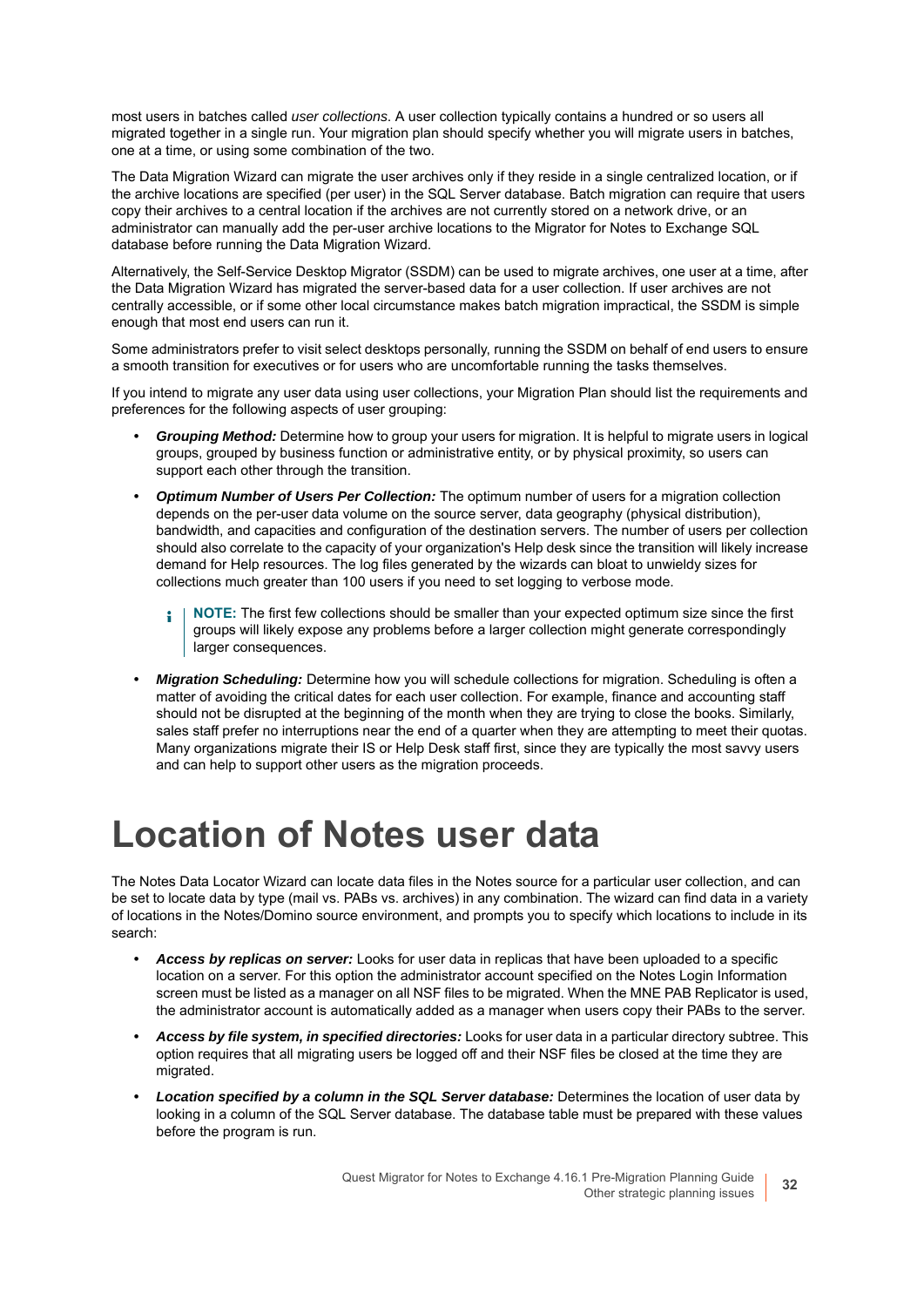The Data Migration Wizard also offers this fourth option for PABs (only):

<span id="page-32-2"></span>**•** *PABs contained within server mail files:* Looks for the user PABs in the user mail files on the Domino server—a useful option when users with iNotes web access have their address books stored in their mail database files. The PAB can be migrated either via the Domino server or by file system access. If you are using the Domino server method, the administrator account specified on the Notes Login Information screen must be listed as a manager on all NSF files to be migrated. If file system access method is used, all users must be logged off and their NSF files closed at the time they are migrated.

The Data Migration Wizard can read source mail files from multiple paths in a single program run. The exported user data from Notes Person Documents include fields that identify the server and path where each mail file resides.

Since the various location options carry different prerequisites and implications for migration strategy, consider the implications and make your choices before you run the Notes Data Locator Wizard.

### <span id="page-32-3"></span>**Domino Server Running on AS400, AIX, Unix, or Solaris**

If a source Domino server is running on an AS400, AIX, Unix, or Solaris server, the wizards can directly access NSF files only if:

**•** The source files are copied or replicated to a Windows-based file system.

 $-$  OR  $-$ 

**•** The administrator provides a mechanism or program that permits browsing of the non-Windows data system.

If any Domino source in your network is running on a non-Windows server, and you want the wizards to address NSF files directly, your Migration Plan should specify your method of access to the source data.

# <span id="page-32-0"></span>**Migrating personal address books**

<span id="page-32-4"></span>The Notes user PABs (personal address books) typically are stored locally (per user) but can also reside with the mailfile, or on a server. MNE includes a PAB Replicator Wizard that can send an email form to users to automate the task of copying their PABs to a centralized Notes server directory where the Data Migration Wizard can find and migrate them.

The Data Migration Wizard can migrate PABs by any of the four methods listed in the preceding section of this chapter, [Location of Notes user data](#page-31-0).

# <span id="page-32-1"></span>**Migrating resources**

Notes/Domino resource management is different than comparable features in Exchange, but MNE can map these features in a way that mimics the settings and behaviors in Notes. After migration, an Exchange administrator can use the capabilities of Exchange to refine the resource restrictions that were set in Notes.

Each Notes resource is configured with an *Owner Restrictions* setting that defines who is authorized to request a resource, accept or reject a request, book a request, and approve (confirm) a booking. The five *Owner Restrictions* settings are listed in the following table with descriptions of how the settings affect resource access in Notes and in Exchange after migration (if you choose to migrate this information).

In Exchange, access to a resource is determined by a longer list of specific conditions, each of which is permitted or denied independently as part of the resource configuration. Also, what Notes calls a resource *owner* corresponds to what Exchange calls a *delegate*, and MNE migrates Notes resource owners and behaviors on that basis.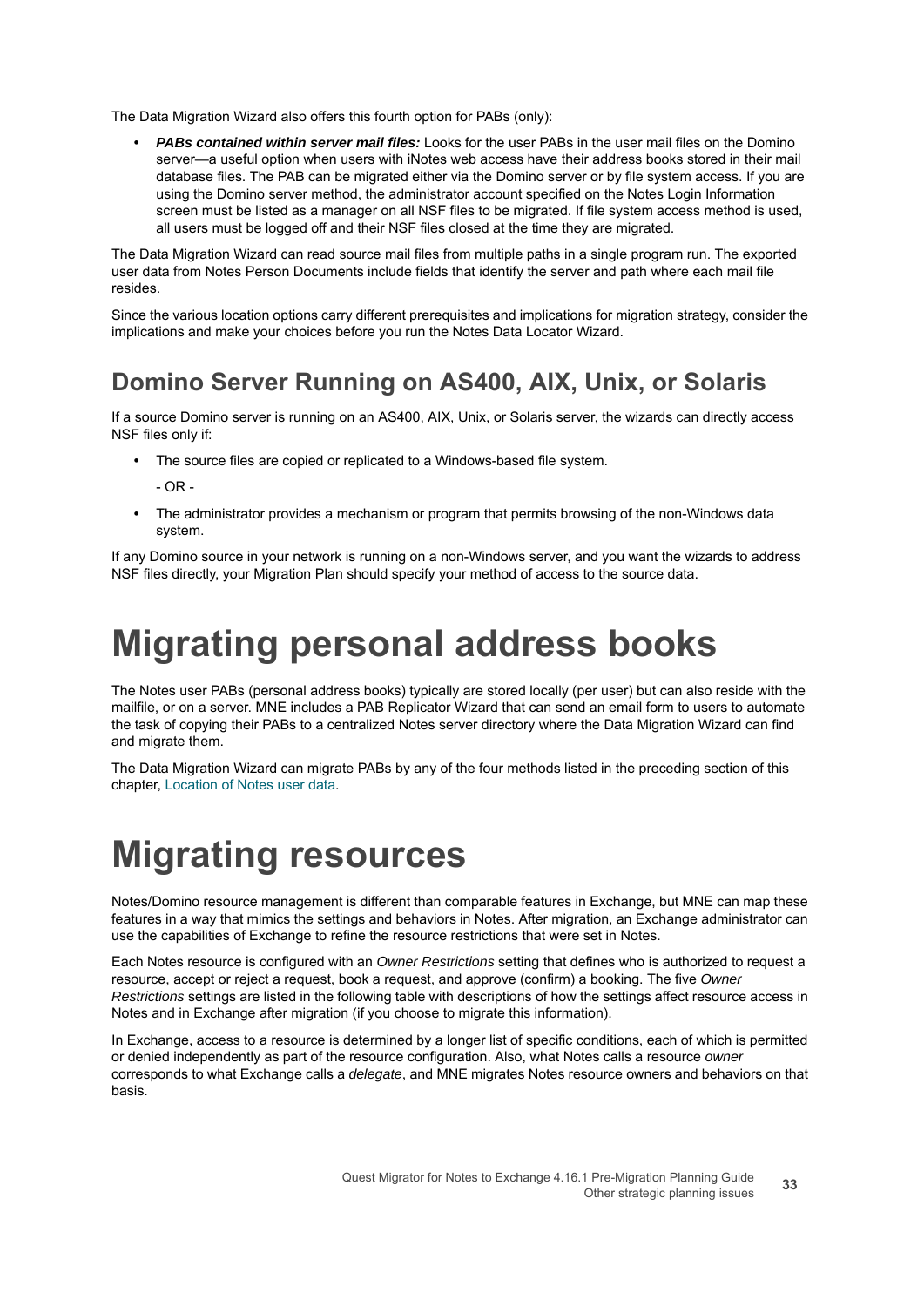#### **Table 1. Notes to Exchange Conversions**

| <b>Notes Owner</b><br><b>Restrictions</b><br>set to: | <b>Resource Management</b><br><b>Behavior in Notes/Domino</b>                                                                                                                                                                                               | <b>Migration to Exchange,</b><br>and Post-Migration Behavior                                                                                                                                                                                                                                       | <b>AutoAccept</b><br>enabled for:                  |
|------------------------------------------------------|-------------------------------------------------------------------------------------------------------------------------------------------------------------------------------------------------------------------------------------------------------------|----------------------------------------------------------------------------------------------------------------------------------------------------------------------------------------------------------------------------------------------------------------------------------------------------|----------------------------------------------------|
| None                                                 | No owner is assigned to the resource,<br>and anyone can reserve it.                                                                                                                                                                                         | The calendar attendant and resource<br>booking attendant are enabled on the<br>mailbox. Anyone can book the<br>resource. Parameter set to<br>[Exchange]<br>SetResourceToAutoAccept=1                                                                                                               | all                                                |
| Owner Only                                           | Any user can request the resource but all<br>requests are forwarded to a designated<br>resource owner who must approve<br>resource requests.                                                                                                                | Make the Notes owner a delegate.<br>Only the delegate can book the<br>resource and approve booking<br>requests from other users. Delegates<br>can also be assigned full-access<br>permissions to the resource mailbox<br>Optional parameter set to<br>[Exchange]<br>GrantResourceOwnerFullAccess=1 | owners<br>(delegates)                              |
| Specific<br>People                                   | A list identifies users who are authorized<br>to access the resource. Only specified<br>users can request and book resources.                                                                                                                               | Add specific people to BookInPolicy<br>list and disable booking for others.<br>Only people in the designated list can<br>book the resource.                                                                                                                                                        | specific<br>people                                 |
| Auto-<br>processing                                  | A resource request is AutoAccepted if<br>the request comes from a designated<br>owner, or from someone on a list of users<br>authorized to access the resource. Other<br>users can also request the resource but<br>only an owner can approve the bookings. | Same as Owner Only, plus a list of<br>users approved to book in policy.<br>Only people in designated list can<br>book the resource via<br>autoprocessing; all others require a<br>delegate approval.                                                                                               | owners<br>(delegates)<br>and<br>specific<br>people |
| <b>Disable</b><br>Reservations                       | The resource accepts and books<br>requests from anyone, but allows<br>conflicts.                                                                                                                                                                            | Same as None, but the resource<br>allows conflicts (effectively no<br>booking policy). Anyone can book the<br>resource at any time; conflicting<br>bookings are allowed.                                                                                                                           | all                                                |

The Directory Export Wizard captures the owners and the authorized-access users of Notes resources and the Notes *Owner Restrictions* settings. The Data Migration Wizard can migrate this information when it migrates the resources. The directory export always captures the information but its migration to Exchange is an option that is enabled or disabled by a boolean program parameter in the [Exchange] section of the MNE Task Parameters and Global Defaults:

#### MigrateResourceDelegation=<#>

This feature is off by default (*MigrateResourceDelegation=0*). To migrate the resource owners and authorizedaccess users and the associated resource-access permissions, set *MigrateResourceDelegation=1*.

A related MNE boolean parameter (also in the [Exchange] section) lets you optionally add resource-owner permissions to migrated resource delegates in Exchange:

#### GrantResourceOwnerFullAccess=<#>

This feature also is off by default (*MigrateResourceDelegation=0*). To add resource-owner permissions to migrating resource delegates, set:

GrantResourceOwnerFullAccess=1.

**NOTE:** This feature requires MigrateResourceDelegation=1, as described. The wizard ignores the i I GrantResourceOwnerFullAccess=<#> parameter if MigrateResourceDelegation=0.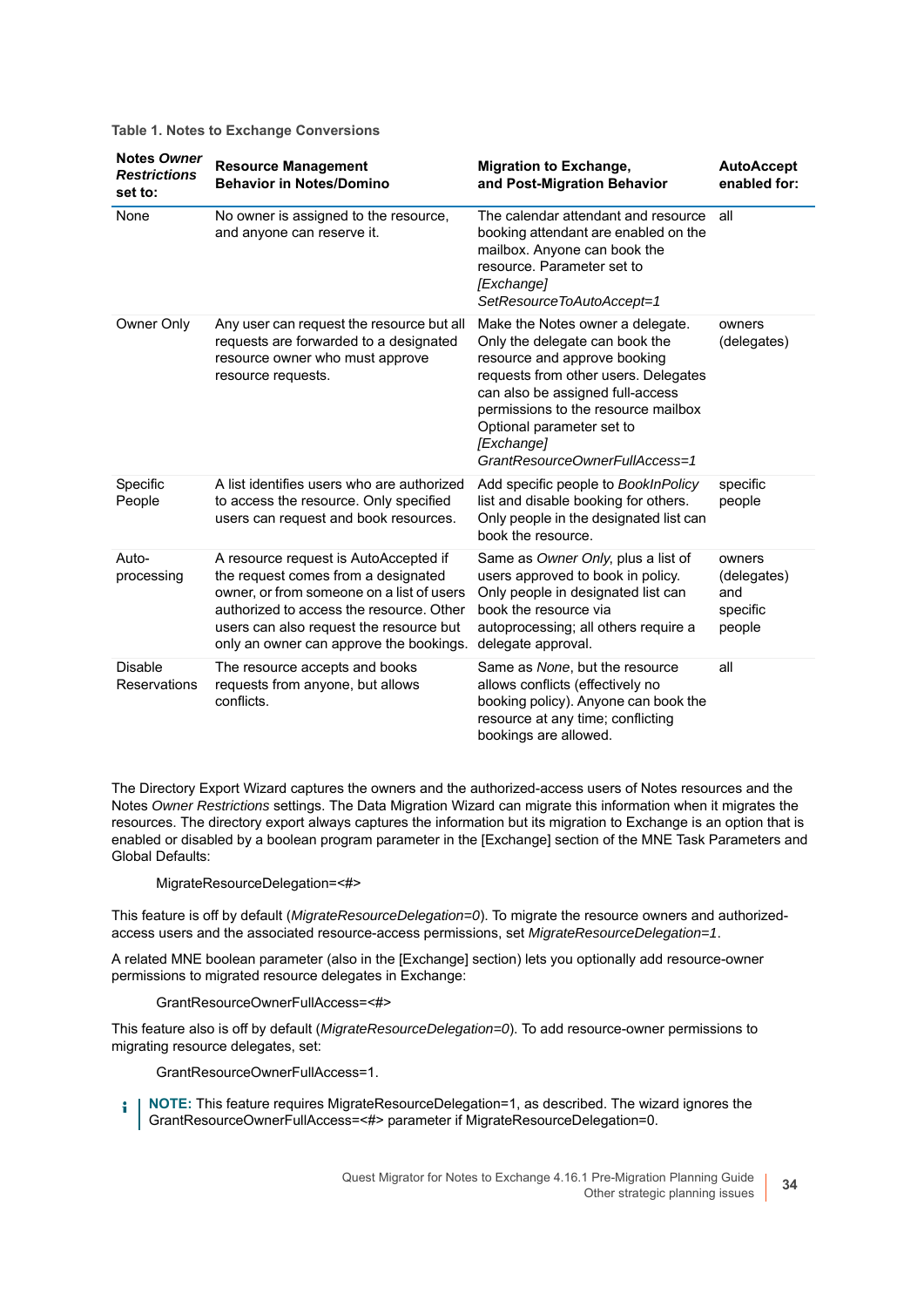### <span id="page-34-5"></span><span id="page-34-4"></span>**Resource types**

Exchange 2010 and later permit the differentiation of resources into three types: *Room*, *Equipment,* and *Online Meeting*. The Directory Export Wizard copies the resource type designations from Domino into the object records in the SQL database, and the Provisioning Wizard provisions the objects into Active Directory with the type designations intact.

### **Logistic considerations for resource migration**

In a common scenario, Active Directory security objects are already created for all users and resources, and a dirsync creates mail-enabled AD contacts that correspond to existing security objects. The Provisioning Wizard merges the contact information (including resource types) into the existing security objects and deletes the contacts, leaving a single mail-enabled security object in AD per user or resource. After the merge process has created mail-enabled security objects, the Data Migration Wizard can mailbox-enable the objects.

If a resource appears in a collection, but no corresponding security object or contact resides in AD, the Provisioning Wizard can be configured to overlook the missing entities. You enable or disable this feature is using a check box on the *Choose the Container for User Objects* screen:

[ ] Create new objects for recipients that do not already exist in Active Directory

Select the check box to create a new mail-enabled object in AD when none is found to correspond with a user (resource) in the collection. Leave the check box clear to disable the feature. Any new objects are created in the container specified by the User Container text box (on the *Choose the Container for User Objects* screen).

**NOTE:** Use this *Create new objects* feature only if no corresponding contact or resource object already exists in AD. If an AD resource object exists without a corresponding contact, the wizard will mail-enable the existing object.

### **Bidirectional resource booking**

<span id="page-34-3"></span>The Quest Coexistence Manager for Notes (CMN) product includes a Mail Connector that supports resource booking in both directions during the transition period of a migration. In earlier releases CMN did not support Notes user booking of Exchange resources, and that limitation introduced a "double booking" problem that administrators addressed by migrating all resource objects at the end after all the users had been migrated. Now that CMN supports bidirectional resource booking, you can migrate resources whenever you like.

Exchange users can book Domino resources by sending requests to the resource original Notes addresses. Domino acts on the request in its reservations database the same as if it had come from a Notes user.

Notes-to-Exchange resource booking is typically accomplished by one of two methods:

- **•** *To support free/busy inquiries with N-to-E resource booking:* Deletes the Domino resource and uses the CMN Directory Connector to create a forwarding contact to replace it—to route resource requests to the corresponding resource object in Active Directory.
- **•** *If free/busy is not required:* Notes-to-Exchange resource booking can be achieved by mail forwarding, where the resource in Domino is configured to forward its mail (resource requests) to the corresponding resource object in AD. (MNE can automatically configure this mail-routing when it migrates the resource.)

The best practice for resource migration is using one of the two methods described here. If you do not intend to configure the CMN Free/Busy Connector, you can migrate resource objects in the same collections with the users who use them (or whenever most of the users who use them are migrated).

# <span id="page-34-0"></span>**Migrating Notes groups (distribution lists)**

<span id="page-34-2"></span><span id="page-34-1"></span>Groups, which include distribution lists, are exported from the Domino directory by the MNE Directory Export Wizard so they can be provisioned correctly in Active Directory. Since the only data associated with a group is its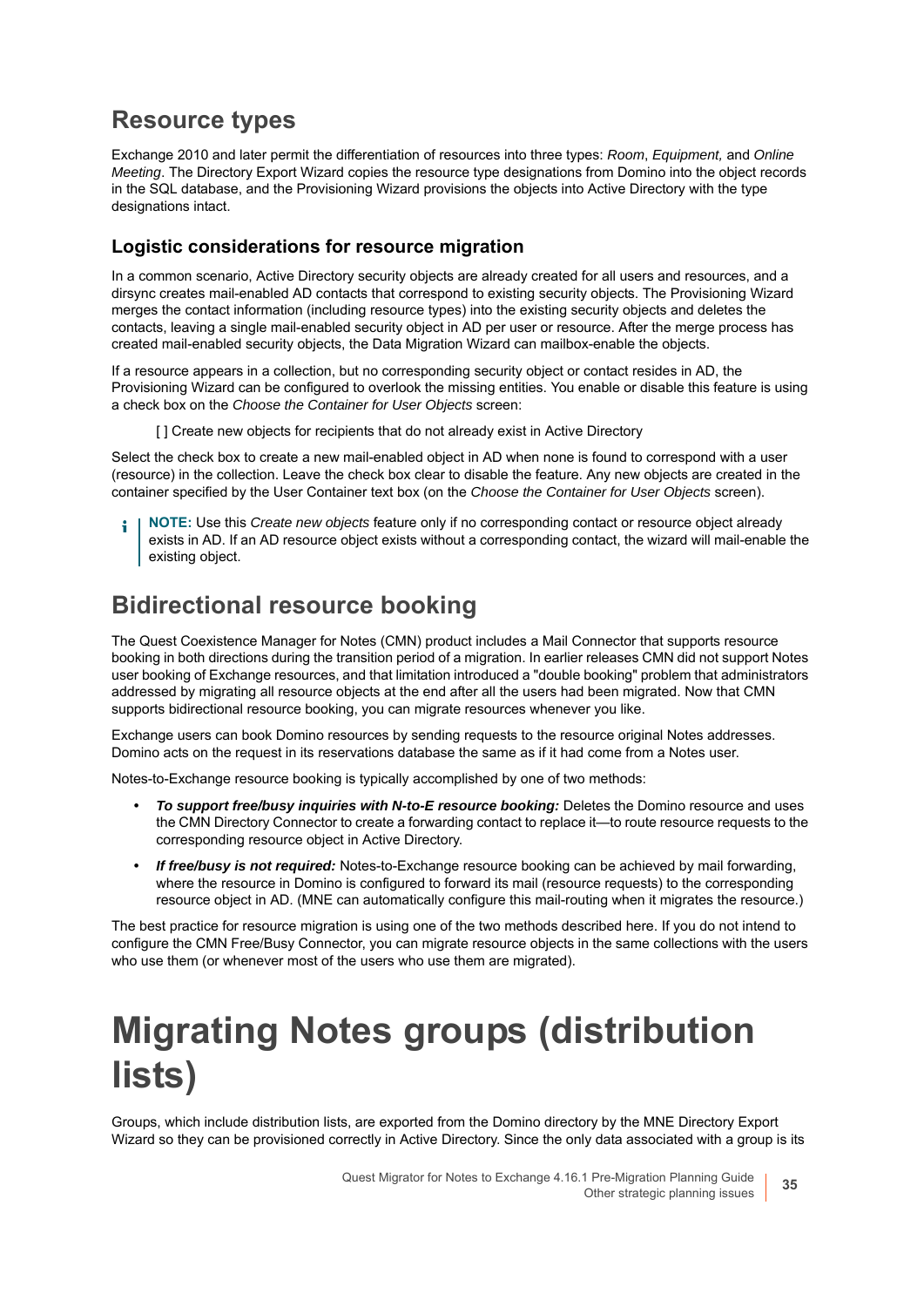<span id="page-35-4"></span><span id="page-35-3"></span>member list, group migration consists of provisioning the group in Active Directory. MNE includes a Groups Provisioning Wizard that can provision groups in AD from a designated group collection.

<span id="page-35-2"></span>When a group is provisioned into AD, it also remains on the Domino server (the Notes/Domino original is copied, not destroyed or altered), and after migration the two groups exist independently of each other. This coexistence introduces the potential for discrepancies between the two group membership lists as group members can be added and deleted during the transition period. You can re-run the Directory Export Wizard and the Groups Provisioning Wizard to update the AD groups' membership lists with any changes entered into the Notes/Domino originals, but there is no practical mechanism for updating in the opposite direction, from AD back to Notes.

Since the only practical update path for groups is one-way, Notes to Active Directory, most organizations wait until all users are migrated before provisioning groups into AD. This approach eliminates the need for periodic updates, and already-migrated users can address emails to Notes/Domino groups the same (transparent) way they send emails to not-yet-migrated users.

Your Migration Plan should specify whether you intend to use this "groups last" strategy or some other approach.

# <span id="page-35-0"></span>**Migrating folder ACLs and delegation (send on behalf of) rights**

By default, the Data Migration Wizard and Self-Service Desktop Migrator (SSDM) both preserve ACL information, including calendar and task folder ACLs, as they migrate Notes source data to Exchange. To disable this feature, you can set *ACLs=0* in the [General] section of Task Parameters or Global Defaults (for the Data Migration Wizard), or in the *notesdtapp.ini* file (for the Desktop Migrator).

- <span id="page-35-1"></span>**IMPORTANT:** For delegates and ACLs to migrate properly:
	- **•** The ACL/Delegates' mailboxes in Exchange must be mailbox-enabled.
	- **•** The AD profiles for users receiving migrated ACL information in Outlook must be enabled in AD. (If the user cannot log on to Outlook, MNE cannot migrate the ACL data.) If you inadvertently migrate users who are not enabled in AD, you can remigrate with *RemigrateMode=0* to replace the previous data (without ACLs) with new copies of the same data *with* ACLs.

A few other notes about migrating ACLs and Delegation Rights:

- **•** MNE maps the Notes Delegate permissions to Exchange so that, if no permission level in Exchange corresponds exactly to the Notes Delegate permission level, Exchange assigns the next lower level. This prevents a case in which a non-exact match yields a higher level of permissions in Exchange than was allowed in the Notes source. For example, if a Notes Delegate with access level *Editor* is authorized to *Delete owned document* but not to *Delete any document*, Exchange assigns the Delegate to the *Author* level in Exchange.
- **•** Migrator for Notes to Exchange migrates the Delegates and ACLs of all folders involved in the migration.
- **•** Exchange does not assign the non-specific *Custom* access level but assigns the defined, more specific access level that is closest to the original Notes level without exceeding any Notes permissions.

### **Migrating root folder permissions**

Permissions on each folder in Exchange are configured to grant equivalent access, depending on the type of content being migrated to the folder. In addition to configuring permissions on folders where content is being migrated, MNE also configures permissions on the mailbox root folder. Although the root folder does not contain any content, the permissions on this root folder affect how folders in the mailbox can be accessed by other users using Outlook. You can use the parameter [Exchange] RootFolderAclMode to control how permissions are migrated to the root folder. The allowed values of this parameter are discussed in the following sections.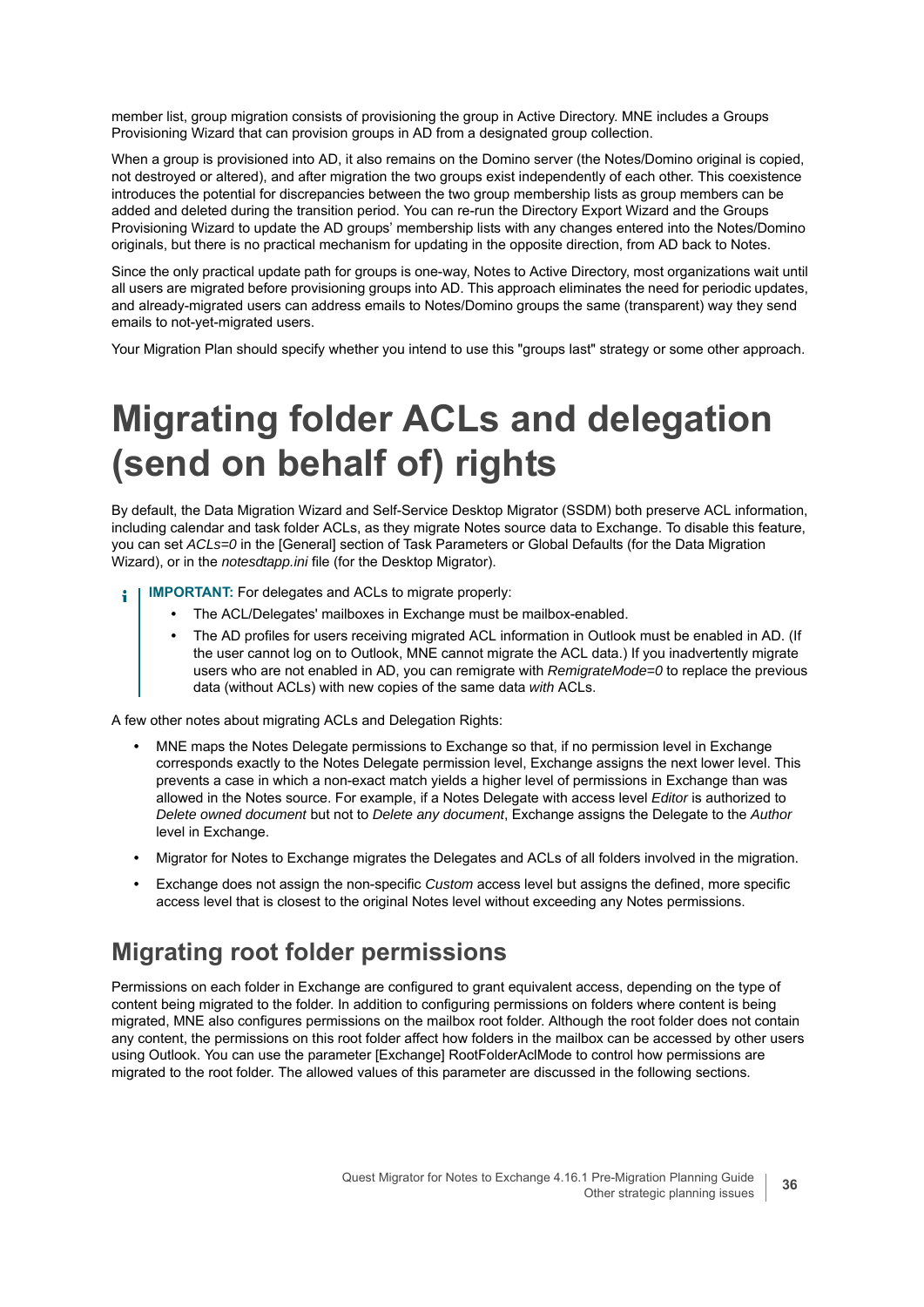### **[Exchange] RootFolderAclMode=0**

This setting directs MNE to not migrate permissions to the root folder at all. Permissions are only set on the content folders. Without permissions on the root folder, users can access content only by directly opening a folder using the Outlook Open user folder feature. This feature only supports so called "well-known folders", such as the Inbox, Calendar, Contacts, etc.

Use this setting to limit access to well-known folders.

**NOTE:** Permissions are still configured on custom folders. It can be difficult to access custom folders with no ÷ permissions configured on the root folder, but do not assume that it is impossible to do so.

### **[Exchange] RootFolderAclMode=1**

This setting directs MNE to limit permissions on the root folder to the Folder Visible right. The Folder Visible right grants users the right to view properties of the folder as well as inspect the folder for subfolders that the user can access. Users who have read access to content of any sort in Notes are migrated to the root folder in Exchange with the Folder Visible right.

With permissions granted on the root folder, users can access content by adding the mailbox to their Outlook profile, which allows the root of the mailbox to be listed on the Outlook Folder Pane. This makes it easier to explore the content of the mailbox, enabling users to access more folders than the well-known folders.

In Exchange, when a folder is created, it is initialized using the permissions of its parent folder. As a result, when using this setting, any folders that are created directly under the mailbox root after the migration has completed are initialized with Folder Visible rights only. If the folder is intended to contain mail content, users who have access to the content of other mail folders may not have access to the content within this new folder.

Conversely, users who have access to calendar data, but not mail data, are able to navigate the folder structure within this new folder (but not see the contents of the folder), because those users will have been granted the Folder Visible right.

Use this setting to allow users to navigate through all migrated content to which the user had access in Notes without automatically granting access to folders that are created directly under the root folder after the migration has completed.

### **[Exchange] RootFolderAclMode=2**

This setting directs MNE to configure permissions on the root folder identically to all other mail folders (such as the Inbox).

This configuration allows users with access to mail to access content by adding the mailbox to their Outlook profile, allowing the root of the mailbox to be listed on the Outlook Folder Pane. This makes it much easier to explore the content of the mailbox, enabling users to access more folders than the well-known folders. Users who have access to calendar data, but not mail, can only access the calendar folder by directly opening the calendar using Outlook Open user folder feature.

As previously discussed, any new folders that are created directly under the root inherit their permissions from the root folder. As a result, new mail folders that are created after the migration have their permissions granted exactly the same as all other mail folders.

Use this setting to allow for new mail folders to be configured the same as other mail folders. It is acceptable for users with calendar access only to open the calendar folder directly through Outlook.

### **[Exchange] RootFolderAclMode=3**

This setting combines the previous two settings (1 & 2). Users who have access to mail content in Notes have identical access granted to the root folder. Users who have access to calendar data, but not mail data, are granted Folder Visible rights on the root folder.

This configuration allows users with access to content of any kind to access the mailbox by adding it to their Outlook profile, allowing the root of the mailbox to be listed on the Outlook Folder Pane. This simplifies access for all users who have been granted some kind of access to the Notes mail file.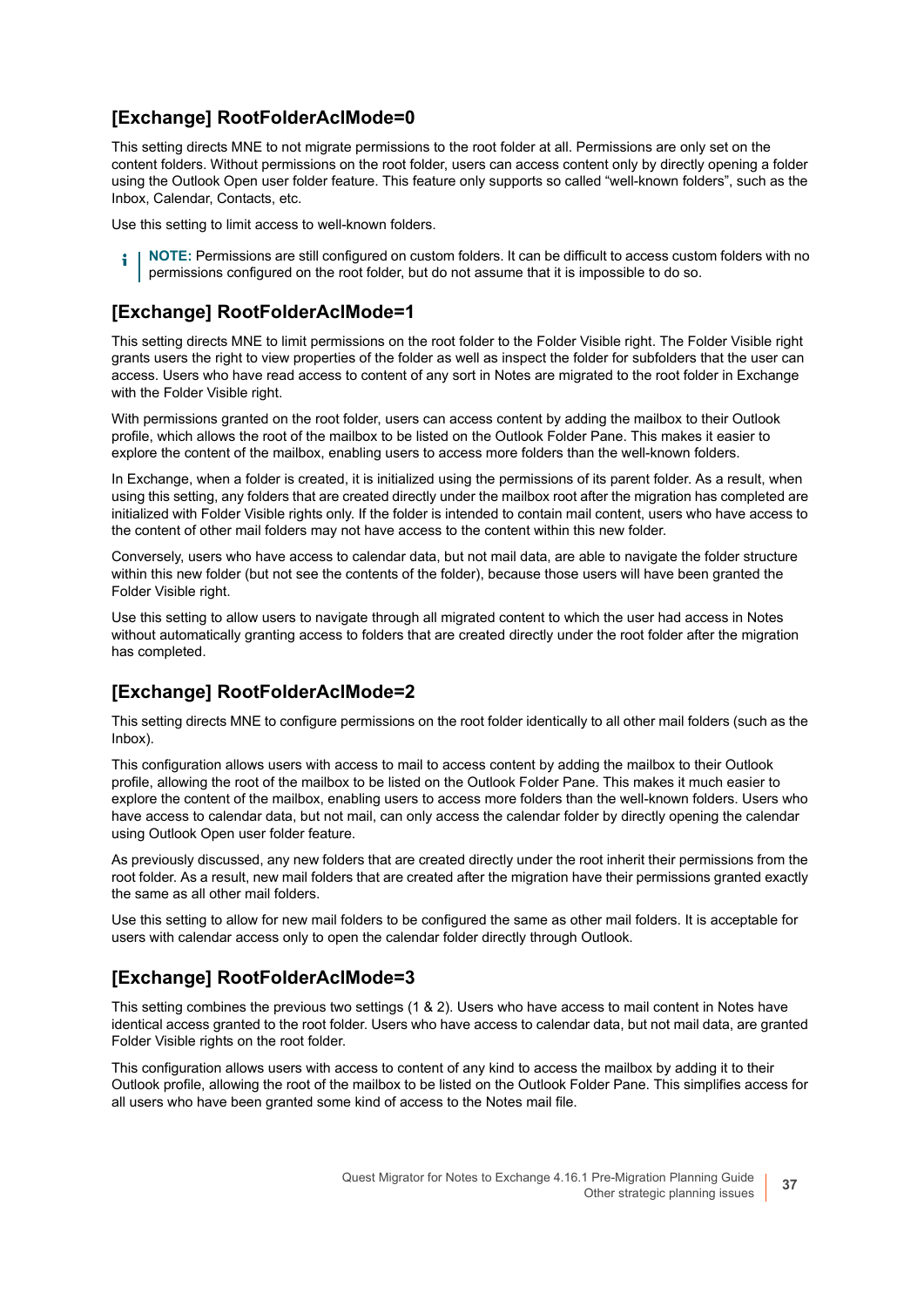As previously discussed, any new folders that are created directly under the root inherit their permissions from the root folder. Any new folders that are created at the root of the mailbox after the migration contain the permissions necessary to allow users with access to mail content to access the content of this new folder.

Users who have access to calendar data, but not mail data, are able to navigate the folder structure within this new folder (but not see the contents of the folder), because those users have been granted the Folder Visible right.

Use this setting if simplicity of access is of paramount importance, while ensuring that the content of new mail folders can be accessed by users with access to mail content. It is acceptable that users with access to calendar data can view the folder structure of newly created folders (but not their content).

**i** | NOTE: This setting is the default setting for the RootFolderAclMode parameter

### **How remigrations affect folder ACLs and delegate (Send on Behalf of) rights**

Remigrations are handled differently depending on what component is used to write migrated data to Exchange. MNE uses a component for writing migrated data to Exchange with the MAPI over HTTP protocol. This new component replaces the MAPI library provided by Microsoft Outlook. All migrations use this new components by default unless it is explicitly disabled (through the [Exchange] UseMneMapiHttpLib parameter), or if the new component minimum requirements are not met.

When migrating using the MNE MAPI/HTTP library, remigrations can be influenced using the [Exchange] RemigrateMode parameter as described in the following topic.

#### **[Exchange] RemigrateMode=1 or 2**

Permissions for individual users are added to the folder permission table in Exchange if a permission for the user on that folder does not currently exist. Permissions are never removed from or overwritten on the Exchange folder.

Users who have the Send on Behalf of permission in Notes but who do not currently have the permission in Exchange are granted the access in Exchange. Users who have the Send on Behalf of permission in Exchange but who do not have the permission in Notes do not have their Send on Behalf of rights revoked. Users with the rights in both are not affected.

In summary, permissions in Notes are merged with the permissions configured on the folder in Exchange, with any conflicts handled by giving preference to the permissions configured on the Exchange folder.

### **[Exchange] RemigrateMode=0**

Permissions for individual users are added to the folder permission table in Exchange if a permission for the user on that folder does not currently exist. Permissions are never removed from the Exchange folder. However, if the user does have permissions already configured on the folder in Exchange, it is overwritten.

Users who have the Send on Behalf of permission in Notes who do not currently have the permission in Exchange are granted the access in Exchange. Users who have the Send on Behalf of permission in Exchange who are not explicitly listed in Notes do not have their Send on Behalf of rights revoked. However users that are explicitly denied Send on Behalf of permission in Notes have their rights revoked in Exchange. Users with the rights in both are not affected.

In summary, permissions in Notes are merged with the permissions configured on the folder in Exchange, with any conflicts handled by giving preference to the permissions configured on the Notes mail file.

#### **Migrating with the Outlook MAPI library**

If MNE does not migrate data using the new MNE MAPI over HTTP library, it migrates data to Exchange using the legacy Outlook MAPI library. When migrating with the Outlook MAPI library, permissions on the Exchange mailbox folder as well as the list of users who have the Send on Behalf of right are always entirely replaced. Any permissions that may have been migrated by previous migrations or added by users before the remigration takes place are overwritten.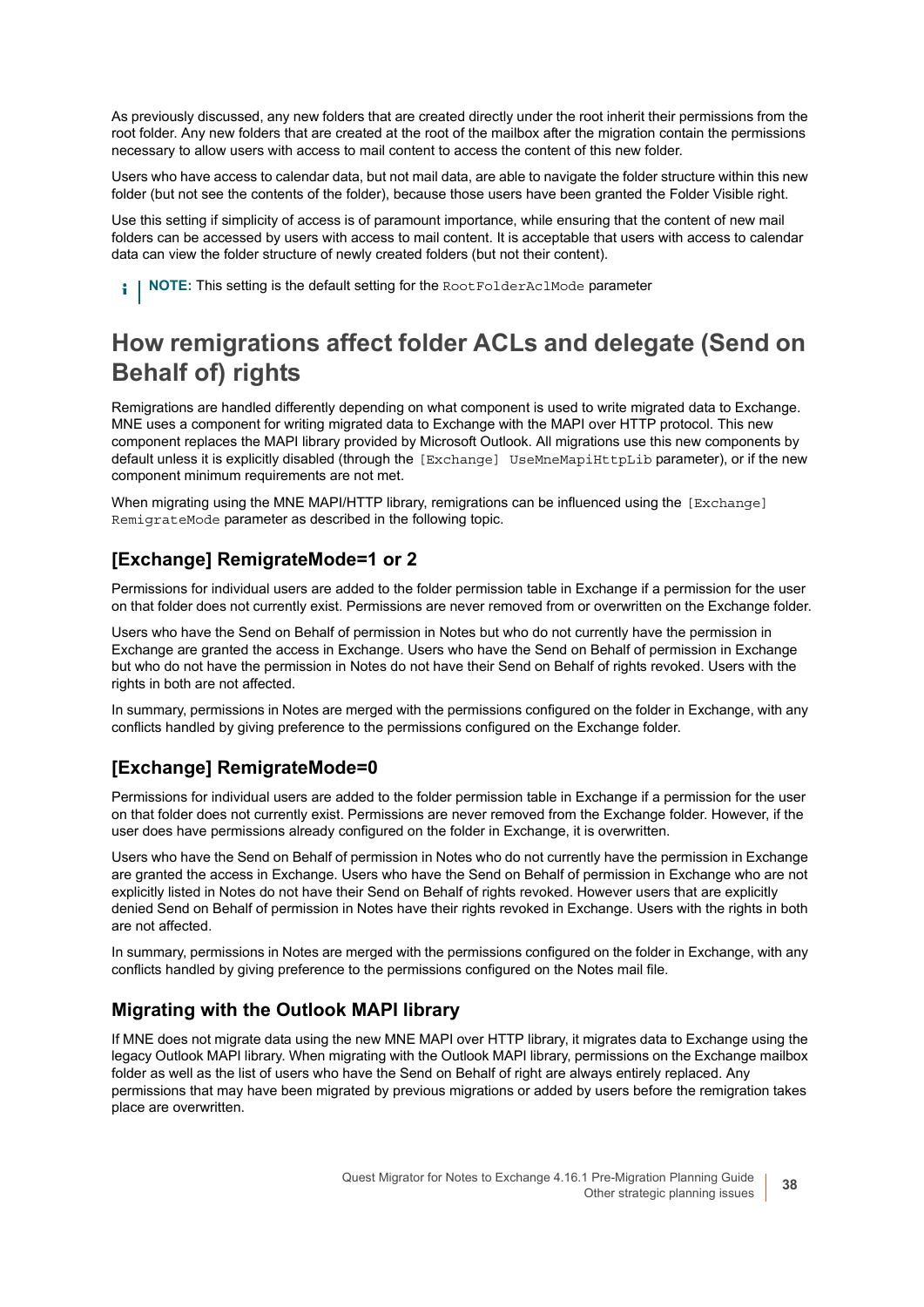# <span id="page-38-0"></span>**Migrating calendar ACLs and delegation rights**

Migrator for Notes to Exchange's Data Migration Wizard offers an assortment of options for mapping some Notes access levels to Exchange, for calendar and to-do items. Specifically, the *No Access* and the *Depositor* access levels are mapped as shown in the following table, for selected *Read Public* and *Write Public* Notes permissions. Mapping depends on values set for NME Parameters [Notes] MapDefaultAclToReviewer and [Notes] ElevateCalendarAuthorACLtoEditor.

The Data Migration Wizard can also migrate Notes' "send on behalf of" delegation rights. Delegation rights are useful when one user wants to let another user have access to his or her Outlook Calendar, to generate meeting invitations and accept/decline invitations from others, as is common in a boss-secretary relationship. Notes delegation rights correspond to the *publicDelegates* property in Active Directory. Migration of delegation rights is enabled by default, but can be disabled by setting *PublicDelegates=0* in the [General] section of the Global Defaults or Task Parameters.

<span id="page-38-2"></span>

| Read<br><b>Public</b> | Write<br><b>Public</b>    | Migrator for Notes to Exchange <b>Parameter</b><br><b>Settings</b><br>(defaults are shown here in red) | <b>Exchange</b><br>Calendar / ToDo<br><b>Access Rights</b> |
|-----------------------|---------------------------|--------------------------------------------------------------------------------------------------------|------------------------------------------------------------|
| <b>No</b>             | any combination — $\cdot$ |                                                                                                        | No Access                                                  |
| Yes                   | No.                       | MapDefaultAclToReviewer=0<br>FlevateCalendarAuthorACI toFditor=0                                       | No Access                                                  |
|                       |                           | MapDefaultAclToReviewer=0<br>FlevateCalendarAuthorACI toFditor=1                                       | Reviewer                                                   |
|                       |                           | MapDefaultAclToReviewer=1<br>FlevateCalendarAuthorACI toFditor=0 or 1                                  | <b>Reviewer</b>                                            |
|                       | <b>Yes</b>                | MapDefaultAclToReviewer=0<br>FlevateCalendarAuthorACI toFditor=0                                       | No Access                                                  |
|                       |                           | MapDefaultAclToReviewer=0 or 1<br>FlevateCalendarAuthorACI toFditor=1                                  | Fditor                                                     |
|                       |                           | MapDefaultAclToReviewer=1<br>ElevateCalendarAuthorACLtoEditor=0                                        | Author                                                     |

# <span id="page-38-1"></span>**Migrating DocLinks**

Notes DocLinks can be migrated in any of four forms:

- <span id="page-38-3"></span>**• NOTES links** (default): This option requires the Notes client to be installed and running on end users' desktops to facilitate the rendering of the Notes document.
- <span id="page-38-5"></span>**• Notes .NDL attachment:** This option requires the Notes client to be installed and running on end users' desktops to facilitate the rendering of the Notes document.
- <span id="page-38-4"></span>**• HTML links to your Domino webserver:** A DocLink migrated as an HTML link will not require the Notes client on the user desktop, and will instead open into a web browser if iNotes is enabled.

<span id="page-38-6"></span>**NOTE:** This *Domino webserver* option is incompatible with an Offline migration, since Migrator for i Notes to Exchange cannot connect to an offline Domino server to perform the DocLink translation.

**• HTML links to your SharePoint Server:** A SharePoint server link will point to a document on a separate SharePoint server. This requires that you have Notes Migrator for SharePoint (formerly "Proposion Portal format"). If you select this SharePoint option, you must also specify: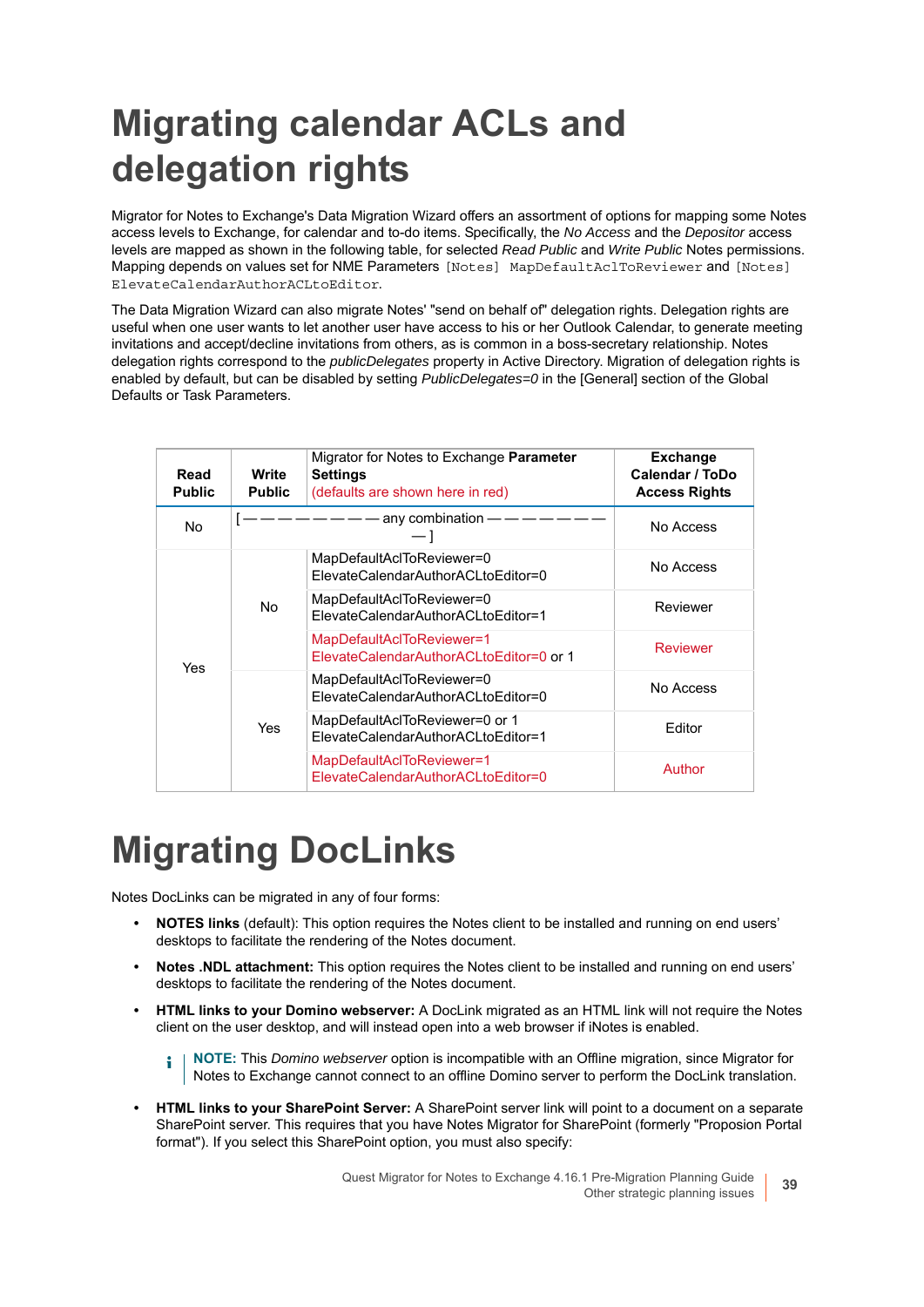<span id="page-39-2"></span>**▪ Site Address:** URL to these documents on the SharePoint server.

Your Migration Plan should specify the destination format for migrated Notes DocLinks. The choice of destination format is controlled by a selection on the *Specify How To Migrate Notes DocLinks* screen, within the Data Migration Wizard. By default, DocLinks are migrated to Exchange as NOTES links.

# <span id="page-39-0"></span>**Migrating Notes "Active Mail"**

Migrator for Notes to Exchange can detect and convert Notes rich-content features whereby messages carry "live" or "active" functional content for things such as:

- **•** Stored forms (created in Notes with *Store form in document*).
- **•** Embedded buttons, hotspots, collapsible sections, etc.
- **•** Native Notes encryption.
- **•** Unsupported rich-text elements (e.g., tabbed tables).

These features, called *Active Mail,* are normally lost or degraded when migrated to Exchange due to the differences between the mail platforms. However, Migrator for Notes to Exchange—both the Data Migration Wizard and the SSDM—can detect and process Active Mail content to preserve its functionality.

Migrator for Notes to Exchange encapsulates Active Mail functionality within an NSF file attachment. Assuming a Notes client is still installed on the migrated user Outlook computer, and the NSF file type is associated (in Windows) with the Notes client application, the Outlook user can double-click the icon to open the attached NSF file in Notes with the fully functional Active Mail content in view.

Active Mail processing is an optional feature that is disabled by default, but can be enabled by a check box on the *Specify Data to Migrate* screen in the Data Migration Wizard:

[ $\checkmark$ ] Migrate mail data.

[ $\sqrt{}$ ] Migrate email messages. [ $\sqrt{}$ ] Migrate Active Mail [ Configure ] [ ] Migrate calendar data. [ ] ...

In the SSDM, you can enable the feature by setting program parameters in the *notesdtapp.ini* file. These settings are described in chapter 4 of the *Migrator for Notes to Exchange Scenarios Guide* — see the topic *How to customize the SSDM*.

In the *Specify Data to Migrate* screen, click **Configure** (next to the check box) to specify your preferences for the Active Mail features. (The dialog box options are described in the *Migrator for Notes to Exchange Administration Guide*, chapter 10, for the *Specify Data to Migrate* screen and in the online help).

Part of the configuration requires that you specify a filename and location for a **Notification message**—a file that contains a text string that MNE inserts at the top of the body of any migrated message containing Active Mail. MNE installs a default file named *ActiveMailNotificationMessage.txt* to the installation directory, but you can specify a different filename and/or folder.

The Notification message text file must be UTF-8 encoded and must contain a placeholder, called *\$ActiveMailAttachment\$*, that MNE replaces with the Active Mail NSF attachment when the message is migrated. Since the contents of this file become part of an RTF body, characters such as "\", "{", and "}" must be escaped with a leading "\" (so they become, respectively, "\\", "\{", and "\}").

# <span id="page-39-1"></span>**Migrating encrypted data**

<span id="page-39-3"></span>Notes encrypted mail can be migrated by either the MNE Data Migration Wizard or the Self-Service Desktop Migrator (SSDM), but each method has its own advantages and disadvantages:

**•** The Data Migration Wizard (batch migrator) usually cannot decrypt messages because decryption requires per-user access credentials that usually are unavailable to the wizard. The wizard can migrate encrypted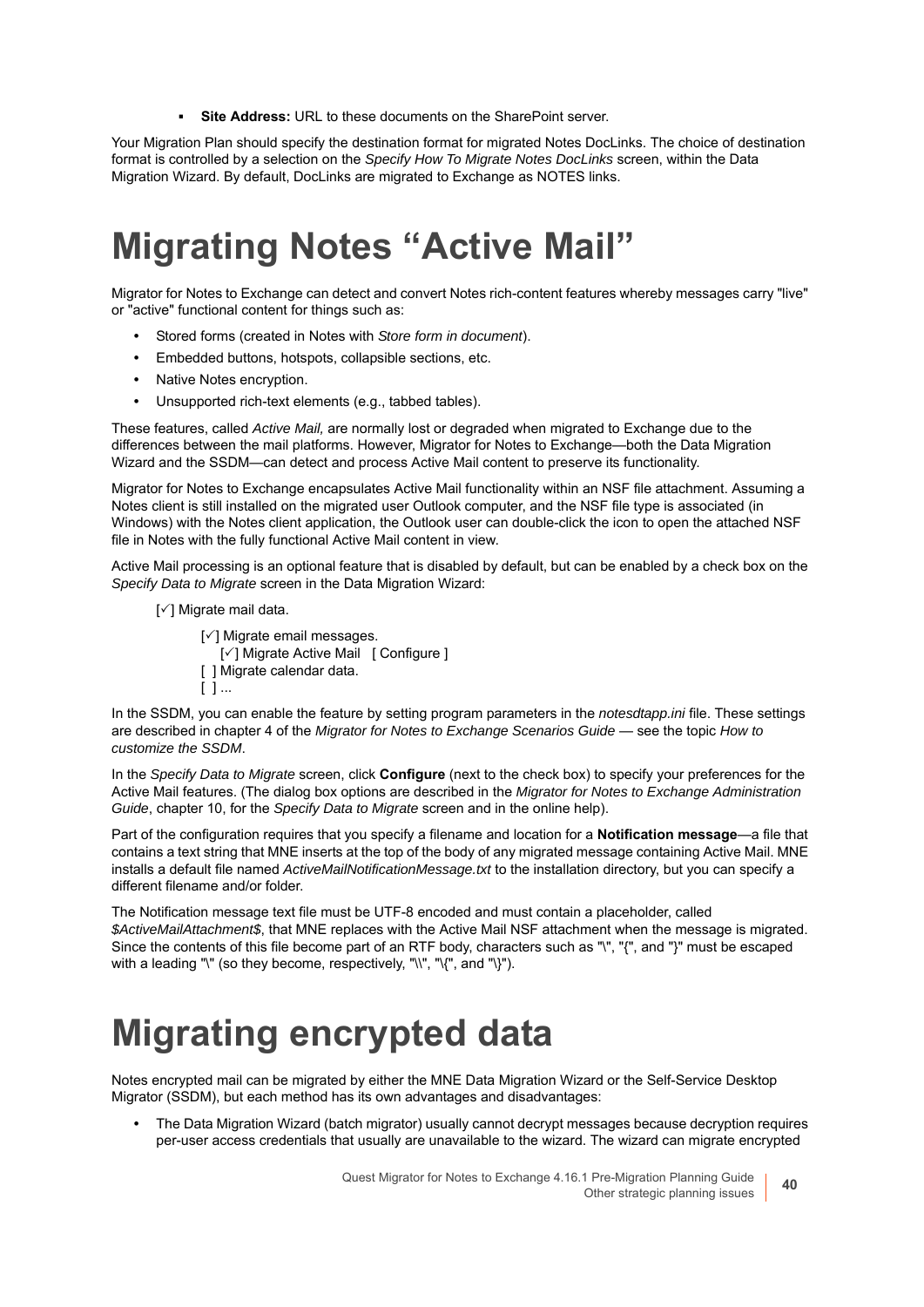mail as Active Mail (see [Migrating Notes "Active Mail"](#page-39-0)), but the messages are encapsulated and migrated in their encrypted state. On the Exchange side the user must use a local copy of Notes to decrypt the message contents.

**•** The SSDM can apply individual user credentials to decrypt Notes messages as they are migrated, but this method leaves the migrated messages unencrypted in the Exchange mailboxes.

So the batch-migrating Data Migration Wizard can migrate encrypted messages as Active Mail for user collections, but the messages can be decrypted on the Exchange side only by users running local copies of Notes. The SSDM can decrypt Notes messages and migrate them unencrypted to Exchange, but can only be applied to a single user's mail at a time and the migrated messages remain unencrypted on the Exchange side.

**NOTE:** Encrypted mail in Notes is not decrypted by the SSDM before it is migrated to Exchange. Encrypted f. mail in Notes is kept in an encrypted state and decrypted as it is migrated. *At no time is encrypted mail left in a decrypted state in Notes.* Even after the mail is migrated the encrypted email left in Notes remains in an encrypted state.

Alternatively, the Data Migration Wizard can be configured to *not* migrate encrypted messages as Active Mail (as described in [Migrating Notes "Active Mail"](#page-39-0) above), and in that case will migrate an encrypted message unencrypted portions, and skip the encrypted portions, inserting a text notice in the message body to explain that the encrypted portions could not be migrated.

In most organizations, only the sender or recipient of an encrypted message is authorized to access the encrypted portion, and the wizard does not know the credentials unless the admin account running the wizard happens to be the sender or recipient of the encrypted message. It is possible, but uncommon, for an environment to be configured with broader or even universal access to the encrypted portions of encrypted messages and the wizard can freely migrate encrypted messages in their entirety, without using the Active Mail features. However, more likely, credential access is more restrictive and the wizard can migrate the encrypted portions of encrypted messages only through Active Mail processing.

Organizations that opt to use the SSDM to migrate encrypted messages typically do so after batch-migrating most everything else with the Data Migration Wizard. In any case, two related Migrator for Notes to Exchange program parameters let you tell the wizard how to handle encrypted messages:

- **•** Migrate encrypted messages and attempt to migrate the encrypted portions, and (if access credentials are known) migrate the encrypted portions; or
- **•** Migrate encrypted messages and attempt to migrate the encrypted portions, and (if credentials are unknown) skip the encrypted portions and insert text notices into the message bodies explaining that the encrypted portions could not be migrated; or
- **•** Migrate encrypted messages, but do not attempt to migrate the encrypted portions; or
- <span id="page-40-0"></span>**•** Do not attempt to migrate any portion of an encrypted message.

These options are set independently for server and archive data, by different combinations of the *MigrateEncryptedMessages* and *SkipEntireEncryptedMessage* parameters, in the [ServerData] and [ArchiveData] sections (respectively) of Migrator for Notes to Exchange Task Parameters and Global Defaults. For more information these parameters, see the associated entries in the Migrator for Notes to Exchange *Program Parameters Reference*.

<span id="page-40-1"></span>The MessageStats Notes Migration Report Pack report *Migration Status by User* can help you determine who has encrypted data. Use the filters in this report to narrow your search to users that have been migrated by the bulk migrator and who have Encrypted Data either skipped or migrated. Those users should run the Self-Service Desktop Migrator to migrate their own encrypted data. Since the Data Migration Wizard does not migrate encrypted messages, it will substitute placeholder messages for encrypted messages in your users' Exchange mailboxes. The Self-Service Desktop Migrator (SSDM) replaces the placeholder messages with the real messages as it decrypts and migrates them. (The SSDM can do the same thing for encrypted messages that the Data Migration Wizard has processed as Active Mail, replacing the encapsulated-encrypted messages with the real messages as it decrypts and migrates them.)

The placeholder message content is configurable. If you set up a share for your users with an SSDM configured to migrate the Mail file for your users, you can add the location to this package along with instructions for migrating encrypted messages. For more information see "How Do I Customize the Placeholder Message ... for Encrypted Messages?" in Appendix A of the *Migrator for Notes to Exchange Administration Guide.*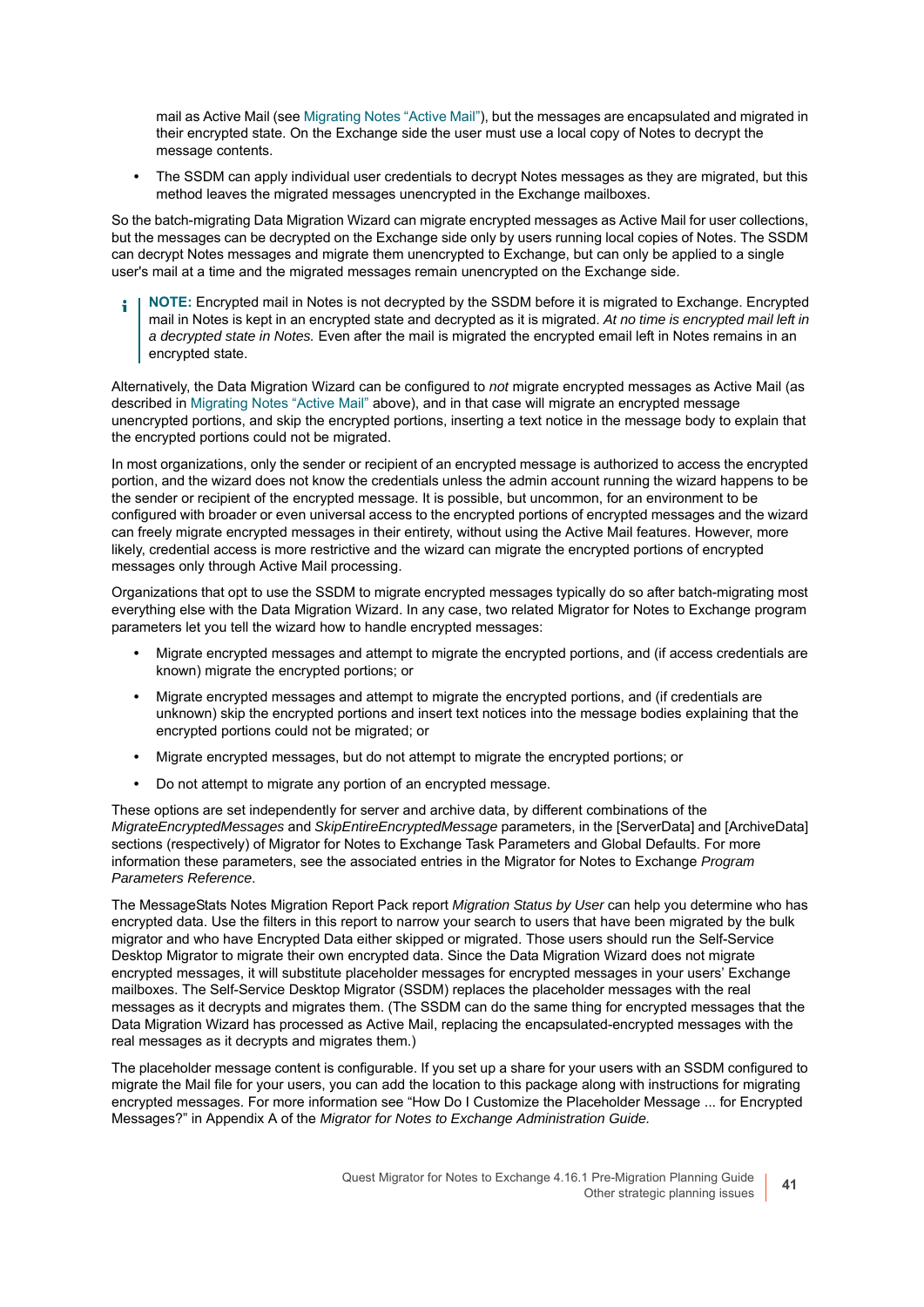# <span id="page-41-4"></span><span id="page-41-0"></span>**Migrating delayed delivery mail**

As of Domino 10, Domino supports scheduling email to be sent at a future date and time. In this case, mail could still be in the Domino queue to be delivered after migration.

If you plan to shut down the Domino server after migration, you should send an message to your users before the migration date instructing them not to schedule email delivery after the Domino server shut down date. Emails scheduled for delivery after the Domino server is shut down date will not be delivered.

Also, you should ensure that forwarding addresses are configured for all migrated users, even the last batch of users that are migrated, so that scheduled emails can be forwarded correctly to Exchange or Office 365.

MNE creates a DeferredEmails.tsv log file in the MNE or SSDM log folder. This file lists the deferred emails that are marked for delivery after a specific date which is configured in INI file. For information about setting the date used to include emails in the log file, see the setting [General] DeferredMailDate=<mm/dd/yyyy> in the *Program Parameter Reference Guide*.

This TSV file contains following columns:

- **•** Sender
- **•** ToRecipients
- **•** CcRecipients
- **•** Subject
- **•** DateSent
- **•** DeliveryDate

The DeferredEmails.tsv file exists only if there are emails which were scheduled to be delivered after the date set in the [General] DeferredMailDate parameter. If the DeferredEmails.tsv file exists, it means there are delayed delivery (deferred) emails. You must decide whether to defer the date that the Domino server is to be shut down or notify the senders that these emails must be resent from Outlook.

## <span id="page-41-1"></span>**Migrating Notes attachments**

<span id="page-41-5"></span><span id="page-41-3"></span>The Domino/Notes environment can be configured to handle message attachments by saving only one copy of the attachment on the Domino server, and making the single attachment available to the sender and all recipients. This *Domino Attachment and Object Service* (DAOS) is transparent to end users and can save some storage space compared to the alternate method: replicating the attachment for each recipient. However, DAOS tends to slow down migration speed. If speed is critical, the replicated attachments method is preferred.

Migrator for Notes to Exchange will find and migrate Notes attachments saved by either method. For multiple Outlook recipients, an attachment will be replicated for each recipient.

## <span id="page-41-2"></span>**Migrating oversized attachments to Office 365**

When migrating messages to Office 365, the Data Migration Wizard does not migrate message attachments if the attachment size exceeds the limit as defined in the **[Filter] AttachSize** settings. Instead, a placeholder attachment file is created with text that indicates the original attachment cannot be migrated due to the size limit. This action is to handle various limits set for Exchange Online, especially the message limits such as the attachment size limit (maximum file size of a single attachment) and the message size limit (including attachments). For details, see [Exchange Online limits](https://docs.microsoft.com/en-us/office365/servicedescriptions/exchange-online-service-description/exchange-online-limits#message-limits).

To successfully migrate these messages and their attachments, even if an attachment size exceeds the limit, MNE can migrate message attachments as files to a mailbox user's dedicated OneDrive store. The user must have a license service plan and the OneDrive store must already be provisioned. By effectively decreasing the overall message size, this option provides alternative storage for large message attachments outside of Exchange Online.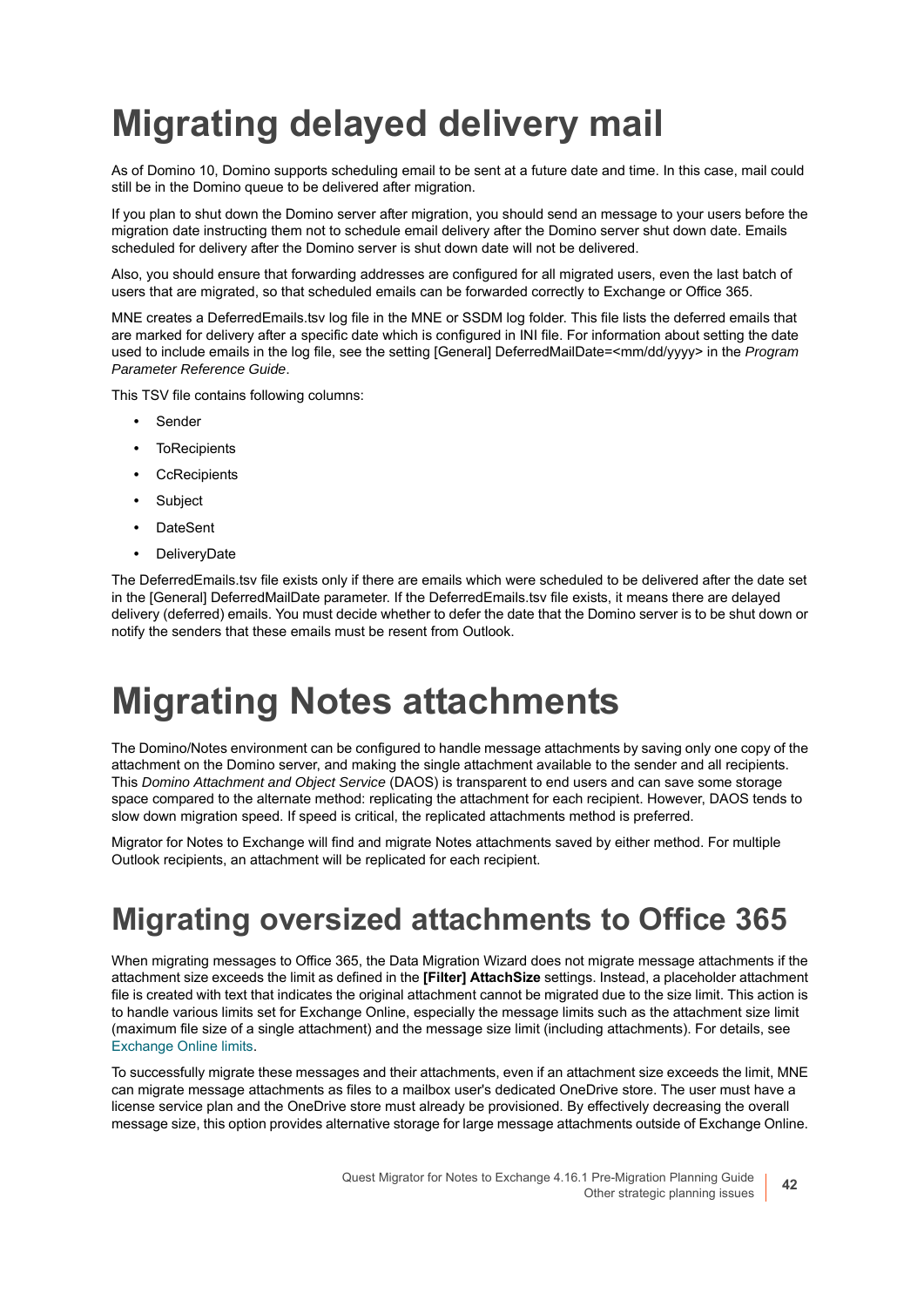When defining the **[Filter] AttachSize** settings, it is recommended that you use the default message attachment size, which is 25,088 KB for Office 365 targets. Most inline or embedded attachments for Rich Text Format (RTF) or HTML format messages will be smaller than this limit and will be migrated as attachments in Exchange, resulting in the best user experience for migrated messages with Outlook or OWA clients.

Before you migrate mailbox data with the feature to **migrate oversized attachments** enabled, it is recommended that you run the following PowerShell command to provision the OneDrive stores for all the users in the user collection:

#### <span id="page-42-2"></span>**Initialize-MNEOneDriveUserCollection**

This command is available in Quest.MNE.PowerShell module that is installed on the migration server.

For more information about the **Migrate oversized attachments** option, see the chapter titled "Exchange Server Configuration: Migrating to Office 365" in the *Migrator for Notes to Exchange Administration Guide*.

## <span id="page-42-0"></span>**Migrating mail-In databases**

Mail-in databases in Notes work like shared folders in Outlook—as a repository for items that can be accessed by multiple users. Migrator for Notes to Exchange migrates Notes mail-in databases like resources. The Directory Export Wizard recognizes mail-in databases as distinct from other (user) mailboxes, and identifies them as "mail-in database"s in Notes Migration Manager, in the **Object Type** column of the **Objects found** table.

When migrating a mail-in database, verify that the source address in the TSV file matches the name associated with the mail-in database folder to be migrated. The name can be verified in the Notes admin account under the *Mail-In Database* section. The mail-in database will be matched up using either of:

- **SourceAddress:** The Notes address for the resource.
- **TargetAddress:** The SMTP address of the target account in Exchange.

Note that the application does not perform a lookup in the names.nsf file, but instead looks for the matching address in the mail-in-database NSF file.

**NOTE:** The Data Migration Wizard will set forwarding on a mail-in database if it is told to do so, by setting the ÷ **ForwardingAddress** attribute in Notes' Document Properties for the mail-in database.

### **Migrating mail-in DB owners**

Migrator for Notes to Exchange's Directory Export Wizard captures the owner of a Notes mail-in database, and the Data Migration Wizard can migrate the owner's identity when it migrates the mail-in DB. The Directory Export Wizard captures these owner identities in any case, but their migration to Exchange is an option that is enabled or disabled by a boolean program parameter in the [Exchange] section of Task Parameters and Global Defaults:

[Exchange] MigrateMailInDBOwner=<#>

By default (*MigrateMailInDBOwner=1*), the wizard will migrate the identity of mail-in database owners. To disable this feature, set *MigrateMailInDBOwner=0*.

# <span id="page-42-1"></span>**Migrating to Exchange personal archive mailboxes**

Migrator for Notes to Exchange lets you choose a migration destination within Exchange for each of the three primary data types to be migrated: archives, address books, and server-based data. Each type can be migrated to: the user server-mail mailboxes, or to user pst files, or to user personal-archive (server-based) mailboxes.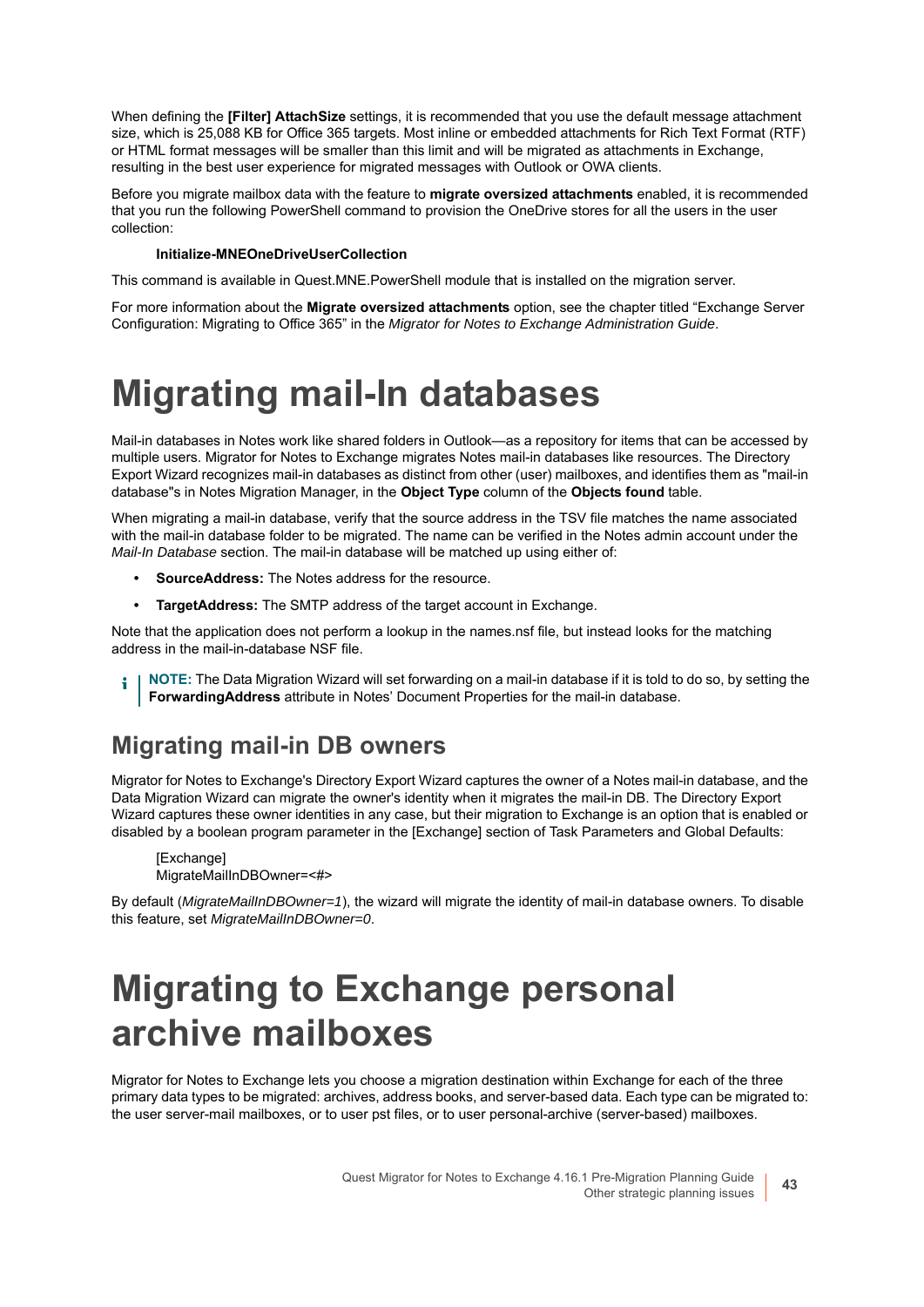<span id="page-43-5"></span>Personal archives were introduced in Exchange 2010 and allow a user keep archived items in a separate mailbox where they are more secure and accessible than in .pst files.

The personal archives mailbox is one of three destination options in the MNE Data Migration Wizard, on the *Select Destinations for Migrated Data* screen in the **Destination** drop-down lists. The Destination of each data type— Archives, Address books, and Server-based data—is set independently.

The Data Migration Wizard can also automate creation of the personal archive mailboxes if they do not already exist in Exchange. On the *Specify Exchange Mailbox Information* screen, you can select the **Enable Exchange 2010 or later Personal Archive** check box to create the personal archive mailboxes.

In the SSDM, the migration destination is not selectable in the GUI, but is controlled by three pairs of parameters in the [General] section of the *notesdtapp.ini* file. See *Configure Data Destinations for Different Data Types* in chapter 4 of the *Migrator for Notes to Exchange Scenarios Guide* for details.

You can specify a language for personal archive folder names using the [General] LanguageCode parameter. See the *Programming Parameters Reference* guide.

# <span id="page-43-0"></span>**Migrating from Notes with Symantec E-Vault**

<span id="page-43-4"></span>When migrating from a Notes environment with Symantec E-Vault, Exchange propagation issues can interfere with Migrator for Notes to Exchange setting custom attributes when the destination mailbox has never been accessed by Outlook or by the migration application.

One work-around is to first run a "dummy" migration (e.g., use a date filter where date > 1/1/2100) to open all the target mailboxes before running the real migration.

# <span id="page-43-1"></span>**Migrating to Exchange configured with a CAS array**

<span id="page-43-3"></span>Migration to an Exchange environment configured with a CAS array requires a few extra steps. See the topic *How Do I Migrate to an Exchange Environment with a CAS Array?* in Appendix A of the *Migrator for Notes to Exchange Administration Guide*,

# <span id="page-43-2"></span>**Migrating from older versions of Notes/Domino**

<span id="page-43-6"></span>The Data Migration Wizard (for batch migrations) supports Notes version 6.0 and later, and Domino server version 6.0 and later. If your users are running an earlier version Notes client, the wizard can still migrate user batches to Exchange as long as Notes client version 6.0 or later is installed on the migration server.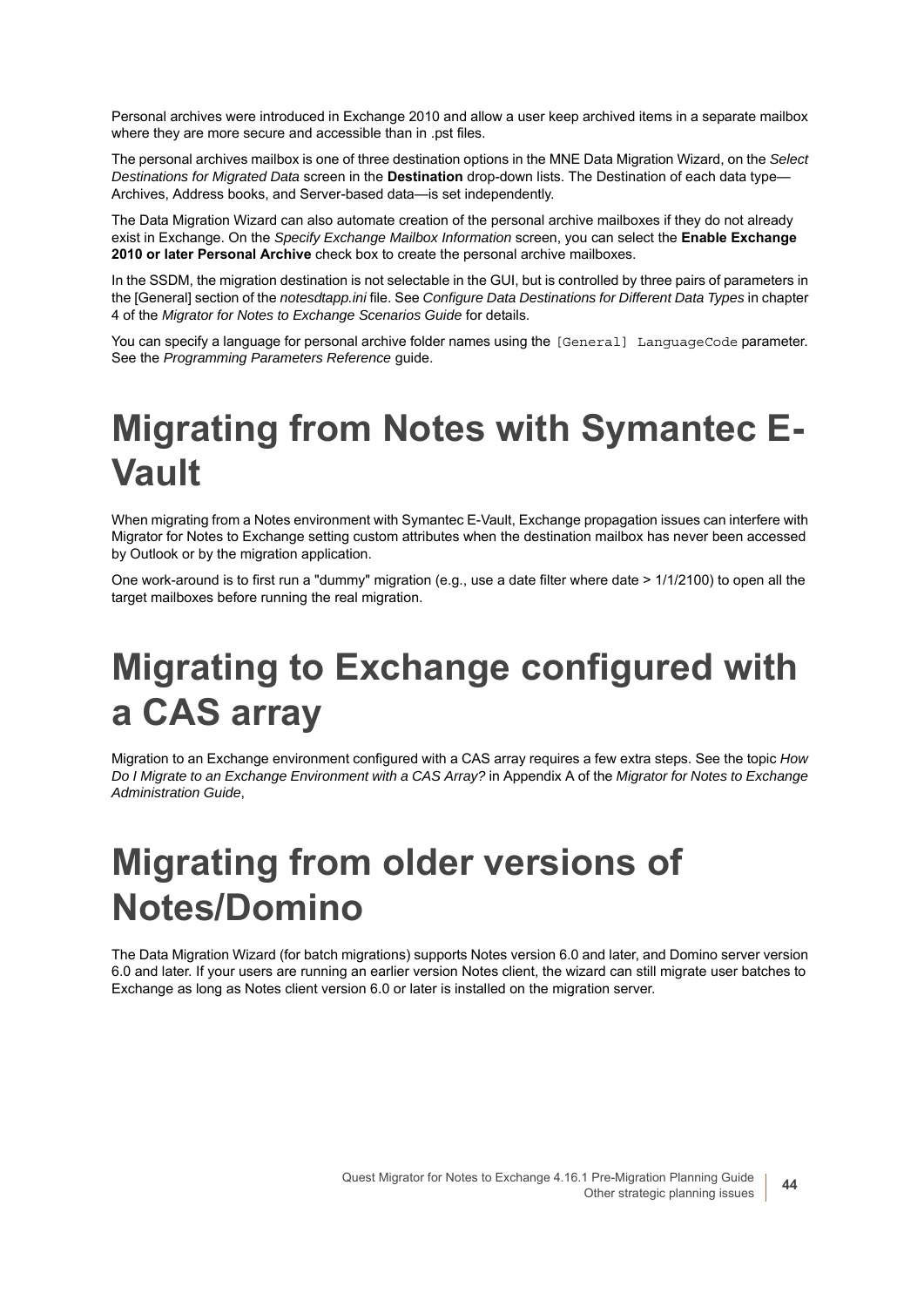# <span id="page-44-0"></span>**Accommodating known limitations and other special circumstances**

<span id="page-44-3"></span>Review the [Appendix A: Known limitations of the migration process](#page-46-3) in this guide, and determine how to accommodate the limitations that apply to your organization. Many might be insignificant while others may require more elaborate strategies or work-arounds to mitigate their effects.

Identify any aspects of the configuration that require variations or extensions to the Typical Migration Process as described in the *Migrator for Notes to Exchange Scenarios Guide*. Quest applications offer many options that permit flexibility in devising and implementing a suitable migration strategy when circumstances require a nonstandard approach. For information and help with non-standard scenarios, contact your Quest sales representative.

# <span id="page-44-1"></span>**End-user education and communications**

End-user communications is a critical but often neglected element of a smooth migration. A user communications plan should be a central component of your migration planning to facilitate early and continuous communications with end users. The end users need to know:

- <span id="page-44-2"></span>**•** When and how they will be migrated.
- **•** How the migration will affect them.
- **•** What tasks will be required of them to complete the migration.
- **•** What their login credentials will be on the new Exchange server.
- **•** How to use Outlook and Exchange (end-user training).

If your end users will be using the Self-Service Desktop Migrator (SSDM) application, they also need to know the location of the program file, how to prepare their desktops, and how to run the program.

<span id="page-44-5"></span>Your Migration Plan should therefore explain how and when you will deliver this information to your users. Many admins compose a notification email to send to users prior to the migration. Some administrators also like to send another email to the new accounts as soon as they are migrated to the Exchange environment. The Data Migration Wizard contains features that can generate personalized (mail-merge) emails to your end users for this purpose. You can tell the wizard to generate and send these messages at any time before, during or after migration. Typically an admin sends at least two messages to each collection users immediately upon completion of that collection migration:

- <span id="page-44-4"></span>**•** one to their Notes mailboxes to let them know they've been migrated, and to provide their new Exchange/Outlook login credentials; and
- **•** one to their Outlook mailboxes, welcoming them to Exchange and providing links to instructions and tips for using their new Exchange/Outlook tools.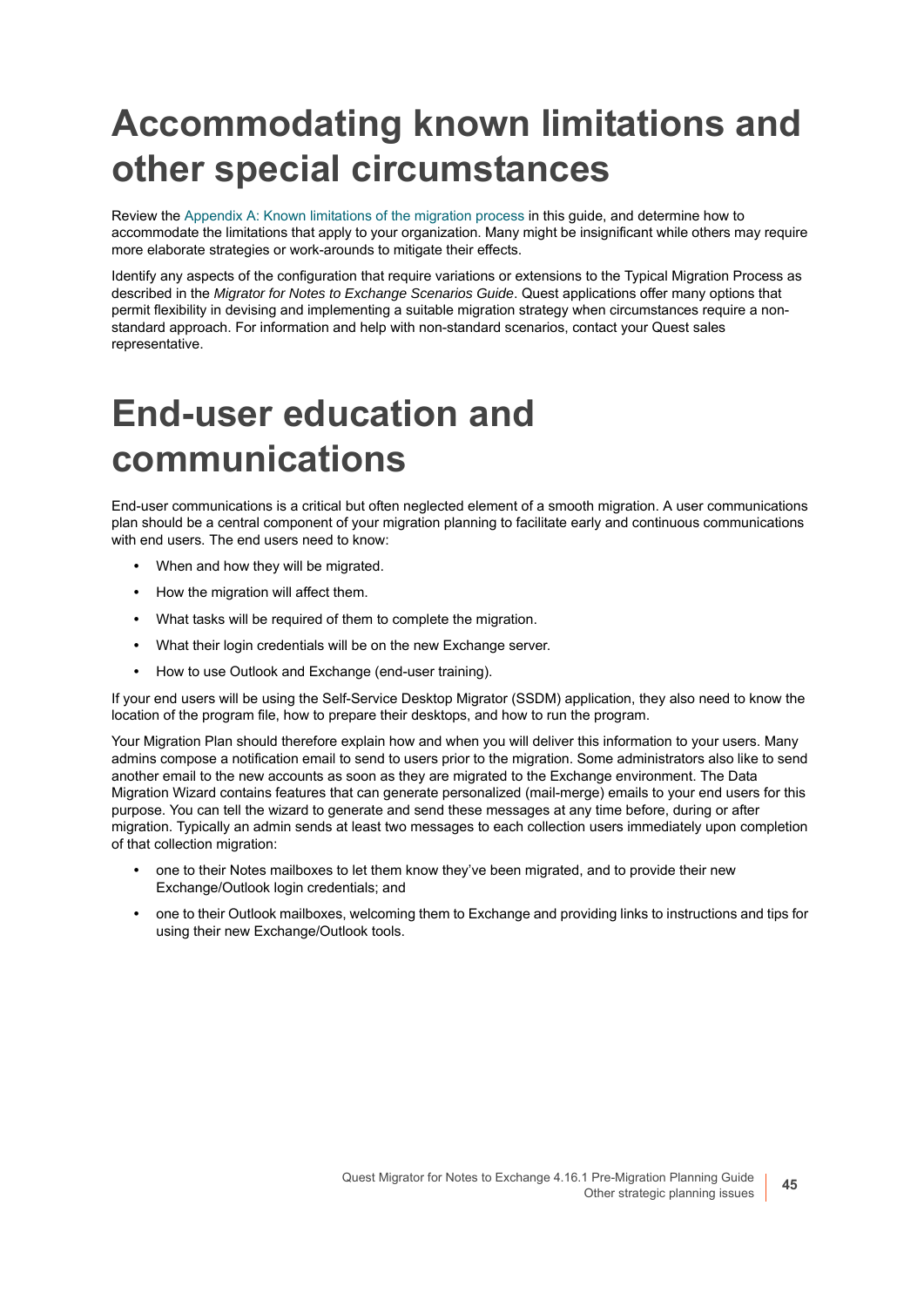#### **NOTE:**  ÷

- <span id="page-45-1"></span>**•** End users should be advised to check and resolve (accept or decline) any pending meeting invitations, changes to existing meetings, and other calendar items—i.e., items that have been received but not yet accepted or declined. If these sorts of items are migrated before they are resolved, they may not generate the desired results in the migrated content.
- <span id="page-45-0"></span>**•** Alarm settings for repeating appointments do not migrate if the first appointment in the series predates the migration. The appointments do migrate, but users should be reminded to reset their alarms.
- <span id="page-45-3"></span>**•** Outlook applies its own junkmail filters to migrated mail, which can cause some non-junk items to be routed to the Outlook Junk Email folder. Users should review their post-migration Junk email folders, and retrieve any items that Outlook may have mistakenly sent there.
- **•** *If migrating to Exchange 2010 or later with Outlook 2010 clients:* The migration of users within contact lists can trigger false *Invalid Address* warnings to end users due to a change in the way Outlook 2010 stores its nickname cache (compared to earlier versions). The messages are delivered, but Outlook warns recipients that it cannot verify the user addresses.

<span id="page-45-2"></span>This issue can generate user calls to the Help desk, although an administrator could preempt user concerns by sending this information with the article link to all users, either as a separate email, or as part of the *Welcome to Exchange* email that the MNE Data Migration Wizard can send.

For more information, see "How Do I Send Pre- or Post-Migration Notification Emails to End Users?" in Appendix A of the *Migrator for Notes to Exchange Administration Guide,* and the notes for the *Configure Mail-Merge Messages to Migrating Users* screen in chapter 10 of the *Administration Guide*.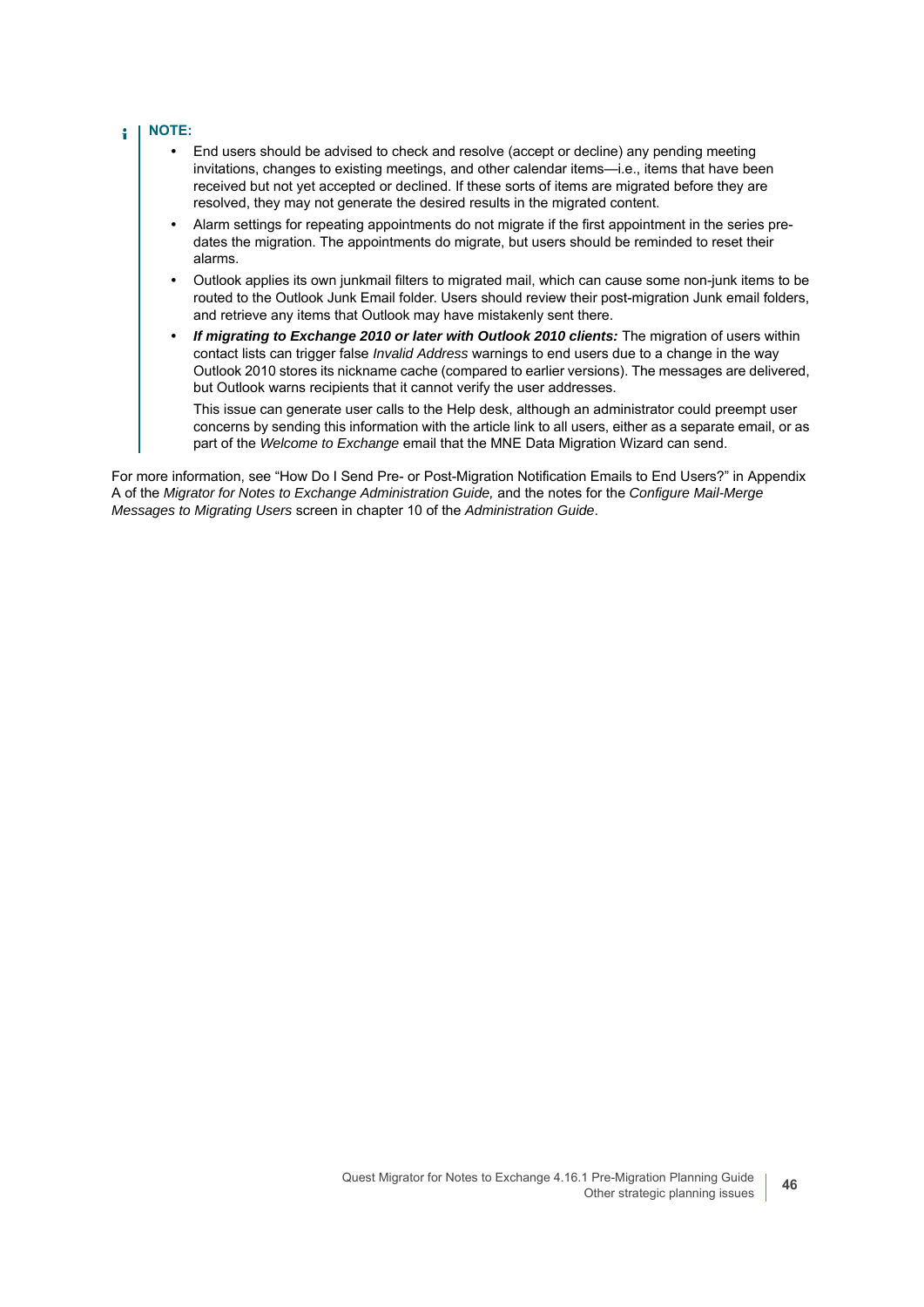# <span id="page-46-3"></span><span id="page-46-0"></span>**Appendix A: Known limitations of the migration process**

**A**

- **[Directory export limitations](#page-46-1)**
- **•** [Issues migrating from pre-Notes 7 environments](#page-46-2)
- **•** [Other non- or partial migration issues](#page-47-0)
- **•** [Other Data Migration Wizard issues](#page-49-0)
- **•** [SSDM issues](#page-49-1)
- **•** [Admin Account Pooling issues](#page-50-0)
- **•** [Post-migration issues](#page-50-1)
- **•** [Miscellaneous issues](#page-51-0)
- <span id="page-46-8"></span>**•** [Office 365 issues](#page-51-1)

Most of the limitations of any migration process are due to inconsistencies between the source and target environments. Features that are available in the Notes/Domino environment cannot be migrated to a target environment that does not offer the same or comparable features. Other limitations are due to feature incompatibilities where similar features are available in both the source and target environments, but their implementations are so different that the migration is impractical.

Known limitations of the Migrator for Notes to Exchange migration process are listed in the following sections.

# <span id="page-46-1"></span>**Directory export limitations**

- <span id="page-46-6"></span>**•** *Directory catalogs are not exported.* The Directory Export Wizard does not export Notes directory catalogs.
- <span id="page-46-4"></span>**• Dynamic members of auto-populated groups do not migrate.** The Directory Export Wizard exports only the manager member of a Notes auto-populated (dynamic) group and not the dynamic members.

# <span id="page-46-2"></span>**Issues migrating from pre-Notes 7 environments**

The following limitations apply when migrating from a version of Notes earlier than Notes 7.

- <span id="page-46-9"></span><span id="page-46-7"></span>**•** *Some RTF formats in pre-Notes 7 environments do not migrate.* The following Notes RTF formats (versions before Notes 7) do not migrate to Exchange because Microsoft Outlook does not offer any equivalent format: Shadow, Emboss, Superscript, Subscript, Extrude, and Highlighted text.
- <span id="page-46-5"></span>**•** *Bullets in bulleted lists (within an email) do not migrate from pre-Notes 7 environments.* The list text migrates, in list form, but the bullet characters that precede each item in a bulleted list do not migrate.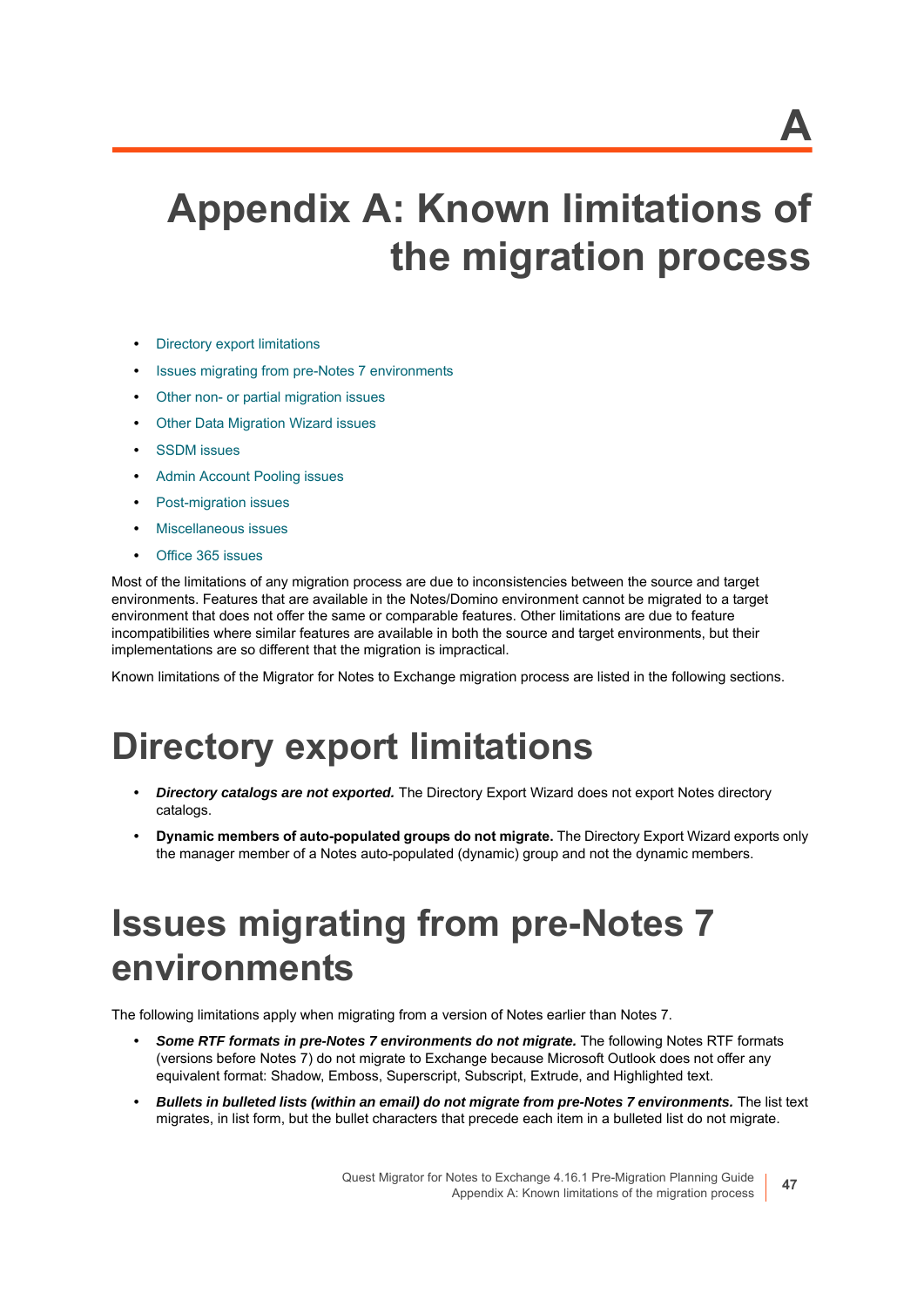- **•** *Embedded Excel tables sometimes do not migrate in pre-Notes 7 environments.* Excel tables embedded within a Notes message (before Notes 7 only) sometimes do not migrate. This problem is intermittent and occurs only with embedded tables (copied and pasted into the body of a message)—not to tables that are attached to messages.
- <span id="page-47-11"></span>**•** *Fonts lost from rich text in migrated calendar data from pre-Notes 7 environments.* The font in the RTF body of a calendar item will maintain most of its formatting, but the font type is lost during conversion from Notes (prior to version 7) to Outlook.
- <span id="page-47-15"></span>**•** *Table colors and borders are not migrated from Notes clients prior to version 7.* The data is migrated, but the formatting is limited without colors or borders.

# <span id="page-47-0"></span>**Other non- or partial migration issues**

- <span id="page-47-5"></span>**•** *The Highlighted text RTF format does not migrate from Notes 7 or higher.* Other RTF formats, however, do migrate from Notes 7 or higher.
- <span id="page-47-2"></span>**•** *Archives on CD-ROM cannot be migrated.* An attempt to migrate a user archive from a CD-ROM will generate this error:

<span id="page-47-12"></span><span id="page-47-6"></span><span id="page-47-4"></span>ERROR: [4648-33-114-00000102] Issue in determining design class of 'D:\nameswes.nsf' NSFDbOpen: Cannot write or create file (file or disk is read-only)

<span id="page-47-13"></span>User archive NSF files *can* be migrated from a hard drive via the file system, but cannot be migrated from a CD-ROM. If you want to migrate an archive on a CD-ROM, copy the NSF file to the migration server hard drive and migrate via the file system.

- <span id="page-47-10"></span>**•** *Page breaks, sections, horizontal rules, and computed text within a message do not migrate.*
- <span id="page-47-7"></span>**•** *Image resources do not migrate:* Image resources (inserted in a Notes message by **Create**|**Image Resource**) do not migrate.
- <span id="page-47-9"></span>**•** *OLE attachments do not migrate.* But an OLE object can be migrated when embedded within the body of a message.
- <span id="page-47-8"></span>**•** *Notes rules do not migrate.* Notes mail rules, which let individual users tell Notes how to process their incoming messages, do not migrate to Exchange except for out-of-the-office rules.
- **•** *Outlook reminder pop-ups appear for migrated but unprocessed meetings that occurred in the past.* Outlook displays its pop-up meeting reminder dialog box for a migrated meeting that is scheduled for a date/time in the past if the meeting was unprocessed when it was migrated. In this scenario, Outlook also adds the unprocessed meeting to the user's calendar, and marks it as *tentative*. *This is native Outlook/ Exchange behavior.*
- <span id="page-47-3"></span>**•** *Broadcast meetings are migrated as regular meetings.* The Notes feature *Do Not Receive Responses From Invitees*, which makes a meeting invitation "broadcast-only," does not migrate to Exchange.
- **•** *Cancelled meeting instances do not migrate.* Migrator for Notes to Exchange does not migrate cancelled meeting instances, even though Notes may retain them.
- <span id="page-47-1"></span>**•** *ACL for disabled Notes user may migrate due to latency:* A propagation delay in Notes may cause the ACL for a disabled Notes user to inadvertently be migrated when the migration occurs soon after the user is disabled. In this case the user will appear with a cryptic name such as *NT- User: S-1-5-21-12354667*. When the user is re-enabled in AD, after some propagation delay, the user will appear normally in the Outlook ACL.
- <span id="page-47-16"></span>**•** *Notes tasks that are not started and overdue in Notes migrate to Exchange as not started, but are not designated as overdue. This is due to a known limitation of Outlook.*
- <span id="page-47-14"></span>**•** *A stationery folder migrates, but stationery is migrated as mail.*
- **•** *Stationery dates do not migrate.* When Notes stationery is migrated to Exchange, the date associated with the stationery becomes the day-and-time of migration.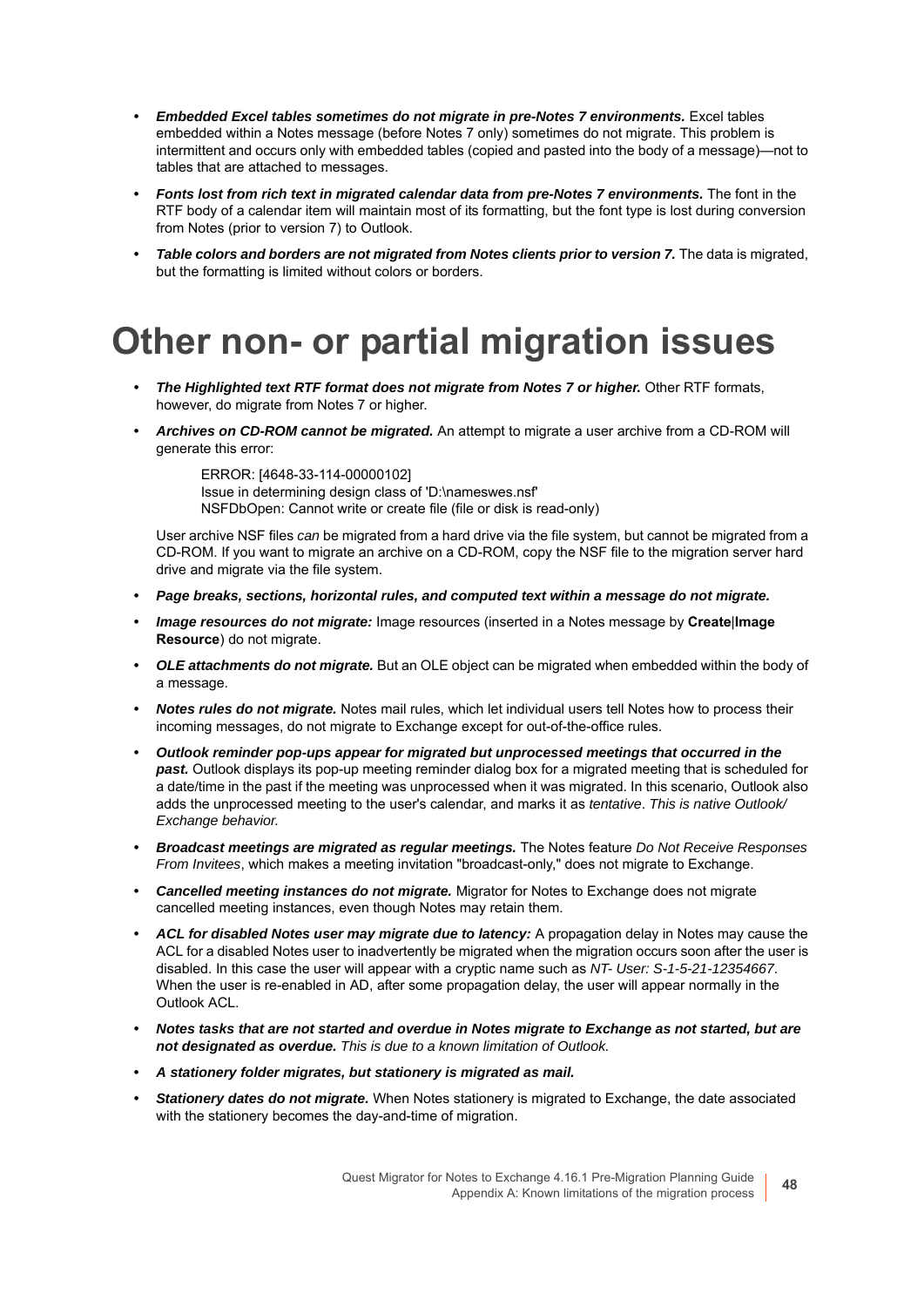- <span id="page-48-7"></span>**•** *Signature templates do not migrate:* The Data Migration Wizard and SSDM migrate signatures that occur in messages, as parts of the messages, but do not migrate Notes signature templates. End users who want to use automatic signatures in Outlook will have to create them in Outlook after they have been migrated.
- **•** *Message recall-ability does not migrate:* A message originating in Notes and migrated to Exchange/Outlook cannot be recalled from the Exchange/Outlook environment.
- <span id="page-48-5"></span>**•** *The prevent-copying attribute of a message in Notes is not preserved upon migration.* The message itself is migrated, however.
- <span id="page-48-6"></span>**•** *Request update messages are not migrated.* A Notes user who has been invited to a meeting or assigned a task can request information—a feature that sends a special Notes message back to the originator. These "request update" messages do not migrate.
- <span id="page-48-0"></span>**•** *Attachments to contacts do not migrate.*
- <span id="page-48-2"></span>**•** *Custom alert text assigned to a Notes reminder is not migrated.* A Notes user can create a calendar entry (a meeting, reminder, or so forth), and in the Remind Me feature may create or edit a customized message to be displayed with the reminder. When you migrate this data, the text is lost because there is no comparable feature in Outlook.
- <span id="page-48-1"></span>**•** *A contact's briefcase items do not migrate.* The briefcase folder of a personal contact may contain attachments and comments, but the contents of the briefcase folder do not migrate.
- <span id="page-48-3"></span>**•** *Customized field labels in Notes PAB entries do not migrate.* Any contents of such a field *will* migrate, to whatever field in Exchange corresponds to the original field label in Notes, but the customized label does not migrate.
- <span id="page-48-4"></span>**•** *Dates of draft items do not migrate.* A draft item (no content in To, From, Subject, body) will migrate from Notes to Exchange, but the date associated with the draft becomes the day-and-time of migration.
- **•** *Table borders do not appear in some target client platforms.* The table borders of tables that appeared normally in the Notes source do not appear when migrated to some versions or OWA (Outlook Web Access) and Android. Tables appear normally, however, with their borders, in Outlook 2010 and most other target client platforms.
- **Meeting updates are not supported between Notes and Outlook in some cases.** When a recurrence pattern for a series of meetings is supported in Notes but not supported in Outlook, and when the organizer OR attendee, but not both, has been migrated, some updates/cancelations/responses for single occurrences will not work.
- **•** *"Private" meeting created in DWA isn't private after migration:* The "private" status of a meeting created in Domino Web Access is not preserved upon migration. Migration does, however, preserve the "private" status of a meeting that was created by a local Notes client.
- **•** *Meeting invitee tracking is not accurate in some cases after migration to Exchange:* If a meeting is scheduled in Notes and a Notes invitee accepts the invitation after migration to Exchange, invitee tracking is not accurate in Exchange. There will be two entries, one that is correct, and one that is not. The one that is not will say "no response".
- **•** *ACLs:* ACLs can only be added for groups on mail folders if the group is a security group.
- **•** *Display name of migrated rooms:* After the calendar of a room resource is migrated to Exchange, and forwarding is set from Notes to Exchange, if you book the resource in Notes, the name of the room can appear to be changed. Due to the forwarding and a limitation on the way Notes parses addresses, the room will be referred by the left-hand side of the forwarding address and not the canonical name.
- **•** *All migrated bullets look the same on ANSI Japanese systems:* On ANSI Japanese systems, the Notes RTF exporter exports any bullet character as a Unicode • "BULLET", so all bullet characters in migrated messages appear the same, regardless of their appearance in Notes. (Migrator for Notes to Exchange uses Notes to export RTF from messages.)
- **•** *Recurrence Rules:* Some recurrence rules that conform to the iCalendar specification in Domino Notes are not properly migrated if they are not supported in Microsoft Exchange. For example, monthly recurring meetings with multiple dates or days are converted to weekly recurring meeting because Exchange does not support monthly recurrence with multiple dates or days.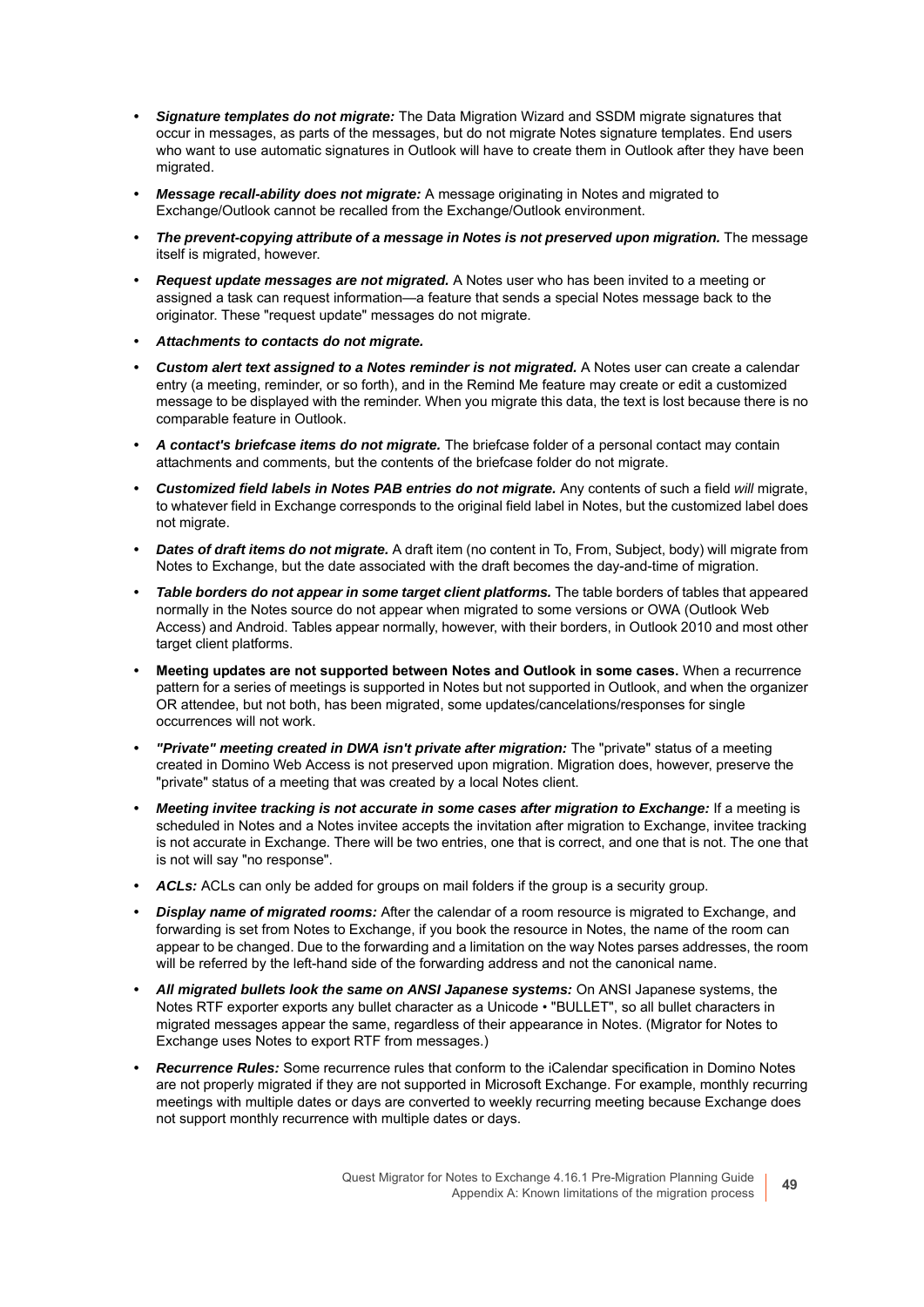# <span id="page-49-0"></span>**Other Data Migration Wizard issues**

- **•** *Exchange provides no tracking info for invitation received in Notes but accepted post-migration in Exchange.* Notes is unable to associate an accepted meeting invitation with a meeting organized in Notes, if the invitation was originally received in Notes, but not accepted until the recipient had migrated to Exchange.
- <span id="page-49-6"></span>**•** *Message subjects truncated:* Messages with subjects longer than 4096 characters cause MNE to stop processing a mailbox at that message. MNE truncates longer subjects to 4096 characters. Meanwhile, Outlook truncates any message subject longer than 255 characters to 255 characters. A message subject longer than 4096 characters is truncated twice during migration: once by MNE to 4096 characters, and again by Outlook to 255 characters.
- <span id="page-49-3"></span>**•** *Duplicate messages from multiple Notes locations:* MNE does not filter duplicate messages that it finds in different locations in the Notes environment. For example, a message that has been deleted in Notes might appear in Exchange if it had not been processed by the server so that it also occurred in some other Notes locations.
- **•** *Hidden-contact AD forwarding option does not work in Exchange 2010 or later:* The AD forwarding option to create a hidden contact and attach it as the alternate recipient of the mailbox (set by *[General] Forwarding- Method=0*), does not work in Exchange 2010 or later. *This appears to be a limitation of Exchange.*
- <span id="page-49-2"></span>**•** *A Created object within a Notes message appears twice (duplicated) after migration to Outlook.*
- <span id="page-49-7"></span>**•** *Notes user-created folders are migrated to Outlook system folders.* A user-created folder in Notes that has the same name as an Outlook system folder migrates to the corresponding Outlook system folder. Meanwhile, a Notes system folder migrates to its equivalent Outlook system folder. For example, the Notes system "Sent" folder and any user-created folder in Notes named "Sent Items" would both be migrated to the Outlook "Sent Items" folder.
- <span id="page-49-5"></span>**•** *When migrating only iNotes contacts, the Notes Mail Files screen does not appear, so you cannot choose to migrate via the server or the file system.* The program will run via file system if that's what you chose for your last migration, unless you go into the Task Parameters or INI file and change it.
- <span id="page-49-4"></span>**Possible problem with Symantic E-Vault migration:** When migrating from a Notes environment with Symantic E-Vault, Exchange propagation issues may interfere with Migrator for Notes to Exchange setting custom attributes when the destination mailbox has never been accessed either by Outlook or by the migration application. One simple workaround would be to first run a "dummy" migration (e.g., use a date filter where date > 1/1/2100) to open all the target mailboxes before running the real migration.

# <span id="page-49-1"></span>**SSDM issues**

### **Outlook Personal Archive folder must be open to receive migrated items via SSDM when using Outlook MAPI**

By default, migration via SSDM is performed with the newer MNE MAPI/HTTP library (provided .Net 4.5 or later is installed). If an end user wants to use the SSDM to migrate items to an Exchange Personal Archive using Outlook MAPI, the user must first open the Personal Archive folder in Outlook before running the SSDM.

### **SSDM Migration to Office 365 fails due to invalid ADAL credentials if using Outlook MAPI**

By default, migration via SSDM is performed with the newer MNE MAPI/HTTP library (provided .Net 4.5 or later is installed). If an end user is migrating using Outlook MAPI, the SSDM uses a MAPI OpenMsgStore call to open the MAPI profile's default mailbox before migration. If Outlook has been enabled using the Active Directory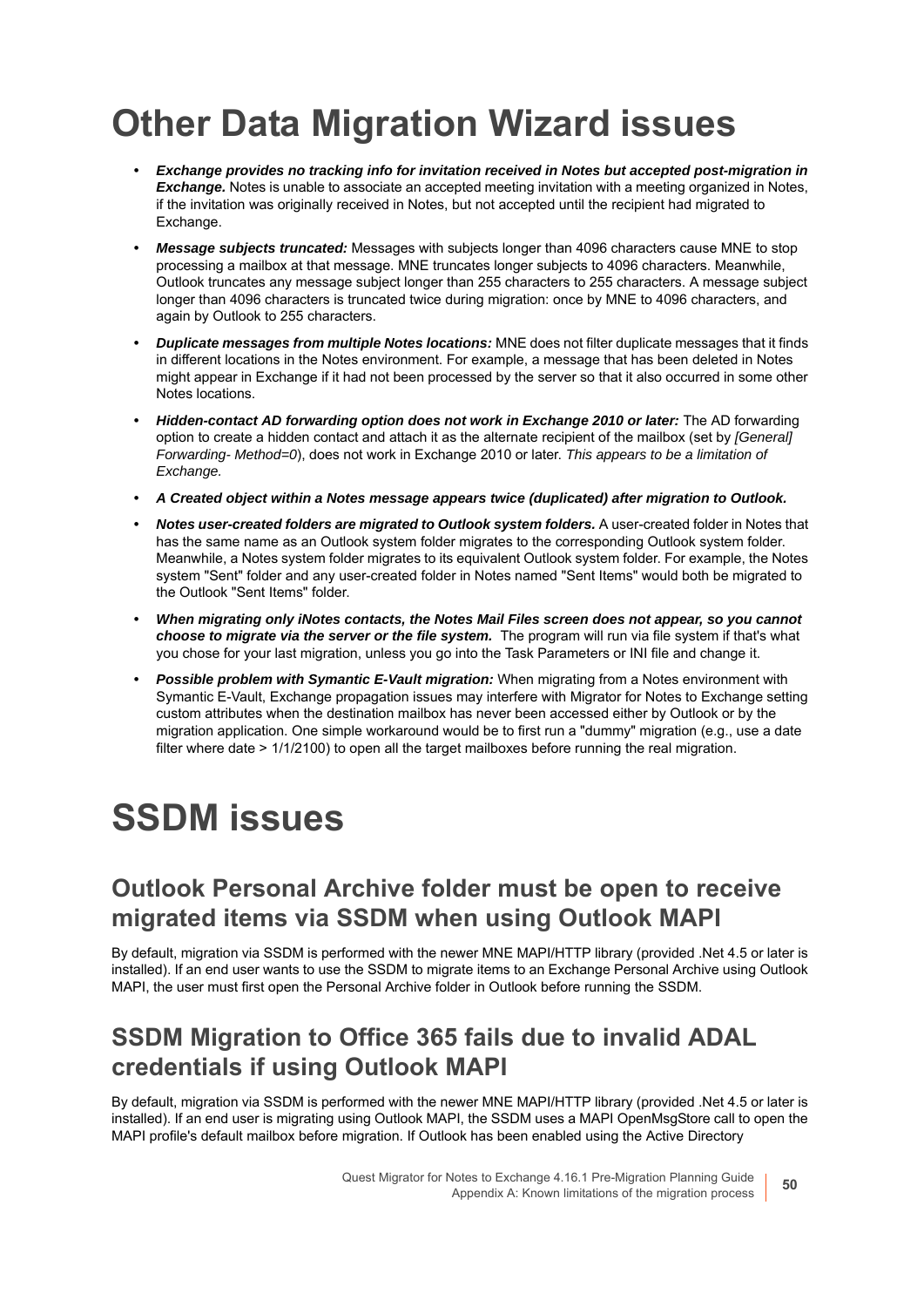Authentication Library (ADAL) and the ADAL credentials are stored in the cache, MAPI authentication is performed using the ADAL cached credentials. If the cached ADAL credentials are not valid, the MAPI login fails and there is no prompt for credential entry.

When this scenario occurs, the SSDM migration summary window indicates "Migrated 0 objects with two errors and 0 warning(s) from your mail file". The **Error Report Log** contains the following errors:

```
Error: [8874-94-20-8004011D]Unable to open the MAPI profile's default mailbox.
IMAPISession::OpenMsgStore():
MAPI error 8004011D
Error: Microsoft Exchange is not available. Either there are network problems 
or the Exchange server is down for maintenance.
```
#### **Resolution: Remove the ADAL credentials from the Credential Manager**

- 1 Click **Start > Control Panel | User Accounts | Credential Manager**.
- 2 Select **Windows Credentials**.
- 3 Locate the set of credentials that has **MicrosoftOfficeXX\_Data:ADAL** in the name and expand the corresponding folder.
- 4 Click **Remove from Vault**.
- 5 Repeat step 3 and 4 for any additional sets of credentials that have the word **MicrosoftOfficeXX\_Data:ADAL** in the name.
- 6 Restart Outlook.
- 7 You are prompted for the sign in credentials for your email account.

# <span id="page-50-0"></span>**Admin Account Pooling issues**

When running Migrator for Notes to Exchange in a federated Office 365 environment, the Admin Account Pooling Utility cannot use a federated domain.

# <span id="page-50-1"></span>**Post-migration issues**

- **•** *Outlook archiving of migrated messages is delayed.* Outlook archiving is not applied to migrated messages within the age range set for auto-archiving because Outlook determines message age by Last Modified time, which it updates to the migration date/time upon migration. Since all migrated messages become zero days old as soon as they are migrated, and Outlook won't let the Data Migration Wizard reset that property to its true pre-migration date/time, the Outlook archiving feature skips the messages until they have "re-aged" to the archive age (typically 30 days) following migration, at which time *all* of the migrated messages will be archived.
- <span id="page-50-3"></span>**•** *Changes to some migrated appointments may produce duplicates.* Some instances of meetings scheduled in Outlook with a Notes attendee and updated prior to the Notes attendee's migration to Exchange, may appear twice in the attendee's Outlook calendar if further updates occur after the attendee is migrated to Exchange.
- <span id="page-50-2"></span>**•** *Outlook cannot add a logon-disabled account to an ACL list.* This is a limitation of Microsoft Exchange, not of Migrator for Notes to Exchange.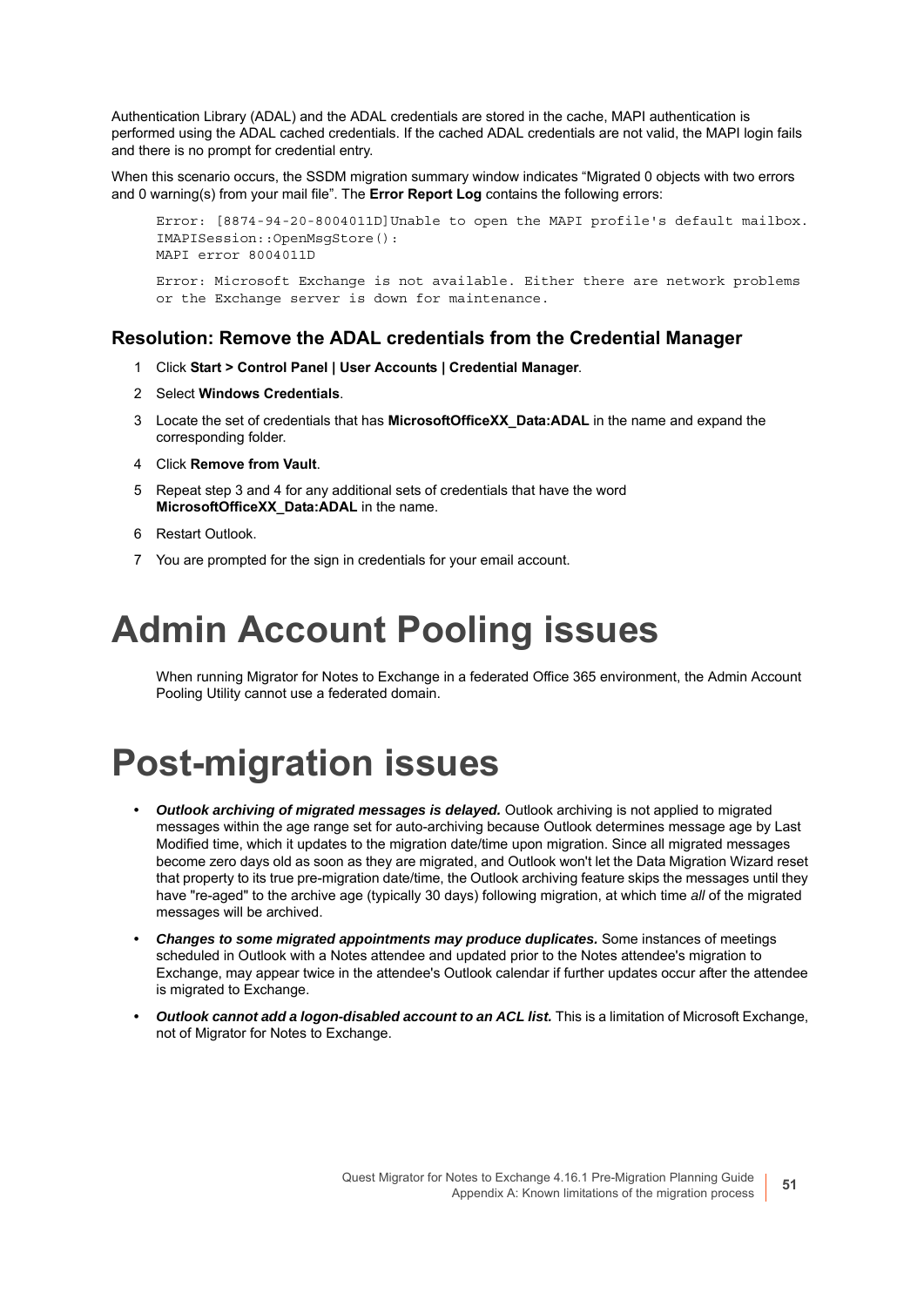# <span id="page-51-0"></span>**Miscellaneous issues**

- **•** *MAPI bug prevents connection to on-premises Exchange if migrating using Outlook MAPI:* A known MAPI bug in Windows Vista, and in Server 2008 R2 and later, may prevent Migrator for Notes to Exchange from connecting to an on-premises Exchange server if the Region and Language Format is set to Japanese. The same bug also prevents a user from creating new Outlook profiles using Exchange autodiscovery. The bug can be avoided if the sorting method for Japanese format is changed from default XJIS to Radical\Stroke. This change lets Migrator for Notes to Exchange create new profiles and subsequently migrate mail, but should have no other effect on the migration process. This issue does not occur when using the newer MNE MAPI/HTTP library to migrate data.
- <span id="page-51-3"></span>**• Encrypted mail migrated by SSDM is not re-encrypted.** Encrypted mail is migrated via the Self-Service Desktop Migrator, but cannot be re-encrypted in Exchange/Outlook.
- <span id="page-51-4"></span><span id="page-51-2"></span>**•** *Groups cannot be added to security groups in mixed mode.* When provisioning distribution groups to a server running mixed mode and creating security groups instead of distribution lists, an attempt to add a group to the security group will fail and generate an error to the program log.
- **•** *PAB Replicator template option "SyncAndCopyToMailFile" merges multiple Notes address books into single Outlook Contacts folder.* The address books are merged even if the administrator leaves the **Merge into folder...** check box clear (Data Migration Wizard, *Specify Data for Migration* screen). To migrate multiple address books to separate folders in Outlook, use the *CopyToServer* template option in the PAB Replicator Wizard, and leave the **Merge into folder...** check box clear in the Data Migration Wizard.

# <span id="page-51-1"></span>**Office 365 issues**

- **•** *Migrator for Notes to Exchange cannot support a secure proxy that requires explicit authentication*, although Migrator for Notes to Exchange works fine with secure proxies that rely on Windows domain trust. This limitation is caused by multiple Microsoft APIs and components that cannot be configured to supply authentication credentials to a proxy. Microsoft does not recommend connecting to Office 365 via proxies that use destination-based filtering (see [this Microsoft link\)](http://technet.microsoft.com/library/hh373144.aspx). Migrator for Notes to Exchange should work fine with a non-domain-trust authentication proxy with exceptions added to satisfy the Microsoft requirements, since all Microsoft components will bypass proxy without authentication. But Migrator for Notes to Exchange must conform to the Microsoft requirements.
- **•** *If migrating to Office 365 with directory coexistence:* An object that is synched to Office 365 with *proxyAddresses* will lose the *proxyAddresses* upon the next sync if the UPN is changed to match the Office 365 login—which disables mail routing from Domino to Exchange.
- **•** *Provisioning nested groups into Office 365:* Microsoft's AD sync tool must be run twice to completely provision nested Notes groups (i.e., Group A contains Group B) in Office 365.
- **•** *Group delegates do not migrate to Office 365:* When migrating Notes mail-in databases to Office 365 with an on-premises Active Directory, group delegates in Notes do not appear in the O365 delegations list. This appears to be a limitation of Office 365.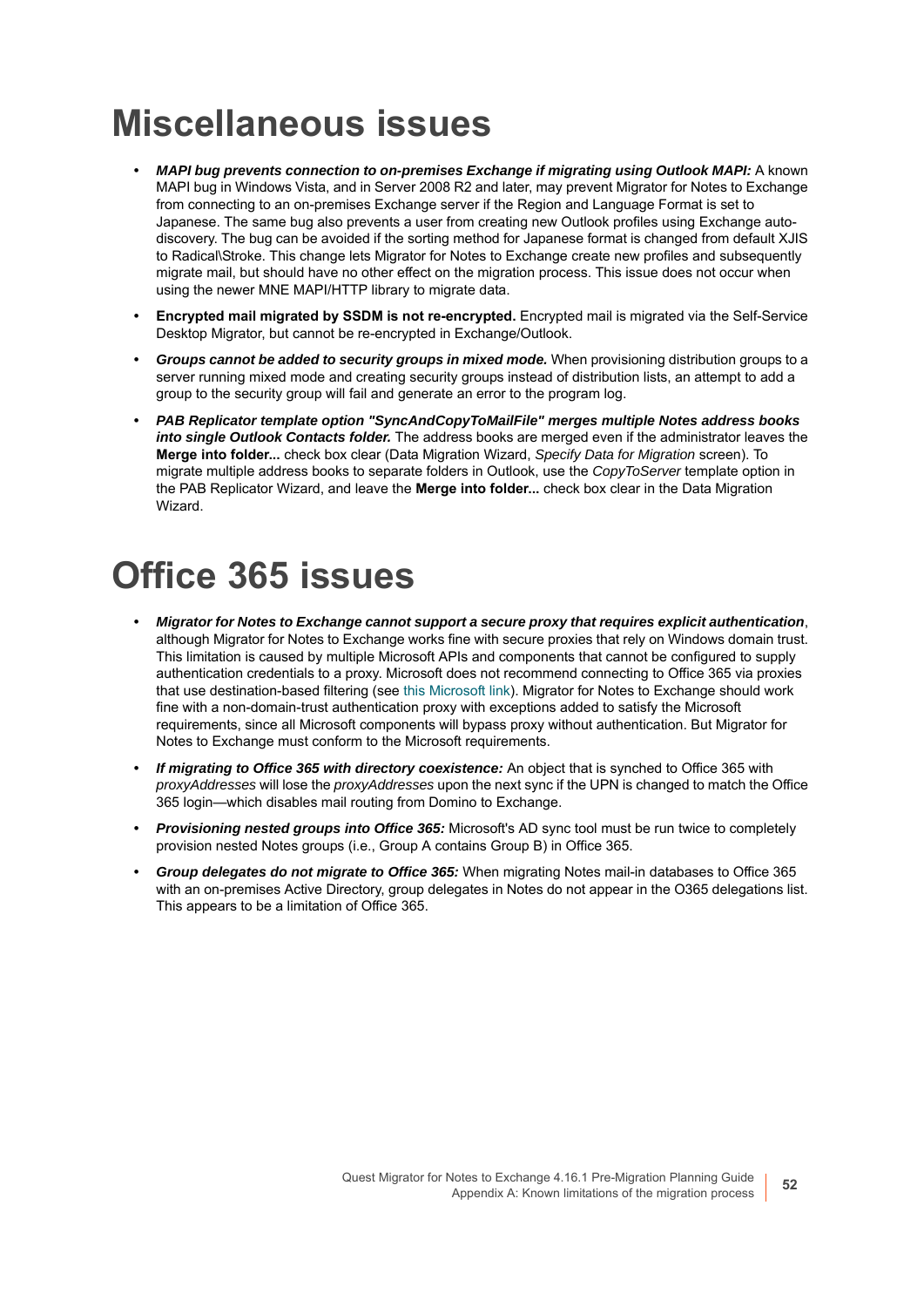# **About us**

<span id="page-52-0"></span>Quest provides software solutions for the rapidly-changing world of enterprise IT. We help simplify the challenges caused by data explosion, cloud expansion, hybrid datacenters, security threats, and regulatory requirements. We are a global provider to 130,000 companies across 100 countries, including 95% of the Fortune 500 and 90% of the Global 1000. Since 1987, we have built a portfolio of solutions that now includes database management, data protection, identity and access management, Microsoft platform management, and unified endpoint management. With Quest, organizations spend less time on IT administration and more time on business innovation. For more information, visit [www.quest.com](https://www.quest.com/company/contact-us.aspx).

# <span id="page-52-1"></span>**Technical support resources**

Technical support is available to Quest customers with a valid maintenance contract and customers who have trial versions. You can access the Quest Support Portal at [https://support.quest.com.](https://support.quest.com)

The Support Portal provides self-help tools you can use to solve problems quickly and independently, 24 hours a day, 365 days a year. The Support Portal enables you to:

- **•** Submit and manage a Service Request.
- **•** View Knowledge Base articles.
- **•** Sign up for product notifications.
- **•** Download software and technical documentation.
- **•** View how-to-videos.
- **•** Engage in community discussions.
- **•** Chat with support engineers online.
- **•** View services to assist you with your product.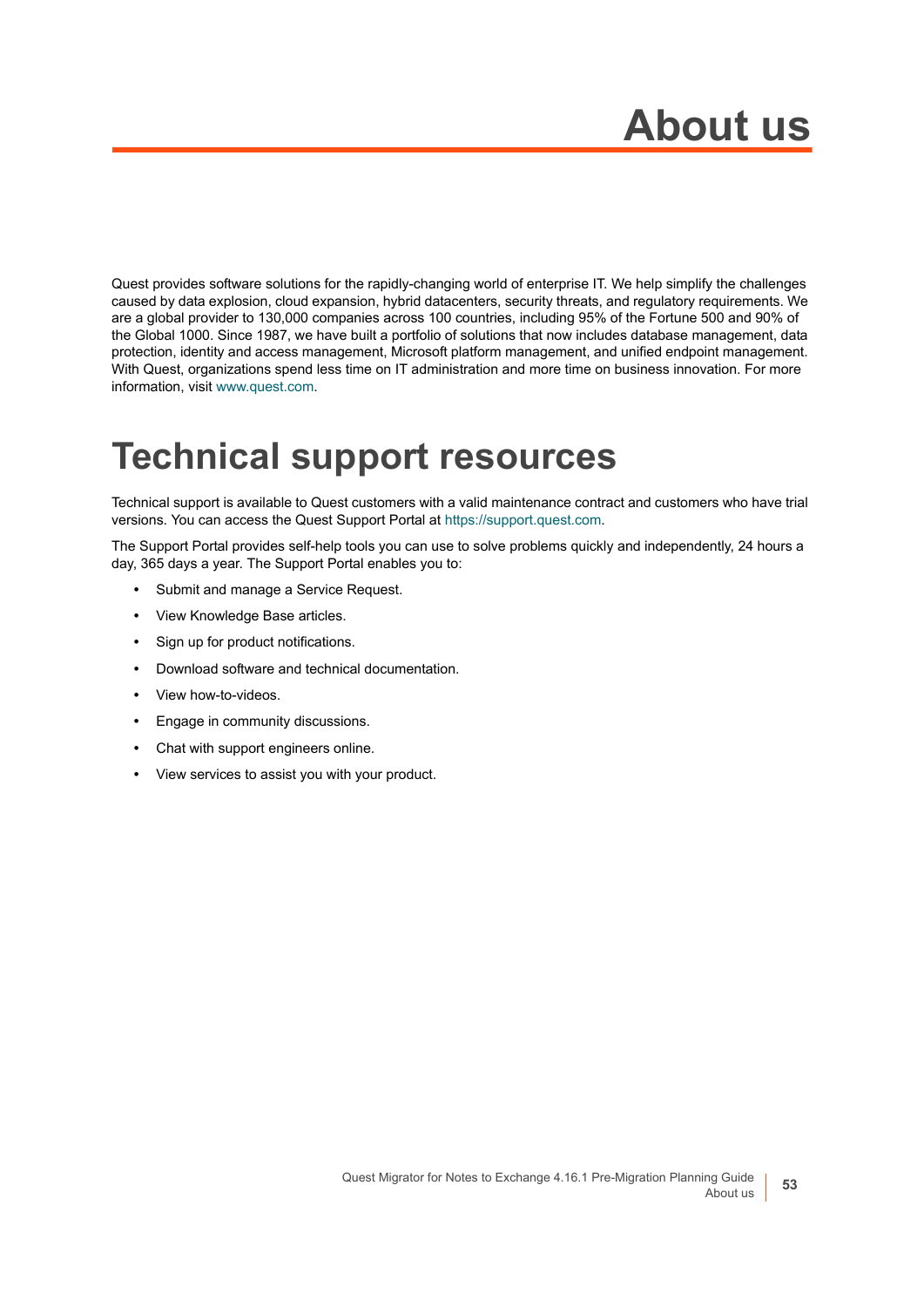# **Index**

### <span id="page-53-0"></span>**A**

[Access Control List, 36](#page-35-1) Access Control Lists [migrating, 36](#page-35-1) [access rights to source and target environments, 10,](#page-9-4)  [24,](#page-23-1) [28,](#page-27-0) [31](#page-30-4) [ACL for disabled Notes user, 48](#page-47-1) [ACL list, cannot add a logon-disabled account to, 51](#page-50-2) ACLs [migrating, 36](#page-35-1) Active Directory [provisioning, 18](#page-17-1) [provisioning a local proprietary AD, 20](#page-19-2) [provisioning Office 365, 20](#page-19-3) [Active Mail processing, 40](#page-39-2) [AD Groups Provisioning Wizard, 9](#page-8-1) [AD sync tool \(Microsoft's\), 20](#page-19-4) [address books, location of in Notes/Domino](#page-8-2)  [environment, 9,](#page-8-2) [32](#page-31-1) [address books, within server mail files, 33](#page-32-2) [AIX, Domino server running on, 33](#page-32-3) [alarm settings for repeating appointments, 46](#page-45-0) [archives on CD-ROM, cannot migrate, 48](#page-47-2) [archives, location of in Notes/Domino environment, 7,](#page-6-2)  [32](#page-31-2) [archives, migration of, 7,](#page-6-3) [23](#page-22-1) [AS400, Domino server running on, 33](#page-32-3) [attachments to contacts, 49](#page-48-0) auto-populated groups [members of, 47](#page-46-4)

### **B**

[bandwidth, implications of, 22](#page-21-1) [batch vs. per-desktop migration, 31](#page-30-5) [briefcase items, 49](#page-48-1) [broadcast meetings, 48](#page-47-3) [bulleted lists, 47](#page-46-5)

### **C**

[calendar coexistence, 22,](#page-21-2) [25,](#page-24-0) [28](#page-27-1) [calendar free/busy coexistence, 22,](#page-21-2) [25](#page-24-1) [calendar free/busy lookups, 25](#page-24-1) [calendar items, migration of if not yet accepted or](#page-45-1)  declined, 46

[CAS array, migrating to, 44](#page-43-3) [CD-ROM archives, cannot migrate, 48](#page-47-2) [Client Access Server \(CAS\) array, migrating to, 44](#page-43-3) [CMN, 26](#page-25-0) CMN Directory Connector [using to provision a local AD, 20](#page-19-5) [coexistence, 24](#page-23-2) [coexistence for calendar features, 22,](#page-21-2) [25,](#page-24-0) [28](#page-27-1) [coexistence for email, 22,](#page-21-3) [25](#page-24-2) [Coexistence Manager for Notes, 26](#page-25-0) [coexistence of directories during transition, 22](#page-21-4) [Collection Wizard, 8](#page-7-1) [collections, defined, 8](#page-7-2) [collections, grouping method, 32](#page-31-3) [collections, scheduling for migration, 32](#page-31-4) [collections, size of, 32](#page-31-5) [Compatibility Mode, in Notes 8.5, 28](#page-27-2) [components of MNE, 8](#page-7-3) [computed text within a Notes message, 48](#page-47-4) [contact attachments, 49](#page-48-0) [Created object within Notes, duplicated in Outlook, 50](#page-49-2) [custom alert text with Notes reminder, 49](#page-48-2) [customized field labels in Notes PAB entries, 49](#page-48-3)

### **D**

[DAOS, 42](#page-41-3) [data geography, 22](#page-21-5) [Data Locator Wizard, 9,](#page-8-3) [32](#page-31-6) [data migration rate, 22](#page-21-6) [Data Migration Wizard, 9,](#page-8-4) [31](#page-30-6) [data volume, 22,](#page-21-7) [23](#page-22-2) [delayed delivery mail, migration of, 42](#page-41-4) [delegation rights, 39](#page-38-2) [migrating, 36](#page-35-1) [Desktop Migrator, 7,](#page-6-4) [9,](#page-8-5) [31,](#page-30-6) [41](#page-40-0) [directory catalogs, 47](#page-46-6) [directory coexistence, 22](#page-21-4) [Directory Export Wizard, 8,](#page-7-4) [35](#page-34-1) [directory update, 22,](#page-21-4) [25](#page-24-3) [disabled Notes user, ACL for, 48](#page-47-1) [distribution lists, provisioning, 35,](#page-34-2) [52](#page-51-2) [DocLinks, migration of, 39](#page-38-3) [Domino Attachment and Object Service, 42](#page-41-5)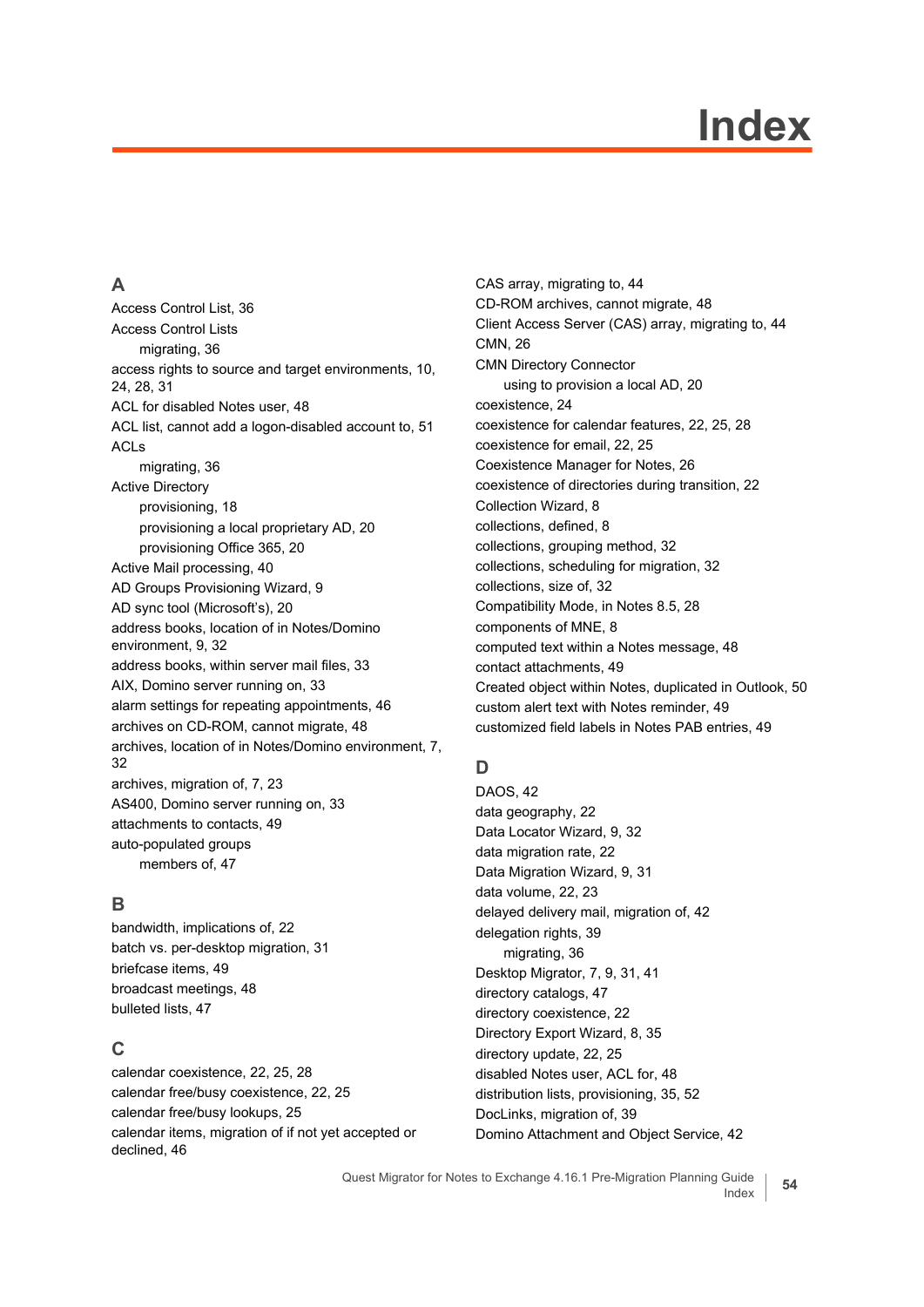[Domino directory data, export of, 8,](#page-7-4) [35](#page-34-1) [Domino server, running on AS400, AIX, Unix, or](#page-32-3)  Solaris, 33 [double-booking resources, 35](#page-34-3) [draft items, date of, 49](#page-48-4) [duplicate calendar items in Outlook after migration, 46](#page-45-1) [duplicate group membership lists during coexistence,](#page-35-2)  36 [duplicate messages from multiple Notes locations, 50](#page-49-3) [duplicate migrated appointments, 51](#page-50-3) [duplicate objects in AD, 9](#page-8-6)

### **E**

[email coexistence, 22,](#page-21-3) [25](#page-24-2) [email routing method, 28](#page-27-3) [encrypted data, migration of, 7,](#page-6-5) [40,](#page-39-3) [52](#page-51-3) [end user training and communications, 45](#page-44-2) [E-Vault \(Symantic\), migration involving, 44,](#page-43-4) [50](#page-49-4) [Exchange free/busy limitation, 19,](#page-18-1) [26](#page-25-1) [Extrude RTF format, 47](#page-46-7)

### **F**

[file system access to source data, 32](#page-31-7) [free/busy calendar coexistence, 22,](#page-21-2) [25](#page-24-1) free/busy coexistence [no Exchange-to-Notes queries after Exchange](#page-18-1)  [mailbox created, 19,](#page-18-1) [26](#page-25-1) [free/busy limitation \(in Exchange\), 19,](#page-18-1) [26](#page-25-1) [free/busy lookups, 25](#page-24-1)

### **G**

[geographic distribution of data, 22](#page-21-5) [Global Default Settings, 30](#page-29-0) [group collections, 36](#page-35-3) [group membership lists, duplicates during coexistence,](#page-35-2)  36 [groups \(distribution lists\), provisioning, 35,](#page-34-2) [52](#page-51-2) [Groups Provisioning Wizard, 36](#page-35-4)

### **H**

[Help desk, anticipating demand for, 23](#page-22-3) [Highlighted text RTF format, 48](#page-47-5) [horizontal rules within a Notes message, 48](#page-47-6) [HTML format DocLinks, 39](#page-38-4)

### **I**

[identity federation, 21](#page-20-1) [Image Resource in Notes message, 48](#page-47-7) [iNotes contacts, 50](#page-49-5) [Internet Domains Discovery Wizard, 8](#page-7-5) [Invalid Address warnings when migrating to Exchange](#page-45-2)  2010 with Outlook 2010 clients, 46

### **J**

[junkmail filters applied to migrated mail, 46](#page-45-3)

### **K**

[known limitations of the migration process, 9,](#page-8-7) [45,](#page-44-3) [47](#page-46-8)

#### **L**

[limitations of the migration process, 9,](#page-8-7) [45,](#page-44-3) [47](#page-46-8) [location of Notes user source data, 7,](#page-6-2) [9,](#page-8-2) [32](#page-31-2) [Log File Viewer, 8](#page-7-6) [logon-disabled account, cannot add to ACL list, 51](#page-50-2)

### **M**

[mail coexistence, 22,](#page-21-3) [25](#page-24-2) [mail in databases, migrating, 43](#page-42-2) [mail location in Notes/Domino environment, 32](#page-31-8) [mail merge notification emails, 45](#page-44-4) [mail routing method, 28](#page-27-3) [mail rules, 48](#page-47-8) [members of auto-populated groups, 47](#page-46-4) [merging contacts and security objects in AD, 9,](#page-8-8) [20](#page-19-6) [message subject truncated after migration, 50](#page-49-6) [Microsoft AD sync tool, 20](#page-19-4) Microsoft Office 365 [migration to, 23](#page-22-4) [migration of unresolved calendar items, 46](#page-45-1) [migration plan, developing, 17](#page-16-2) [migration rate, 22](#page-21-6) [migration scenarios, 18](#page-17-2) [MIME data, 9](#page-8-9) [mixed mode, 52](#page-51-4) [MNE components, 8](#page-7-3) [MNE migration server requirements, 13](#page-12-2) [multi-domain SMTP addressing, 27](#page-26-0) [multiple AD domains, 28](#page-27-4)

### **N**

[NABs Discovery Wizard, 8](#page-7-7) [NABs, location of in Notes/Domino environment, 8](#page-7-8) [NDL files, 39](#page-38-5) [Notes 8.5 Compatibility Mode, 28](#page-27-5) [Notes Data Locator Wizard, 9,](#page-8-3) [32](#page-31-6) [Notes DocLinks, migration of, 39](#page-38-3) [Notes mail rules, 48](#page-47-8) [Notes Migration Manager, 8](#page-7-9) [Notes rules, 48](#page-47-8) [Notes user source data, location of, 7,](#page-6-2) [9,](#page-8-2) [32](#page-31-2) [Notes user-created folders, 50](#page-49-7) [notification emails, 45](#page-44-5)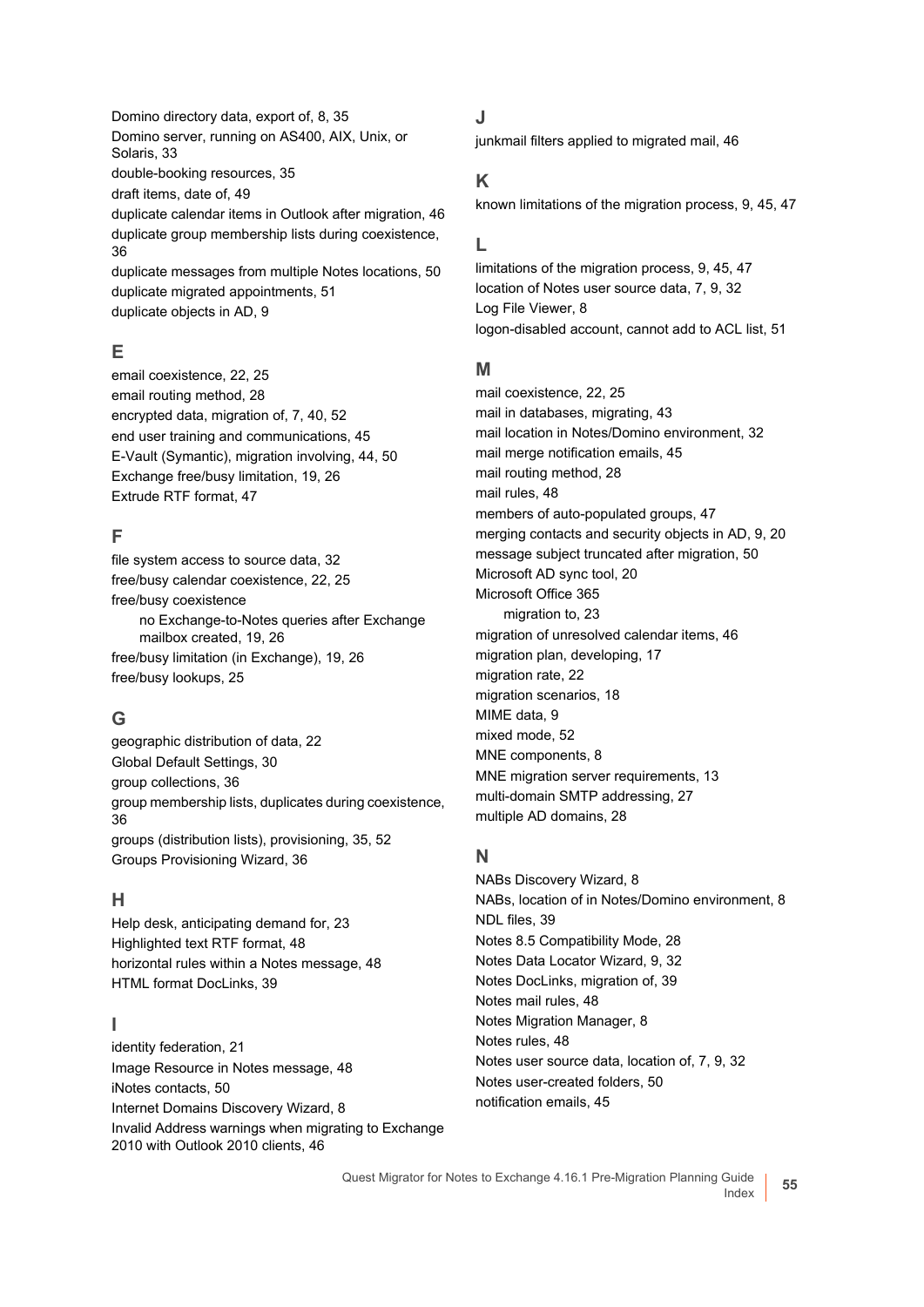### **O**

Office 365 [migration to, 7,](#page-6-6) [23](#page-22-4) [throttling, 23](#page-22-4) [throughput issues, 23](#page-22-4) [offline migration, 7](#page-6-7) [OLE attachments, non-migration of, 48](#page-47-9) [Outlook installation on user desktops, 23,](#page-22-5) [31](#page-30-7) [Outlook junkmail filters applied to migrated mail, 46](#page-45-3)

#### **P**

[PAB Replicator, 9](#page-8-10) PABs [location of, 33](#page-32-4) [migrating, 33](#page-32-4) [PABs, location of in Notes/Domino environment, 9,](#page-8-2) [32](#page-31-1) [PABs, within server mail files, 33](#page-32-2) [page breaks within a Notes message, 48](#page-47-10) [parallel migration servers, 7,](#page-6-8) [22,](#page-21-8) [23,](#page-22-6) [24](#page-23-3) [per-desktop vs. batch migration, 31](#page-30-5) [permissions required for migration, 10](#page-9-4) [personal address book \(see also PAB\), 9](#page-8-11) personal address books [location of, 33](#page-32-4) [migrating, 33](#page-32-4) [personal archives, as Destination option with Exchange](#page-43-5)  2010, 44 [phased migration, 24](#page-23-4) [pilot migration, 29](#page-28-2) [placeholder messages for unmigrated material, 41](#page-40-1) [planning migration, 17](#page-16-2) [prevent-copying attribute, 49](#page-48-5) [product components, 8](#page-7-3) [program parameters, 30](#page-29-0) [Proposion Portal format DocLinks, 39](#page-38-6) provisioning [timing of, 19,](#page-18-1) [26](#page-25-1) [provisioning distribution groups, 35,](#page-34-2) [52](#page-51-2) [provisioning in Active Directory, 18](#page-17-1) [Provisioning Wizard, 9,](#page-8-12) [20](#page-19-7) [public distribution lists, migrating, 35,](#page-34-2) [52](#page-51-2)

### **R**

[rate of data migration, 22](#page-21-6) [repeating appointments, alarm settings for, 46](#page-45-0) [replicas, copying to server, 32](#page-31-9) [request update messages, 49](#page-48-6) [resource types, 35](#page-34-4) [resource types, migration of, 35](#page-34-5) [rich text fonts in calendar data, 48](#page-47-11) [RTF formats, 47,](#page-46-9) [48](#page-47-12)

#### **S**

[scenarios, migration, 18](#page-17-2) [Scheduling Administration Utility for SSDM, 8](#page-7-10) [scheduling tasks, 24](#page-23-5) [sections within a Notes message, 48](#page-47-13) [security considerations when assigning rights to](#page-9-4)  migration admin account, 10 [Self-Service Desktop Migration Statistics Collection](#page-8-13)  Wizard, 9 [Self-Service Desktop Migrator, 7,](#page-6-4) [9,](#page-8-5) [31,](#page-30-6) [41](#page-40-0) [Send PAB Replicator Wizard, 9](#page-8-11) [Shadow RTF format, 47](#page-46-7) [Sharepoint server links \(migrated DocLinks\), 39](#page-38-6) [signature templates, 49](#page-48-7) [single sign-on, 21](#page-20-2) [single-domain SMTP addressing, 26](#page-25-2) [smart hosts SMTP mail routing, 26](#page-25-3) [SMTP mail routing via smart hosts, 26](#page-25-4) [Solaris, Domino server running on, 33](#page-32-3) [source data, access by file system, 32](#page-31-7) [source data, access by location specified in SQL](#page-31-10)  Server database, 32 [source data, access by server, 32](#page-31-11) [source data, location of, 7,](#page-6-2) [9,](#page-8-2) [32](#page-31-2) [SQL Server database, updating, 28](#page-27-6) [SSDM \(see also Self-Service Desktop Migrator\), 7](#page-6-4) [SSDM Scheduling Administration utility, 8](#page-7-10) [stationery and stationery folder, 48](#page-47-14) [subdomain for migration, 27](#page-26-1) [subject truncated after migration, 50](#page-49-6) [Superscript RTF format, 47](#page-46-7) [Symantic E-Vault, migration involving, 44,](#page-43-4) [50](#page-49-4) [synchronization of directories, 22](#page-21-4)

### **T**

[table borders, migration of, 48](#page-47-15) [table colors, migration of, 48](#page-47-15) [task status, migration of, 48](#page-47-16) [tasks, scheduling, 24](#page-23-5) [temporary subdomain for migration, 27](#page-26-1) [test migration, 29](#page-28-3) [training and communications for end users, 45](#page-44-2)

### **U**

[Unicode data, 9](#page-8-14) [Unix, Domino server running on, 33](#page-32-3) [unresolved calendar items, migration of, 46](#page-45-1) [updating SQL Server database, 28](#page-27-6) [user collections, 31,](#page-30-5) [32](#page-31-12) [user training and communications, 45](#page-44-2) [user-created Notes folders, 50](#page-49-7)